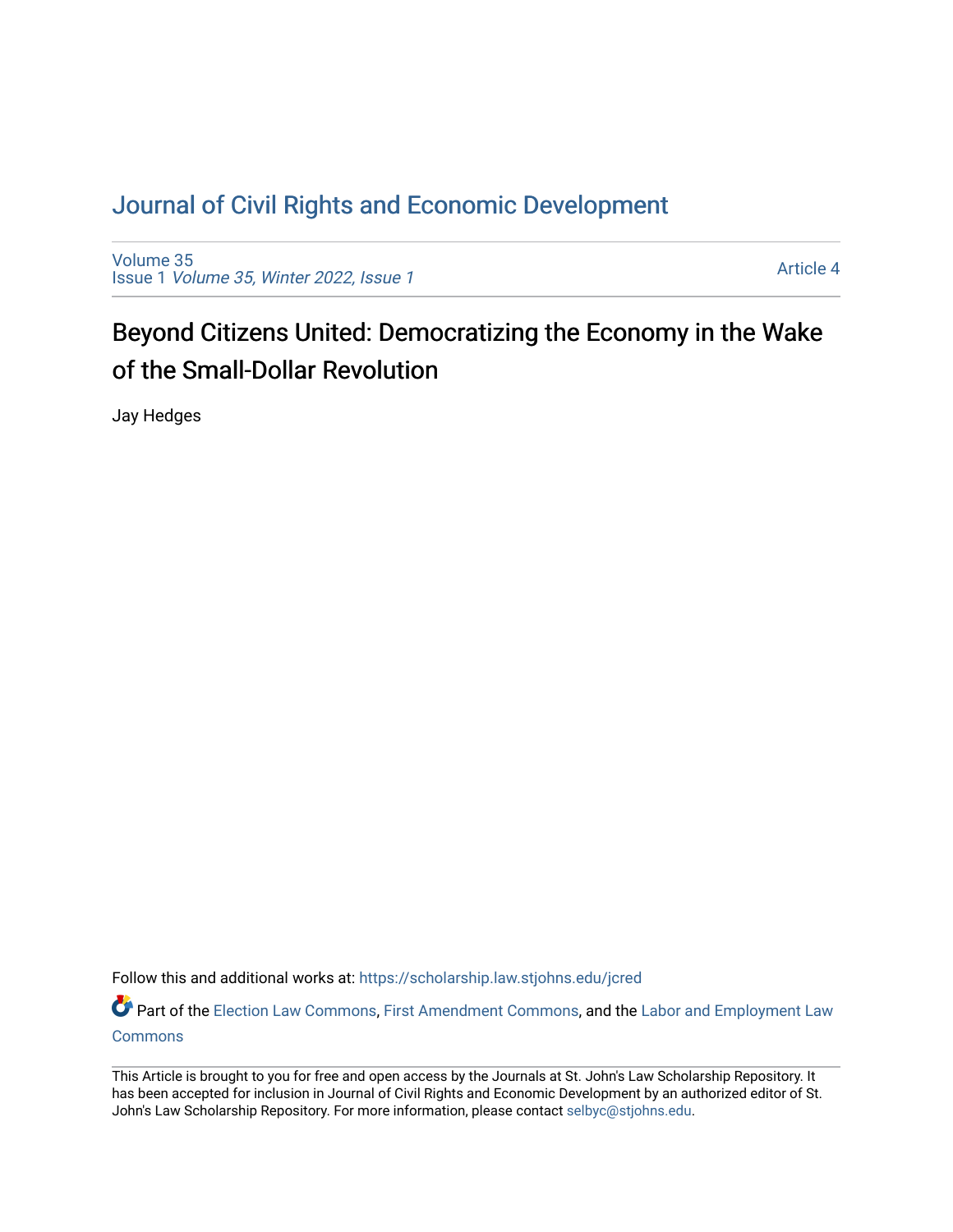# **BEYOND** *CITIZENS UNITED***: DEMOCRATIZING THE ECONOMY IN THE WAKE OF THE SMALL-DOLLAR REVOLUTION**

### JAY HEDGES\*

**INTRODUCTION** 

## *A. Kshama and Goliath*

In November 2019, Amazon poured \$1.45 million into a local city council election in Seattle, Washington to back business-friendly candidates.1 Of that spending, \$440,000 went to one district race against the incumbent socialist councilwoman, Kshama Sawant.2 Sawant had led an effort to enact a head-tax on large corporations in the city, including Amazon, the city's largest employer.3 The measure initially passed unanimously, but after backlash from Amazon, the tax was revoked by the council.4 Amazon would not

71

<sup>\*</sup>Research & Symposium Director, *Journal of Civil Rights & Economic Development*. J.D., St. John's University School of Law; B.A., Political Economy, Rhodes College. The author would like to thank Professor Rosa Castello for her advice and feedback as well as Professors Cheryl Wade and Lawrence Joseph for their encouragement in developing this Note.

<sup>1</sup> *See* Alexander Sammon, *Seattle's Biggest Corporations Try to Buy the City Council*, AM. PROSPECT (Oct. 22, 2019), https://prospect.org/power/seattles-biggest-corporations-tryto-buy-the-city-council.

<sup>2</sup> *See* Hallie Golden, *Blow to Amazon as Seattle Socialist Looks to have Triumphed in Key Vote*, THE GUARDIAN (Nov. 9, 2019, 2:59 PM), https://www.theguardian.com/usnews/2019/nov/09/seattle-amazon-kshama-sawant-socialist-elections.

<sup>3</sup> *See* Jared Goyette, *Is Amazon Taking Revenge on the Seattle Socialist Who Took On the Retail Giant?*, THE GUARDIAN (Aug. 5, 2019, 11:37 AM), https://www.theguardian.com/us-news/2019/aug/05/amazon-seattle-councilwoman-kshama-sawant-re-electionbid.

<sup>4</sup> *See* Alana Semuels, *How Amazon Helped Kill a Seattle Tax on Business*, ATLANTIC (June 13, 2018), https://www.theatlantic.com/technology/archive/2018/06/how-amazonhelped-kill-a-seattle-tax-on-business/562736/.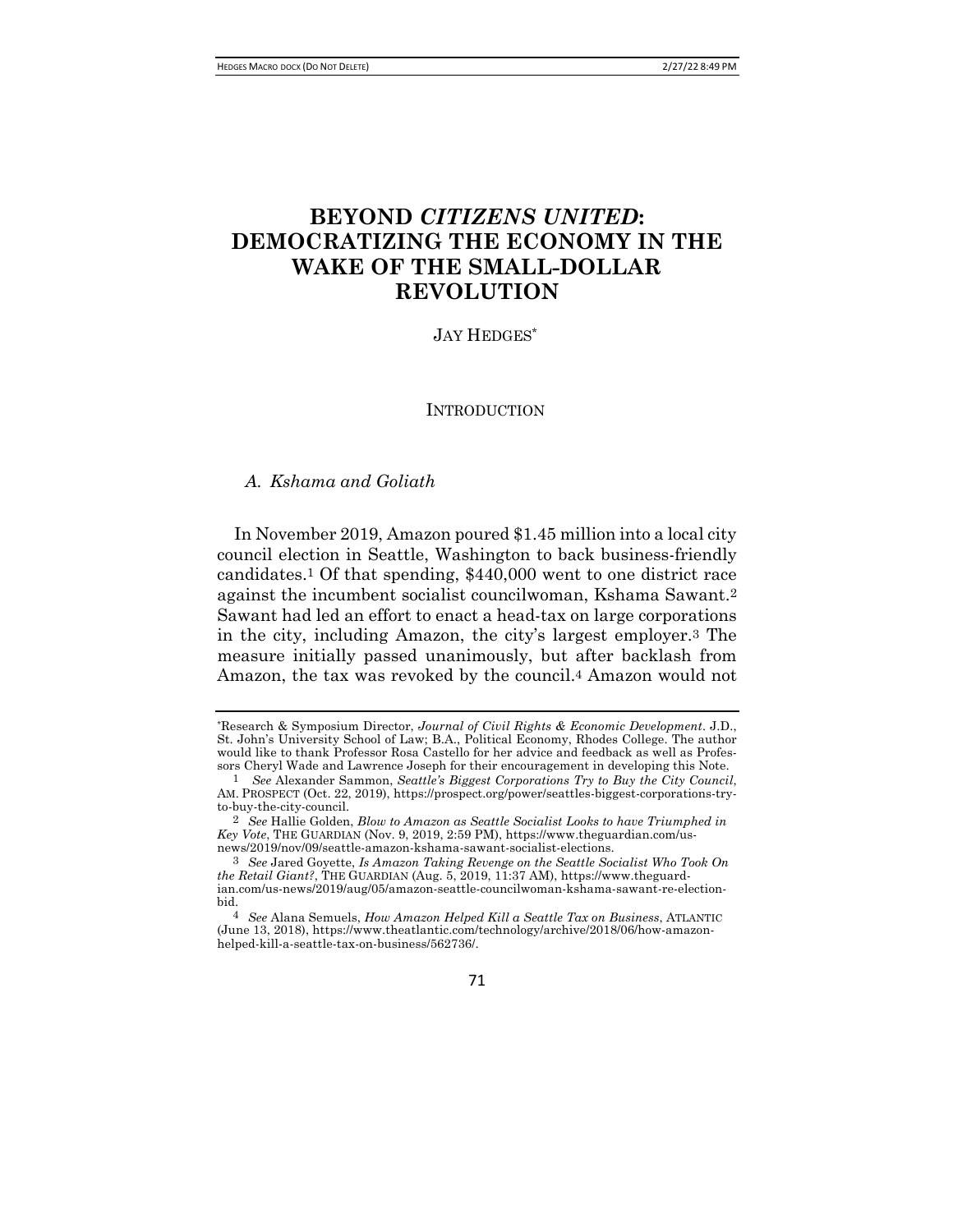take its chances with another term for Councilwoman Sawant.5 On election night, the candidate backed by Amazon, Egan Orion, led by eight percent of the vote.6 News outlets blared the victory whistle, declaring Amazon's defeat of socialism.7

Yet these declarations proved premature. Due to Washington's mail-in ballot system, it would be days before the final results were tallied.8 The final count showed Sawant had, in fact, surpassed her Amazon-backed opponent.9 When Sawant declared victory, the background banner of her speech read in large block letters, "Tax Amazon."10

How did the socialist enemy of one of the world's largest corporations seek out an electoral victory over the corporation's preferred candidate? At least some anecdotal accounts indicated that voters were disturbed by Amazon's unprecedented money dump into the election.11 The refrain Sawant chose to use at her rallies, to great applause, reflected this distaste: "Seattle is not for sale!"12 Her opponent even admitted that the Amazon donations became more of a distraction than an advantage.13 So, it appears that this distaste for corporate political influence, as well as Sawant's unashamedly pro-working-class message, resonated with voters.14

9 *See* Hannah Knowles, *Amazon Spent \$1.5 Million on Seattle City Council Races. The Socialist it Opposed Has Won*, WASH. POST (Nov. 10, 2019, 11:25 PM), https://www.washingtonpost.com/nation/2019/11/10/amazon-spent-million-seattle-city-council-races-socialist-it-opposed-has-won/.

10 *See* Evie Fordham, *Amazon vs Seattle Socialist City Councilwoman: Why She Could Have Last Laugh*, FOX BUS. (Nov. 11, 2019), https://www.foxbusiness.com/money/socialistseattle-city-councilwoman-kshama-sawant-amazon.

<sup>5</sup> *See* Golden, *supra* note 2.

<sup>6</sup> *See id.*

<sup>7</sup> *See* Evie Fordham, *Far-Left Candidates Appear to Flop in Seattle City Council Race After Amazon Dumps Dollars*, FOX BUS. (Nov. 6, 2019), https://www.foxbusiness.com/technology/amazon-city-council-seattle-election-results; *see also* Katie Herzog, *Maybe Amazon Bought the Election—or Maybe Voters Were Sick of Sawant*, THE STRANGER (Nov. 7, 2019, 10:58 AM), https://www.thestranger.com/slog/2019/11/07/41927073/maybe-amazonbought-the-election-or-maybe-voters-were-sick-of-sawant.

<sup>8</sup> *See* Eoin Higgins, *Amazon's Major Money Dump in Seattle's City Council Election Seen as 'Dangerous and Ominous Development'*, COMMON DREAMS (Nov. 6, 2019), https://www.commondreams.org/news/2019/11/06/amazons-major-money-dump-seattlescity-council-election-seen-dangerous-and-ominous.

<sup>11</sup> *See* Joni Batler, *How Amazon's Klutzy Politicking Backfired in Seattle*, BLOOMBERG (Nov. 14, 2019, 10:00 AM), https://www.bloomberg.com/opinion/articles/2019-11-14/howamazon-s-klutzy-politicking-backfired-in-seattle (citing polls conducted before Amazon's donations that favored Amazon-friendly candidates, most of whom ended up losing their election).

<sup>12</sup> *See* Knowles, *supra* note 9.

<sup>13</sup> *See* Batler, *supra* note 11.

<sup>14</sup> *See* Jonathan Rosenblum, *Kshama Sawant Passes the Amazon Stress Test in Seattle*,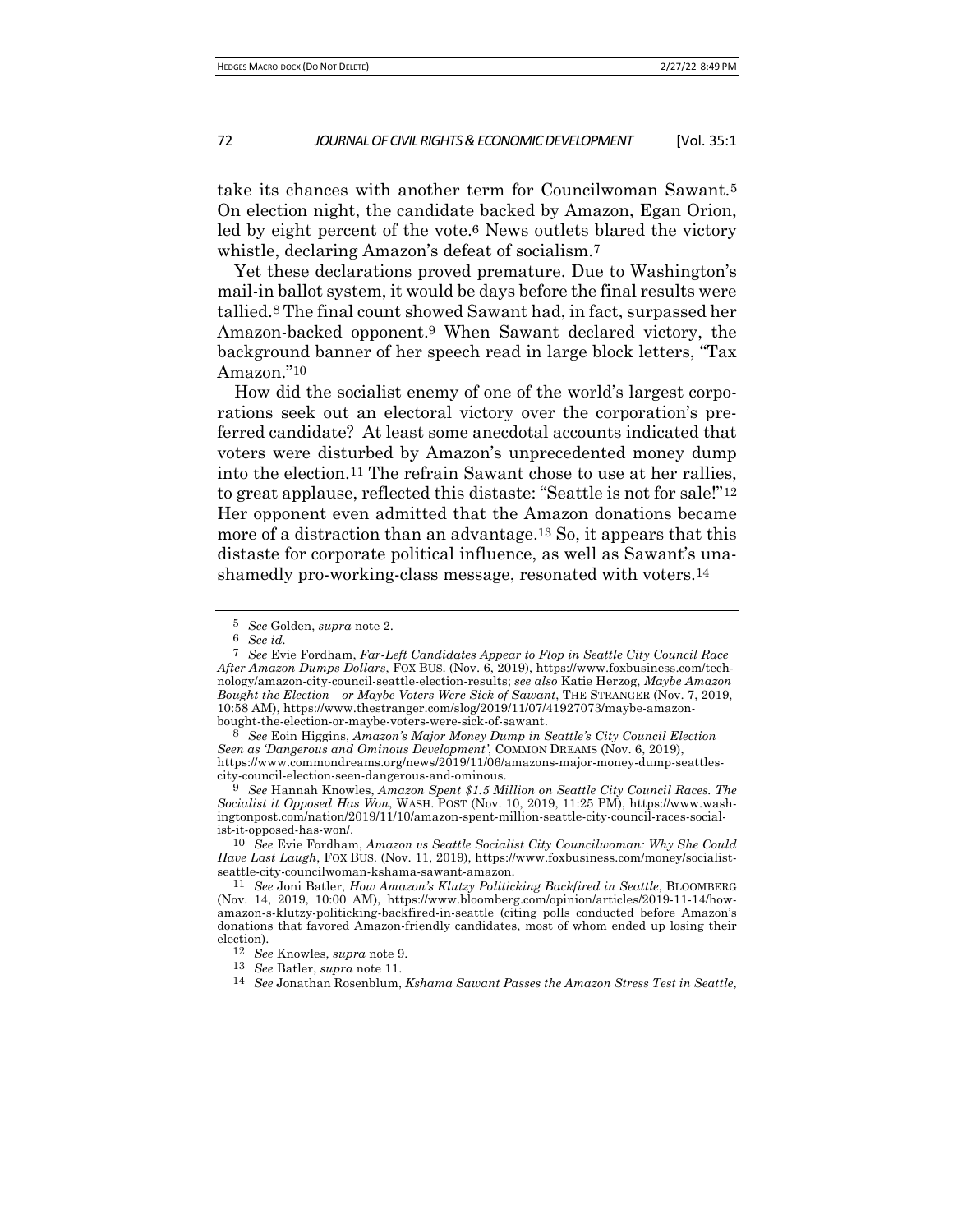#### *B. The Anti-Democracy of Citizens United*

The infamous Supreme Court decision that gave Amazon the green light to spend as much money as it did in the city council election is *Citizens United v. FEC*.15 The 2010 decision made clear two constitutional concepts: (1) a corporation is to be treated like a person with constitutional rights,16 and (2) the money a corporation spends towards political ends is constitutionally protected speech.17 The ruling has been widely unpopular,18 and it exposes the dearth of democracy in our capitalist political economy.19

*Citizens United* increases the power of corporations over our political process.20 Under current corporate governance laws, permission for corporations to behave as political actors ignores the consent of a particularly important constituency of these business entities—labor.21 This neglect of workers reveals three democratic crises resulting from the corporate structure in the United States,

19 *See* Kent Greenfield, *The Stakeholder Strategy: Changing Corporations, Not the Constitution, is the Key to a Fairer Post-*Citizens United *World*, 26 DEMOCRACY: J. IDEAS (2012) ("Here in the United States, the law of corporate governance is among the most conservative and least democratic in the developed world.").

20 *See* Citizens United, 558 U.S. at 433 (Stevens, J., dissenting) ("[T]he [Tillman] Act [which bans all direct corporate contributions to political candidates] was . . . driven by . . . the enormous *power* corporations had come to wield in federal elections.") (emphasis added); RICHARD D. WOLFF, DEMOCRACY AT WORK: A CURE FOR CAPITALISM 94 (2012) (discussing the increased concentration of political power in corporations following *Citizens United*, Wolff writes, "[t]he disparity of interests between capitalists and workers and the disparity of the concentrated resources they can and do devote to their favored positions, politicians, and parties undermine a democratic politics.").

21 *See* Jonathan Macey & Leo E. Strine, Jr., Citizens United *as Bad Corporate Law*, 2019 WISC. L. REV. 451, 453, 462, 464–65 (2019) (pointing out how *Citizens United* loosely describes corporations as an association of persons while at the same time failing to acknowledge how employees make up the majority of this association yet have no ability to direct the speech of the corporation).

JACOBIN (Nov. 25, 2019), https://www.jacobinmag.com/2019/11/kshama-sawant-seattlecity-council-election-amazon (describing the Sawant campaign's field strategy of focusing grassroots community organizing in working-class neighborhoods to turn out the vote).

<sup>15</sup> *See* Citizens United v. FEC, 558 U.S. 310 (2010).

<sup>16</sup> *See id*. at 312–13.

<sup>17</sup> *See id*. at 313–14. Although corporations are still prevented from contributing directly to political campaigns, they may make independent expenditures to advocate for or against politicians without coordinating with their campaigns. *See id.* at 360.

<sup>18</sup> *See* Greg Stohr, *Bloomberg Poll: Americans Want Supreme Court to Turn Off Political Spending Spigot*, BLOOMBERG (Sept. 28, 2015, 5:00 AM), https://www.bloom-

berg.com/news/articles/2015-09-28/bloomberg-poll-americans-want-supreme-court-to-turnoff-political-spending-spigot (finding that while respondents were divided on whether they agreed with rulings on abortion, gay marriage, and health care, seventy-eight of survey respondents, upset by the flood of political spending the decision unleashed, said that *Citizens United* should be overturned).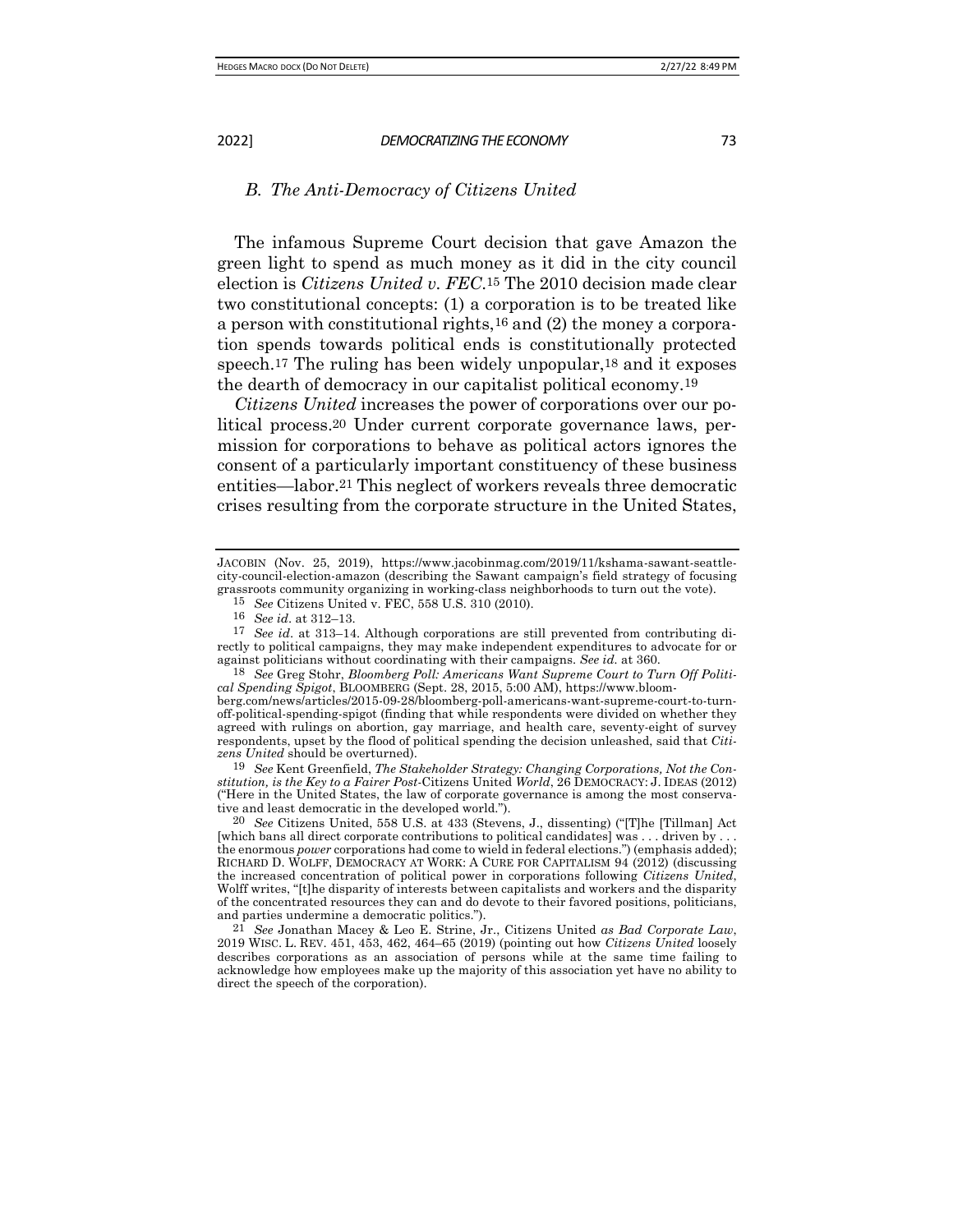which have only intensified following *Citizens United*. First, while the political speaking-power of corporations has been substantially increased, these entities lack *legitimacy* to speak on behalf of their labor constituency.22 Second, the use of corporate profits, generated by the corporation's labor force, as the means of political speech accelerates worker *exploitation*.23 And third, given the United States' consensus that the corporation's purpose is to maximize shareholder wealth,<sup>24</sup> greater corporate influence in the political arena increases political power to prioritize shareholders, escalating the already soaring economic and social *inequality* in the United States.25 In light of these crises, the result of *Citizens United* is anti-democratic.26

### *C. Beyond Citizens United*

In spite of the anti-democracy exacerbated by *Citizens United*, the decision has opened the door to a particularly compelling political narrative regarding the excess of corporate power.27 This narrative has proved increasingly successful in electing

<sup>22</sup> *See* ISABELLE FERRERAS, FIRMS AS POLITICAL ENTITIES: SAVING DEMOCRACY THROUGH ECONOMIC BICAMERALISM 13 (Miranda Richmond Mouillot ed. trans., Cambridge Univ. Press 2017) ("Firm government today is *illegitimate*, because it represents only one of the firm's two constituent bodies.").

<sup>23</sup> *See infra* Subsection II.B, notes 120–148 and accompanying text.

<sup>24</sup> *See* STEPHEN M. BAINBRIDGE, THE NEW CORPORATE GOVERNANCE IN THEORY AND PRACTICE 53 (2008) ("[D]espite occasional academic arguments to the contrary, the shareholder wealth maximization norm . . . indisputably is the law in the United States.").

<sup>25</sup> *See* THOMAS PIKETTY, CAPITAL IN THE TWENTY-FIRST CENTURY 377 (Arthur Goldhammer, trans., Harv. Press 2014) (2013) (conducting groundbreaking empirical research that demonstrates rising wealth inequality in the United States and other Western capitalist democracies).

<sup>26</sup> *See* Austin v. Mich. Chamber of Comm., 494 U.S. 652, 659–60 (1990) *overruled by*  Citizens United v. FEC, 558 U.S. 310 (2010) ("[The state law restricting corporate political expenditures] aims at a different type of corruption in the political arena: corrosive and distorting effects of immense wealth . . . that have little or no correlation to the public's support for the corporation's political ideas."). *See also* Charles Douglas Lummis, *The Radicalism of Democracy*, 2 DEMOCRACY 9, 9–10 (Fall 1982) ("[Democracy] describes an ideal, not a method of achieving it. It is not a kind of government but an end of government; not a historically existing institution, but a historical project.").

<sup>27</sup> *See* Adam Eichen & Nick Nyhart, *Grassroots Money Beats Amazon in Seattle*, AM. PROSPECT (Nov. 15, 2019), https://prospect.org/politics/grassroots-money-beats-amazon-inseattle/ (Though "[c]orporate independent expenditures exceeded progressive ones in every contested council race," Amazon's favored candidates challenging progressives for Seattle City Council lost five out of six races.).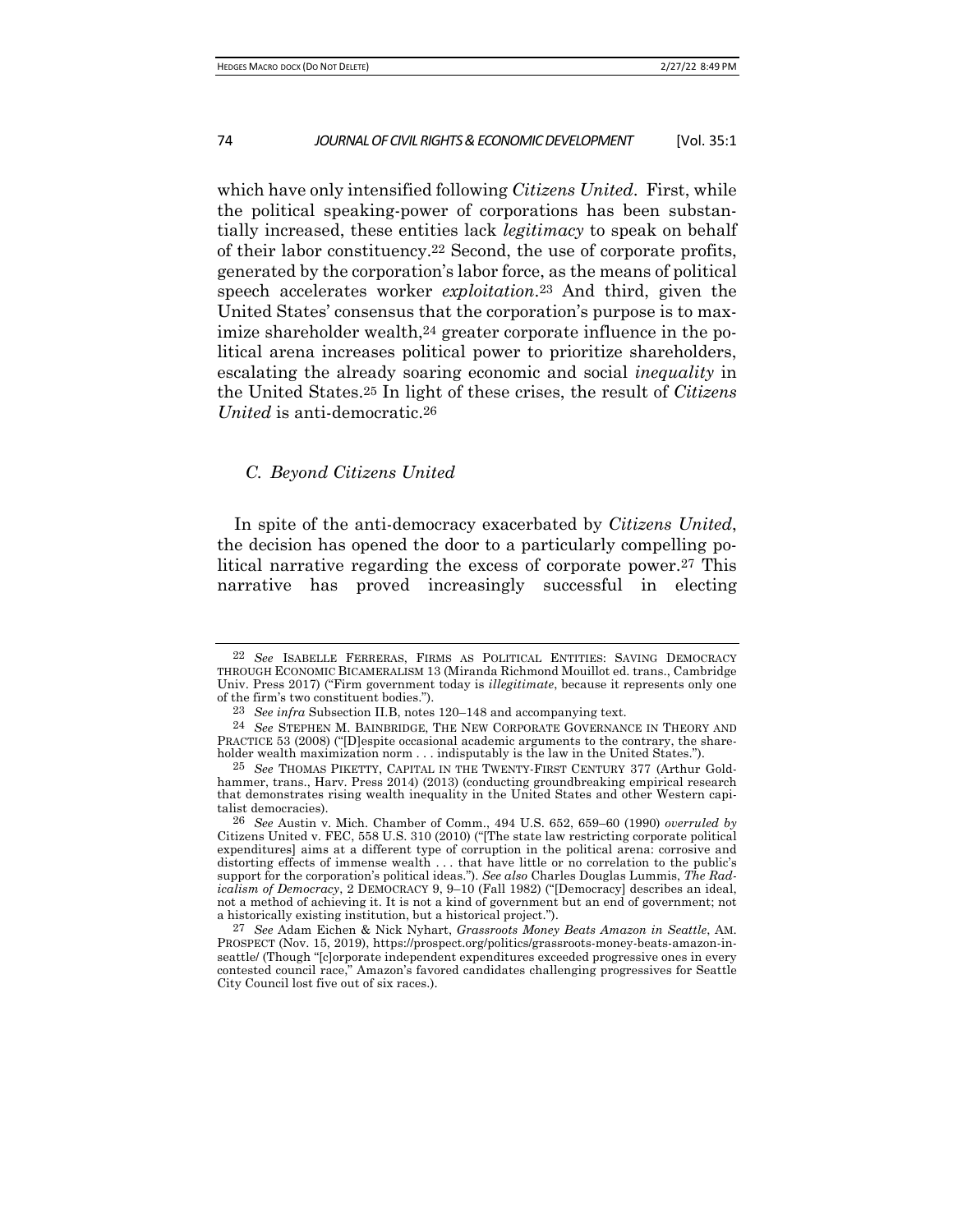candidates who reject corporate support.28 Thus, politicians are showing that they can compete in and even win elections while rejecting corporate money.29

Ironically, *Citizens United* has acted as a foil against which the working class can build political power.<sup>30</sup> This political power, once achieved, should not aim merely to overturn *Citizens United*, but to get to the heart of the anti-democracy it upholds by democratizing corporations.31 Two corporate reforms would be effective and straightforward ways to democratize corporations: (1) Worker Ownership Funds and (2) economic bicameralism.32 These measures would redistribute power in the workplace, countering the illegitimacy, exploitation, and inequality which *Citizens United* has promoted.33

These two corporate reforms would increase worker ownership and control of the corporations they work for. First, through Worker Ownership Funds, all workers, as shareholders, would

30 Patrick Burgwinkle, the communications director of the End Citizens United PAC, expressed the power of using *Citizens United* to raise money for candidates who oppose the ruling, explaining that "[g]etting money out of politics . . . is often a very powerful grassroots fund-raising message." Eric Lach, *Why Famous, Powerful Presidential Candidates are Begging You for Five Dollars*, NEW YORKER (June 10, 2019), https://www.newyorker.com/news/news-desk/why-famous-powerful-presidential-candidates-are-begging-you-for-five-dollars.

31 *See* Greenfield, *supra* note 19 (arguing against liberal proposals to overrule *Citizens United* via a constitutional amendment declaring that corporations are no longer protected by the First Amendment).

33 *See infra* Section II*.*

<sup>28</sup> *See* Alex Kotch, *The Verdict Is In: Rejecting Corporate Cash Wins Elections*, SLUDGE (Nov. 15, 2018, 5:48 PM), https://readsludge.com/2018/11/15/rejecting-corporate-pacs-winselections-verdict/. In the 2018 mid-term elections, thirty Democratic congressional candidates who unseated Republicans had rejected corporate Political Action Committee (PAC) money, while each candidate virtually matched or exceeded the fundraising of their corporate-friendly opponent. *See id.*

<sup>29</sup> *See id*. In recognition of this development, the Democratic National Committee made the number of individual donors, rather than the total amount of money raised, part of the qualifying criteria for the 2020 Democratic Presidential primary debates, emphasizing the breadth of a candidate's grassroots support. *See* Press Release, Democratic Nat'l Committee, *DNC Announces Details for The First Two Presidential Primary Debates* (Feb 14, 2019), https://democrats.org/news/dnc-announces-details-for-the-first-two-presidential-primarydebates/; *see also* Michael Whitney, *The DNC Is Putting Its Thumb on the Scales Again — This Time in the Right Direction*, INTERCEPT (Dec. 27, 2018, 7:01 AM), https://theintercept.com/2018/12/27/dnc-primary-grassroots-fundraising/.

<sup>32</sup> *See* Ferreras, *supra* note 22, at 13–14 (introducing the idea of "economic bicameralism" as a solution to the anti-democracy of firms); *see also* Lenore Palladino, *Inclusive Ownership Funds for the United States*, ROOSEVELT INSTITUTE (May 15, 2019), https://rooseveltinstitute.org/inclusive-ownership-funds-for-the-united-states/ (describing the potential benefits of employee ownership funds in the United States). For an argument as to why corporate reform cannot merely be "voluntary" or flow from "enlightened leadership," see MARJORIE KELLY, THE DIVINE RIGHT OF CAPITAL: DETHRONING THE CORPORATE ARISTOCRACY 147–49 (2001).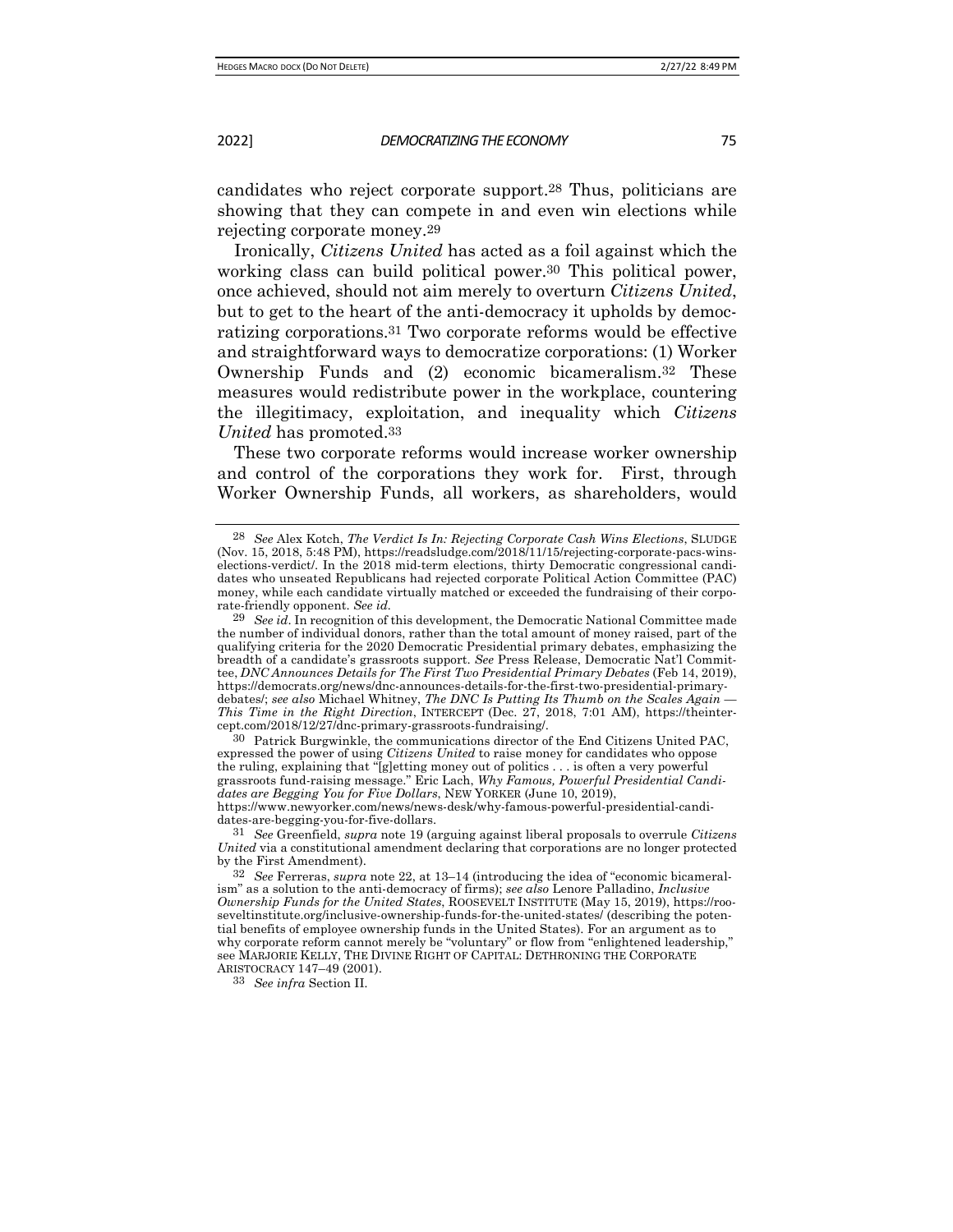benefit from corporate profits through dividends and participate in corporate governance with the same voting rights direct shareholders currently possess.<sup>34</sup> Second, the model of "economic bicameralism" designed by Isabelle Ferreras would increase workers' control and corporate accountability to labor.35

Increased ownership and control for workers would (1) legitimize corporations as political actors granted constitutional rights, (2) mitigate exploitation by both redistributing a portion of the corporate profits to workers and giving workers a say in how those profits ought to be used, and (3) reduce inequality by increasing workers' corporate equity and giving the diverse working-class equal standing and responsibility with current corporate boards. By gaining such a degree of ownership and control over the economic forces governing their lives, workers would see society begin to make good on its promise of democracy.

This Note will map a path forward beyond the seeming political limitations of *Citizens United*. Part I will provide an overview of *Citizens United* and its consequences on democracy. Part II will elaborate on the crises of illegitimacy, exploitation, and inequality exacerbated by *Citizens United*. And, Part III will examine two possible corporate reforms, and their ability to combat the illegitimacy, exploitation, and inequality facilitated by *Citizens United*. Finally, Part IV argues that recent developments around how political campaigns are financed reveal the political viability of these reforms.

<sup>34</sup> *See generally*, Susan R. Holmberg, *Who Are the Shareholders?*, ROOSEVELT INST. 8 n.2 (June 2018) (analyzing the key distinction between the rights of direct shareholders and those who invest in corporate equity through large institutional investors).

<sup>35</sup> *See* Ferreras, *supra* note 22, at 14. Economic bicameralism is a governing structure for companies where workers as "labor-investors" help make the strategic decisions of the corporation through a board of representatives that has equal standing with shareholders' representatives who are the sole directors in corporations' current "unicameral" system. *Id.* at 137.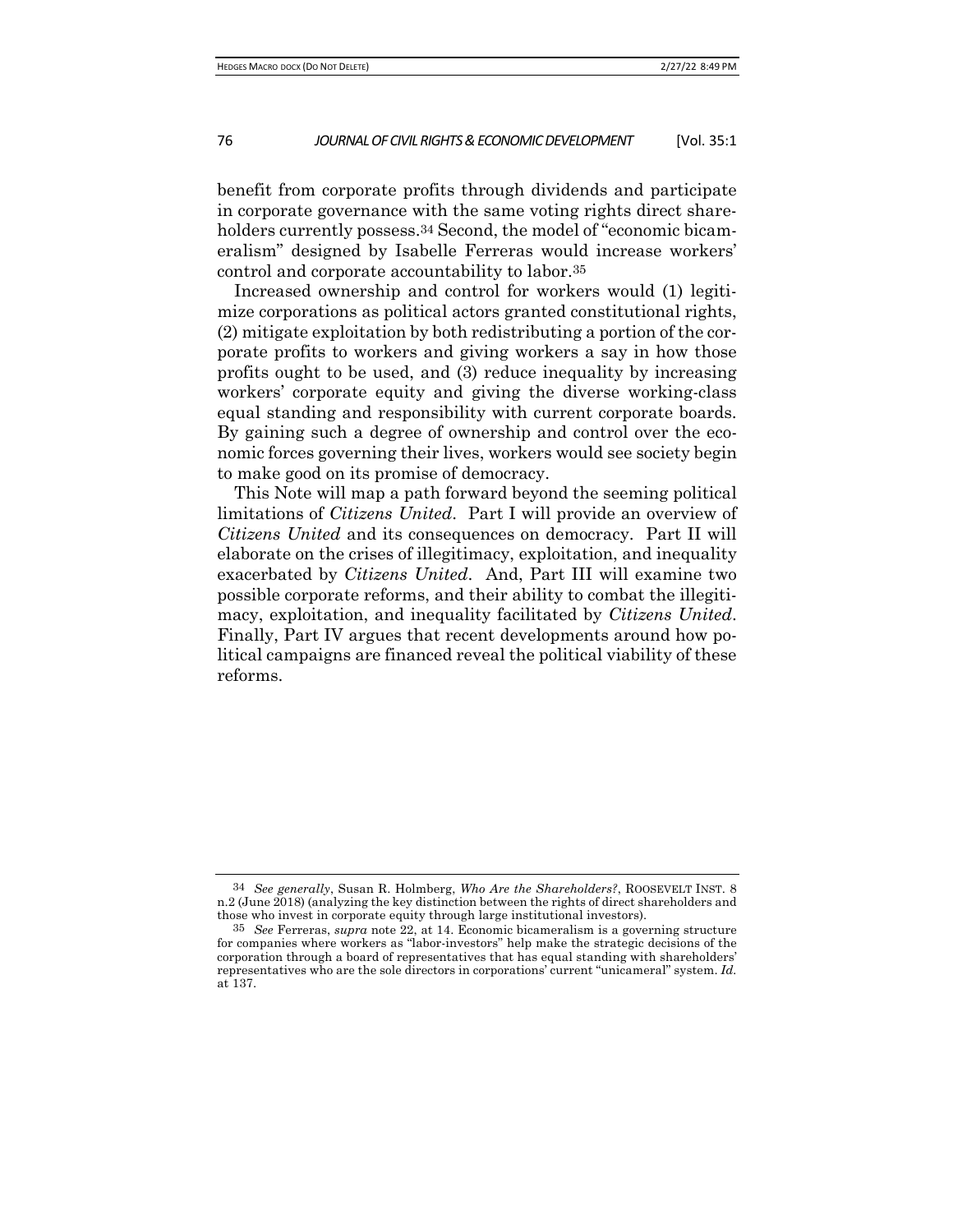# I. BACKGROUND

#### *A. Citizens United*

*Citizens United* held that the government could not ban political speech based on the speaker's corporate identity.36 The decision overturned *Austin v. Michigan Chamber of Commerce*, which held that corporations could not make independent political expenditures from their general treasury.37 Instead, *Austin* had upheld the Political Action Committee (PAC) system of campaign financing outlined by the Federal Elections Commission.38 Under that system, corporate PACs had specific regulations on funding.39 For instance, only certain designated corporate constituents could contribute to the fund, and the political purpose of the PAC had to be known to contributors beforehand.40 Thus, only consciously made donations to the fund could be used for the fund's express political purpose. But *Citizens United* held that banning the use of a corporation's general treasury for independent political expenditures violated the First Amendment's enshrined freedom of speech.41

One of the key issues the Court needed to address to arrive at its decision was the applicability of First Amendment free speech guarantees to corporations. Yet the Court weakly defended its

 $\frac{36}{37}$  Citizens United v. FEC, 558 U.S. 310, 315 (2010).<br> $\frac{37}{37}$  *Id* · Austin v. Mich. State Chamber of Comm. 494

Id.; Austin v. Mich. State Chamber of Comm., 494 U.S. 652, 654-55 (1990).

<sup>38</sup> *See Austin*, 494 U.S. at 669 (Brennan, J. concurring) ("[T]he statute merely requires those corporations wishing to make independent expenditures in support of candidates to do so through segregated funds or political action committees (PAC's) rather than directly from their corporate treasuries.").

<sup>39</sup> *See id.* at 657 ("For example, the statute required the corporation to appoint a treasurer for its segregated fund, keep records of all contributions, file a statement of organization containing information about the fund, and update that statement periodically.").

<sup>40</sup> *See id.* ("[T]he corporation was permitted to solicit contributions to its segregated fund only from 'members,' which did not include persons who merely contributed to or indicated support for the organization.").

<sup>41</sup> *See generally, Citizens United*, 558 U.S. at 349, 361-62 ("This case . . . is about independent expenditures . . . . When Congress finds that a problem exists, we must give that finding due deference; but Congress may not choose an unconstitutional remedy. If elected officials succumb to improper influences from independent expenditures[] . . . then surely there is cause for concern . . . . The remedies enacted by law, however, must comply with the First Amendment; and, it is our law and our tradition that more speech, not less, is the governing rule. An outright ban on corporate political speech during the critical preelection period is not a permissible remedy. . . . [Accordingly, t]he regulatory mechanism here, based on speech, contravenes the First Amendment.").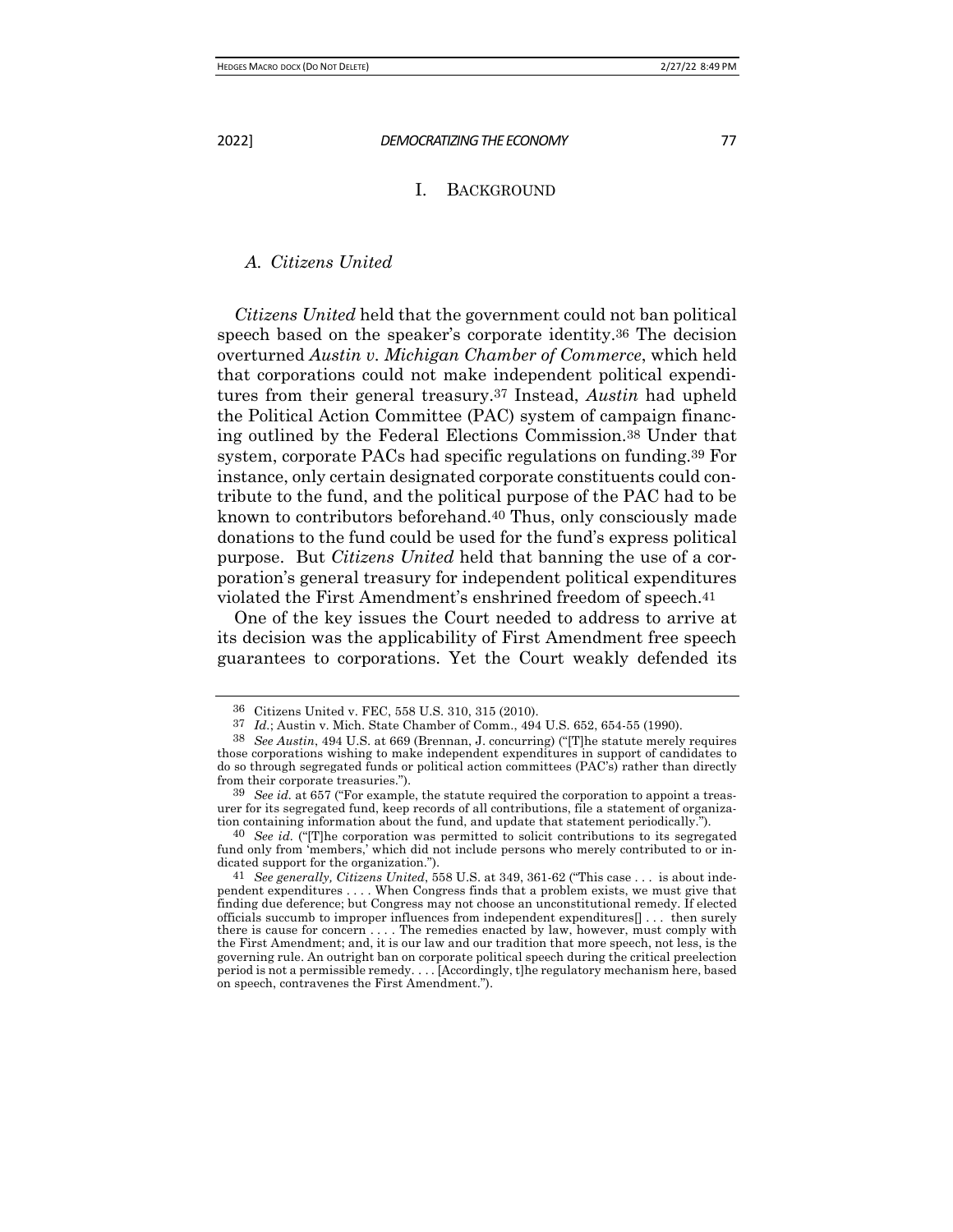commitment to corporate personhood through a series of string citations listing previous decisions that had applied First Amendment protections to corporations.42 One peculiar feature of the Court's leap in logic is that the majority of the cases it cites as support for protecting *all* corporations' freedom of speech involved *media* corporations, which arguably implicates the First Amendment's freedom of the press in addition to free speech.43 Two legal scholars point out that Justice Kennedy's argument here is a syllogism.44 The authors write:

> The First Amendment protects the press; the press often uses the corporate form; therefore, the First Amendment protects the political speech of  $corportions...$  [B]y adopting the financial advantages of the corporate form, media companies have now, through *Citizens United*, extended political speech protections to commercial, nonmedia corporations.45

Next, the Court rejected the reasons in *Austin* for upholding regulation of corporate political spending: (1) anti-distortion, (2) anticorruption, and (3) shareholder protection.46 The Court in *Austin*  held that the use of a corporation's general treasury money was a form of distortion because there was no way to know the actual

<sup>42</sup> *See id.* at 342 ("The Court has recognized that First Amendment protection extends to corporations. [*First Nat'l Bank v.*] *Bellotti*, [435 U.S. 765], at 778, n. 14, . . . (citing *Linmark Associates, Inc. v. Willingboro*, 431 U.S. 85 . . . ; *Time, Inc. v. Firestone*, 424 U.S. 448 . . . ; *Doran v. Salem Inn, Inc*., 422 U.S. 922 . . . ; *Southeastern Promotions, Ltd. v. Conrad*, 420 U.S. 546 . . . ; *Cox Broadcasting Corp. v. Cohn*, 420 U.S. 469 . . . ; *Miami Herald Publishing Co. v. Tornillo*, 418 U.S. 241 . . . ; *New York Times Co. v. United States*, 403 U.S. 713 . . . ; *Time, Inc. v. Hill*, 385 U.S. 374 . . . ; *New York Times Co. v. Sullivan*, 376 U.S. 254 . . . ; *Kingsley Int'l Pictures Corp. v. Regents of Univ. of N. Y*., 360 U.S. 684 . . . ; *Joseph Burstyn, Inc. v. Wilson*, 343 U.S. 495 . . . ); *see, e.g.*, *Turner Broadcasting System, Inc. v. FCC*, 520 U.S. 180 . . . ; *Denver Area Ed. Telecommunications Consortium, Inc. v. FCC*, 518 U.S. 727 . . . ; *Turner*, 512 U.S. 622 . . . ; *Simon & Schuster*, 502 U.S. 105 . . . ; *Sable Communications of Cal., Inc. v. FCC*, 492 U.S. 115 . . . ; *Florida Star v. B. J. F.*, 491 U.S. 524 . . . ; *Philadelphia Newspapers, Inc. v. Hepps*, 475 U.S. 767 . . . ; *Landmark Communications, Inc. v. Virginia*, 435 U.S. 829 . . . ; *Young v. American Mini Theatres, Inc.*, 427 U.S. 50 . . . ; Gertz v. Robert Welch, Inc., 418 U.S. 323 . . . ; *Greenbelt Cooperative Publishing Assn., Inc. v. Bresler*, 398 U.S. 6 . . . .")).

<sup>43</sup> *See id.* at 342-43*.*; *see also* Robert Sprague & Mary Ellen Wells, *The Supreme Court as Prometheus: Breathing Life into the Corporate Supercitizen*, 49 AM. BUS. L.J. 507, 536– 37 (2012).

<sup>44</sup> *See* Sprague & Wells, *supra* note 43, at 536–37.

<sup>45</sup> *Id*. 46 *See Citizens United*, 558 U.S. at 348-63.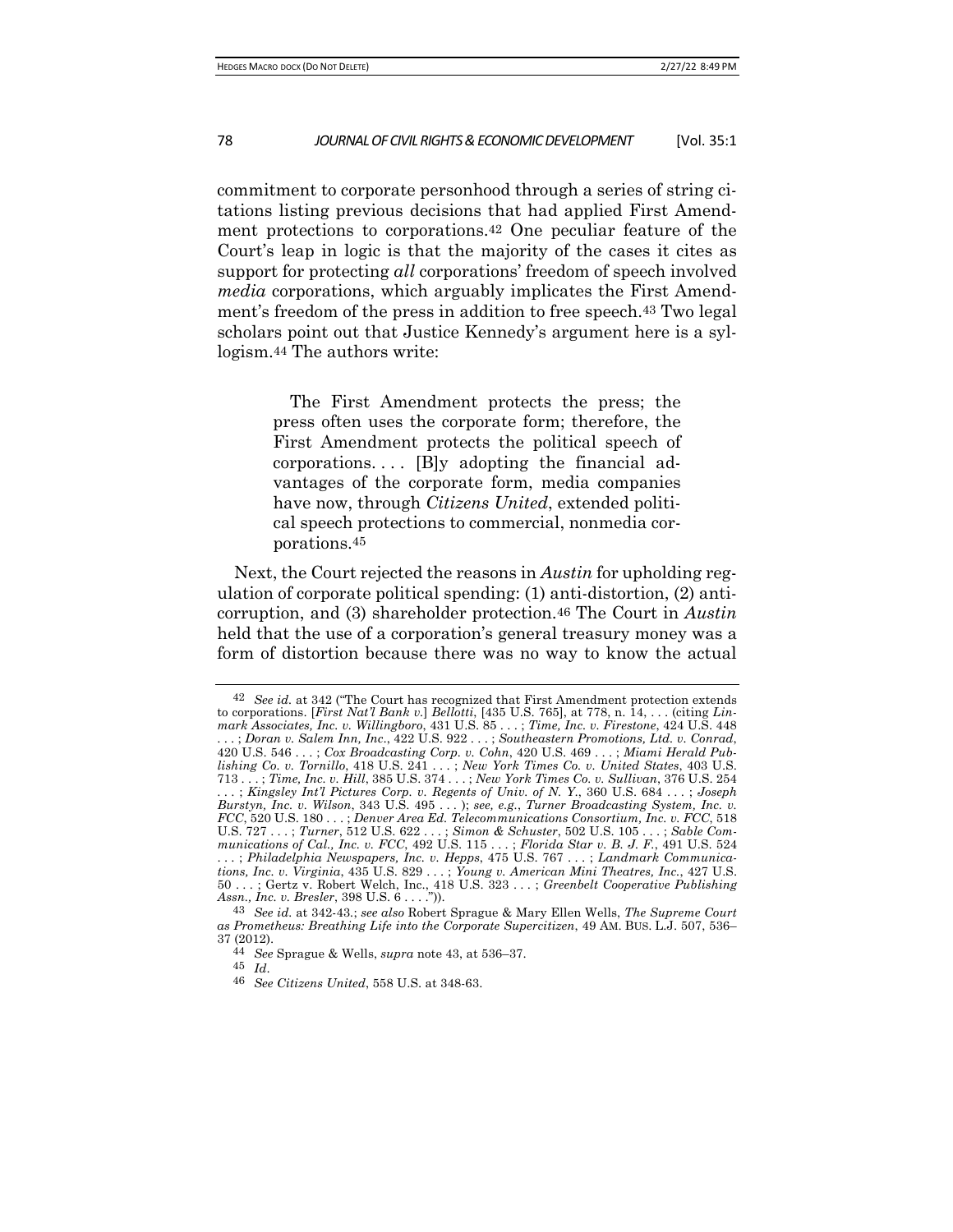popularity or support for the promoted political position.47 Responding to this anti-distortion interest, *Citizens United* asserted that the "First Amendment confirms the freedom to think for ourselves," and, thus, regardless of the veracity of information being offered, people should sort out the truth themselves.48

*Austin* also expressed concern that increased corporate political expenditures for candidates could yield corruption or its appearance.49 However, *Citizens United* found that the prohibition of corporate donations in the form of direct campaign contributions was a sufficient guard against the *quid pro quo* corruption of which *Austin* had warned.50

*Austin* further noted that some minority shareholders, whose money would be used for these political purposes, might disagree with the ideas being advanced.<sup>51</sup> Regarding this government interest in protecting shareholders, *Citizens United* offered two rebuttals.52 First, the Court asked, if minority shareholders in *media* corporations should not be allowed to dictate the content of the media, why should minority shareholders of *nonmedia* corporations be allowed to dictate the political actions of the corporation?53 Second, the Court asserted that any abuse of corporate spending may be corrected through the procedures of corporate democracy, where shareholders can remove the directors and elect new ones.54

<sup>47</sup> *See* Austin v. Mich. State Chamber of Comm., 494 U.S. 652, 659–60 (1990).

<sup>48</sup> *Citizens United*, 558 U.S. at 356. This idea of thinking for oneself and allowing all messages regardless of truth or the time of day has been promoted by the "marketplace of ideas" concept. *See* Jedidiah Purdy, *Beyond the Bosses' Constitution: The First Amendment and Class Entrenchment*, 118 COLUM. L. REV. 2161, 2164 (2018).

<sup>49</sup> *See Austin*, 494 U.S. at 658.

<sup>50</sup> *See Citizens United*, 558 U.S. at 357 (arguing that independent expenditures, political spending on behalf of but without coordination from a campaign, do not give rise to the same sense of obligation on the candidate to favor the corporation's interests once in office); *but see,* ZEPHYR TEACHOUT, CORRUPTION IN AMERICA: FROM BENJAMIN FRANKLIN'S SNUFF BOX TO *CITIZENS UNITED* 232 (2014) (criticizing this unreasonable narrowing of the definition of corruption).

<sup>51</sup> *See Austin*, 494 U.S. at 673 (Brennan, J., concurring).

<sup>52</sup> *See Citizens United*, 558 U.S. at 361-62.

<sup>53</sup> *See id.* at 361.

<sup>54</sup> *See id* at 361-62*.*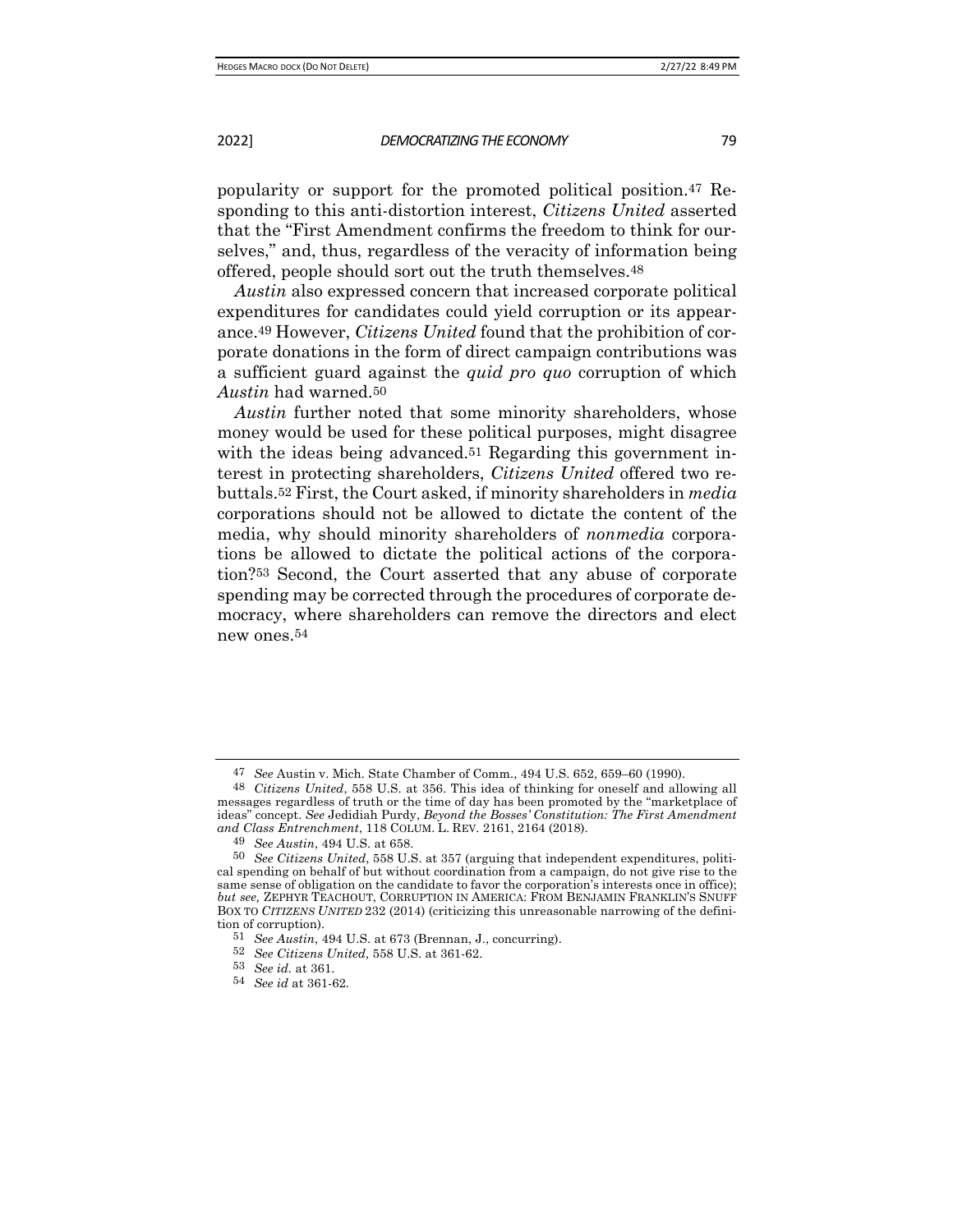#### *B. The State of Democracy in a Post-Citizens United World*

Following *Citizens United*, corporations can spend virtually unlimited money from their general treasury to ensure the candidates friendliest to their interests are elected.55 Meanwhile, some of these same corporations could pay little to no taxes, as their workers struggle to get by.56 Even the tax cuts of 201757—which saved corporations hundreds of billions of dollars and had been justified by the promise that the savings would be reinvested in workers—merely enriched the already well-off through stock buybacks.58 The resulting sense of unfairness distresses working-class voters.59

Uncoincidentally, the United States has historically suffered from relatively low voter turnout.60 Moreover, voter participation

<sup>55</sup> *See* David G. Yosifon, *The Public Choice Problem in Corporate Law: Corporate Social Responsibility after* Citizens United, 89 N.C. L. REV. 1197, 1205–06 (2011) (describing corporate influence in the context of "regulatory capture," where regulatory bodies end up being influenced by the very corporations they were designed to rein in). Many corporations funnel their political spending through super PACs, outside groups aligned with the values of the corporation, in order to advance their political interest. *See Corporate Contributions to Outside Groups*, OPENSECRETS.ORG, https://www.opensecrets.org/outside-spending/corporate-contributions?cycle=2018 (last visited Jan. 13, 2020).

<sup>56</sup> *See* Stephanie Saul & Patricia Cohen, *Profitable Giants Like Amazon Pay \$0 in Corporate Taxes. Some Voters Are Sick of It*, N.Y. TIMES (Apr. 29, 2019), https://www.nytimes.com/2019/04/29/us/politics/democrats-taxes-2020.html (Sixty of the Fortune 500 companies, including Amazon, paid \$0 in federal income tax on \$79 billion of corporate income, meanwhile workers at some of these zero-tax corporations are eligible for public assistance.).

<sup>57</sup> Tax Cuts and Jobs Act of 2017, Pub. L. No. 115–97, 131 Stat. 2054.

<sup>58</sup> *See* Jim Tankersley & Matt Phillips, *Trump's Tax Cut Was Supposed to Change Corporate Behavior. Here's What Happened*, N.Y. TIMES (Nov. 12, 2018), https://www.nytimes.com/2018/11/12/business/economy/trumps-tax-cut-was-supposed-to-change-corporate-behavior-heres-what-happened.html (Payouts to shareholders were projected to have increased twenty-eight percent from 2017 to 2018, up to a total of \$1.3 trillion in the form of dividends and buybacks.); *The JUST Capital Rankings on Corporate Tax Reform*, JUST CAP., https://justcapital.com/reports/the-just-capital-rankings-on-corporate-tax-reform/ (last updated December 10, 2018) (Only six percent of the 2018 corporate tax windfall went to workers, half of which took the form of a one-time bonus, while fifty-six percent of the windfall was allocated to shareholders.).

<sup>59</sup> *See* Saul & Cohen, *supra* note 56 (reporting on interviews with workers in Akron, Ohio, disturbed by the disparate tax treatment between profitable corporations and themselves); FERRERAS, *supra* note 22, at 3 (describing the increasing gap between workers' expectations of democratic agency and their voiceless experience at work).

<sup>60</sup> *See* Drew DeSilver, *In Past Elections, U.S. Trailed Most Developed Countries in Voter Turnout*, PEW RSCH. CTR. (Nov. 3, 2020), https://www.pewresearch.org/facttank/2020/11/03/in-past-elections-u-s-trailed-most-developed-countries-in-voter-turnout/ (55.7% of the voting-age population participated in the  $2016$  general election, ranking the United States among the bottom of peer countries.). Although the 2020 general election boasted the highest voter turnout since 1900, with an estimate of over sixty-five percent of the voting-age population participating, the United States' record-high turnout still falls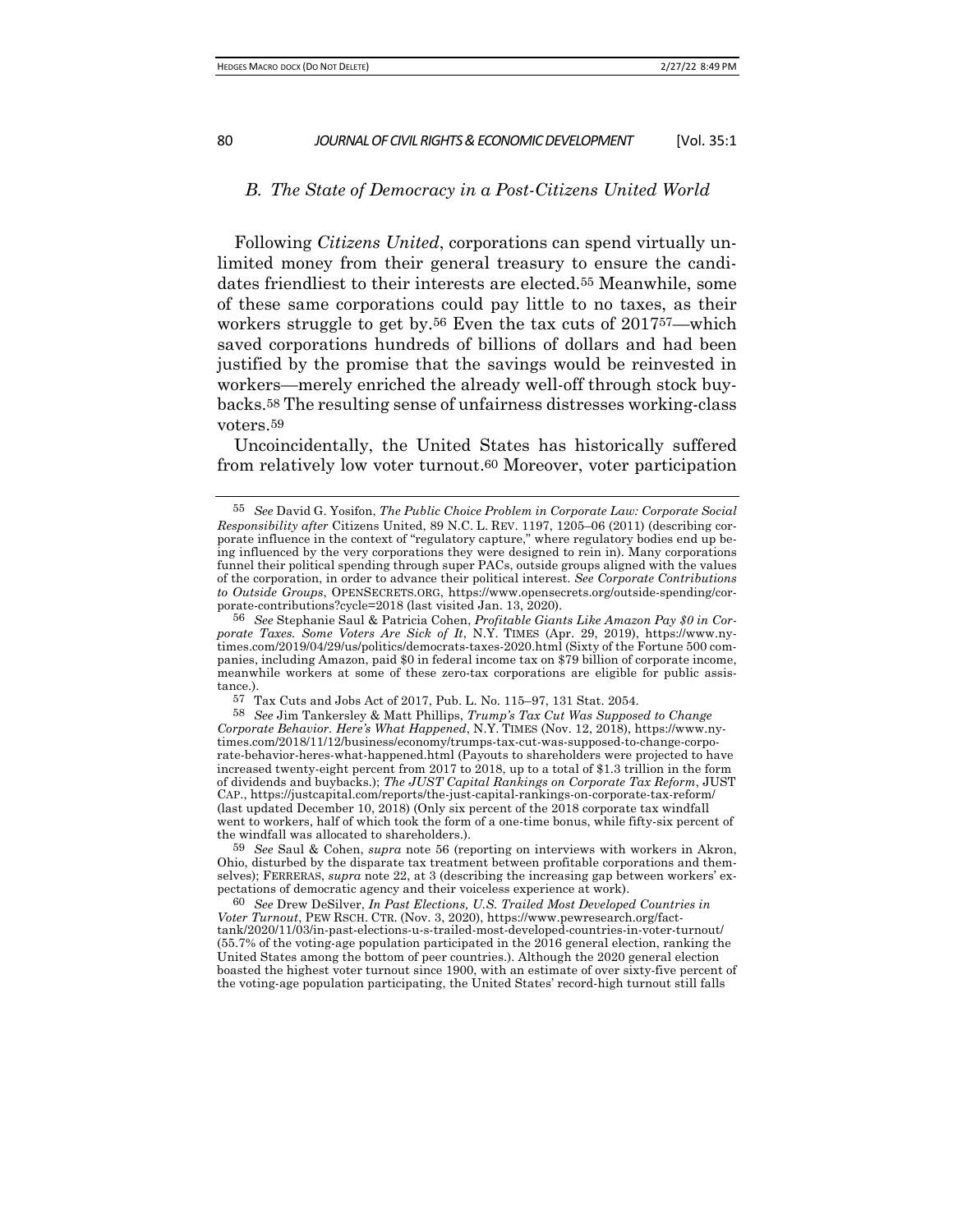is positively correlated with income: the poorer a person is, the less likely they are to vote.61 For instance, in presidential elections from 1945 to 2016, voter turnout of the top half of income earners in the United States ranged from twelve to twenty times higher than the turnout of the bottom half of income earners.62

Studies have shown that increased economic inequality severely depresses political engagement and interest among all but the most affluent citizens.63 One explanation of the relationship between inequality and democratic participation is that economic inequality enhances the relative political power of the rich, who in turn set the rules of debate, thereby stunting the range of political ideas available to the public.64 This limited set of politically "feasible" ideas comes at the cost of pursuing redistributive measures, which may be of particular interest to working-class citizens.<sup>65</sup> Since *Citizens United*'s effect was to further increase the relative political power of the shareholders and directors who control corporations—predominately white affluent citizens66—it follows that the most likely outcome of the decision is the continued depression of democratic engagement among working people.67

Discouraged from democratic participation in the political arena, yet imbued with democratic ideals and a desire for fairness, corporate workers also face a "cognitive dissonance" in their jobs, where they are excluded from the decision-making process.<sup>68</sup> The

68 *Id*.

behind many of its peers. *See* James Palmer & Audrey Wilson, *Historic U.S. Turnout Still Lags Behind Major Democracies*, FOREIGN POL'Y (Nov. 3, 2020, 8:51 PM), https://foreignpolicy.com/2020/11/03/historic-united-states-voter-turnout-2020-election-behind-other-democracies-global/.

<sup>61</sup> *See* THOMAS PIKETTY, CAPITAL AND IDEOLOGY 741 fig.14.8 (Arthur Goldhammer trans., 2020) (showing the percentage difference of turnout among the top fifty percent of income earners and the bottom fifty percent since 1945); Randall Akee, *Voting and Income*, ECONOFACT (Feb. 7, 2019), https://econofact.org/voting-and-income (showing less than half of families in the lowest income category participated in the 2016 election while over eighty percent of families annually earning more than \$150,000 voted).

<sup>62</sup> *See* PIKETTY, *supra* note 61, at 741 fig.14.8.

<sup>63</sup> *See* Frederick Solt, *Economic Inequality and Democratic Political Engagement*, 52 AM. J. POL. SCI. 48 (2008); Michael Ritter & Frederick Solt, *Economic Inequality and Campaign Participation*, 100 SOC. SCI. Q. 678 (2019) (finding that where inequality is higher, participation in political campaigns is lower across incomes).

<sup>64</sup> *See* Solt, *supra* note 63, at 57.

<sup>65</sup> *See id.*

<sup>66</sup> *See* Holmberg, *supra* note 34, at 4.

<sup>67</sup> *See* FERRERAS, *supra* note 22, at 3 (describing the contradiction between capitalism and democracy and asserting that the United States, as made evident in *Citizens United*, has chosen more capitalism over more democracy).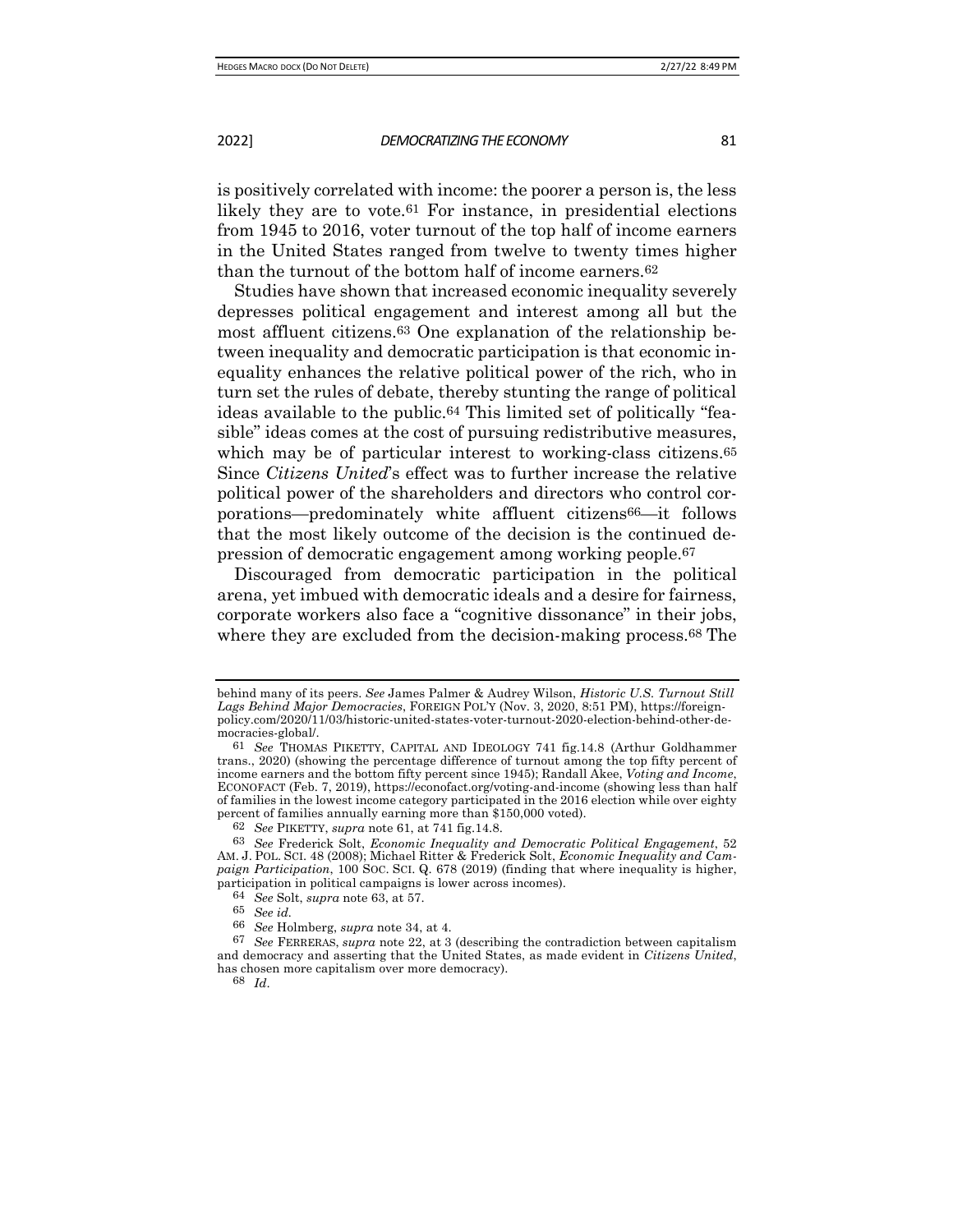lack of a democratic voice becomes even more pronounced when the political sphere, in which most workers are able to participate, has increasingly been dominated by corporations—the same entities which deny them democratic agency in their work life.69

Thus, the resonance of the political narrative against *Citizens United* lies not in legal arguments over speech, but in the story about power in our country, increasingly concentrated at the top.70 This narrative has already built a political movement in opposition to the defunct power structure of our system.71 But the key to the advancement of this movement will be the articulation of the democratic crises of increased corporate political power.72 This articulation will require stretching and at times escaping our dominant liberal paradigm of political discourse.

# II. THE CRISES OF CORPORATIONS AS POLITICAL ACTORS: ILLEGITIMACY, EXPLOITATION, AND INEQUALITY

Liberal discourse has developed a sophisticated way of describing and criticizing state domination.73 But while the "liberal lexicon" provides ample language to rail against a despotic state, this political philosophy has failed to develop language around economic domination.74 This deficiency of language is largely due to

73 *See id.* at 13 ("Liberalism is in principle the inveterate enemy of the despot.").

<sup>69</sup> *See id.* at 3–4 ("People raised as citizens in a democracy aspire to have some agency over the course of their own lives, and the past decades have shown them with aching clarity that this aspiration to agency is little more than a dream.").

<sup>70</sup> *See* K. Sabeel Rahman, *Corporate Power and the Unmaking of American Democracy*, AM. PROSPECT (May 16, 2018), https://prospect.org/infrastructure/corporate-powerunmaking-american-democracy/.

<sup>71</sup> *See* Eichen & Nyhart, *supra* note 27 ("Voters are now increasingly wary of how candidates obtain their money—and from whom. The rise of No-PAC pledges, for example, has primed voters to be skeptical of those who seek out or receive corporate-backed assistance.").

<sup>72</sup> *See* SAMUEL BOWLES & HERBERT GINTIS, DEMOCRACY & CAPITALISM: PROPERTY, COMMUNITY, AND THE CONTRADICTIONS OF MODERN SOCIAL THOUGHT 162 (1987).

<sup>74</sup> *See id.* at 15–16. This enlightenment-era liberal ignorance of the consequences and illegitimacy of private power is on full display as the Supreme Court repeatedly emphasizes restraining government power while failing to recognize the private despotic potential wielded by massive corporations imbued with increased political power as a result of its ruling. *See* Citizens United v. FEC, 558 U.S. 310, 313, 347, & 361-62 (2010). *But see id.* at 433 (Stevens, J., dissenting). In his dissent, Stevens briefly mentions that the original intent of a corporate ban on political contributions in the Tillman Act was a fear of corporate power. However, while Stevens makes the argument vehemently that "it is the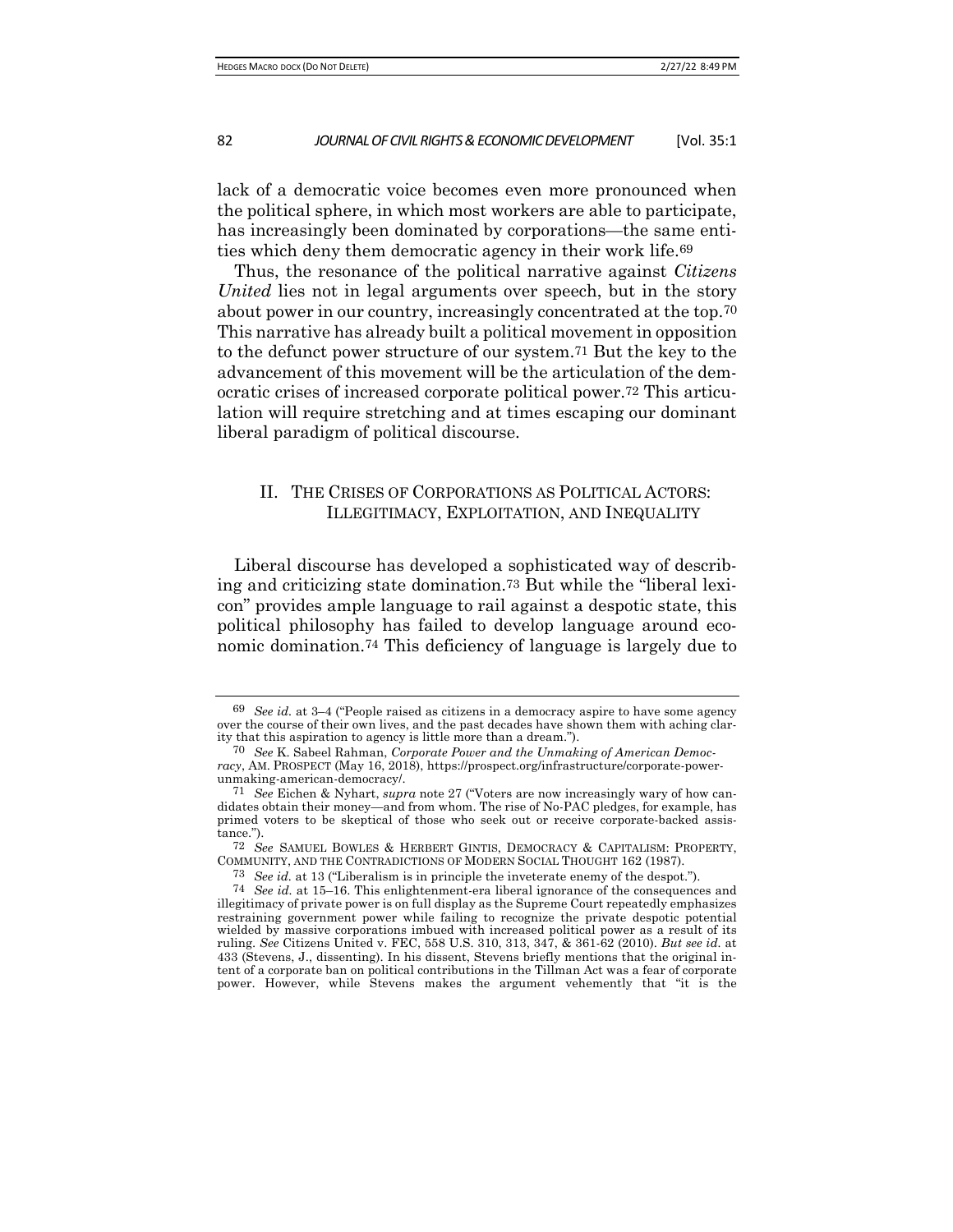the arbitrary partition liberal thought erects between "public" politics and "private" economics.75 "Liberal theory thus renders the power of capital invisible: democrats cannot assail economic power within liberal theory because they lack the tools for making such power visible."76

A few linguistic tools useful in exposing "the invisible hand" of economic domination are the concepts of legitimacy, exploitation, and inequality.77 Legitimacy is a familiar idea in liberal discourse,78 but it suffers from the same arbitrary public-private partition that hampers much of liberal discourse generally.79 Rarely, if ever, is the authority of corporations questioned as illegitimate; yet, if we applied the same considerations we give state governments to economic entities, there is no doubt we would find corporations to be despotic.80

Moreover, emphasis on choice and consent in liberal discourse displaces any intellectual foundation for considering material exploitation.81 Since employees agree to the contract under which they are employed, how could they be exploited? But this line of

power, does not deal with the economy, while liberal economic theory ignores politics.").

80 *See* FERRERAS, *supra* note 22, at 3 (explaining how the original Greek and Aristotelian definition of despotism is applicable to modern business corporations).

81 BOWLES & GINTIS *supra* note 72, at 15–16.

shareholders, as residual claimants, who are effectively footing the bill," he fails to articulate a need to protect workers as well. *See generally id.* at 475–78.

<sup>75</sup> *See* BOWLES & GINTIS *supra* note 72, at 65-66. *But see id.* at 18 ("Marxian political theory, unlike liberalism, is not hampered by incoherent partitions."). For an argument that corporations ought to be understood as entities that cannot be relegated to either a strictly public or private realm, see David Ciepley, *Beyond Public and Private: Toward a Political Theory of the Corporation*, 107 AM. POL. SCI. REV. 139 (2013).

<sup>76</sup> BOWLES & GINTIS, *supra* note 72 at 65-66. While much of this Note relies at times on a Marxist description of the problem (i.e. surplus-value and exploitation) and a democratic socialist solution to that problem (i.e. democratizing the economy), the aim is to show how these principles will prove to be quite persuasive and popular in the United States' political climate in the twenty-first century. In this sense, it is helpful to understand liberalism and Marxism each as "systems of communication, establish[ing] rules as to how social reality will be represented in terms of its vocabulary." *Id.* at 15. Insofar as Marxian communication advances a deepening of democracy in the economy, this Note utilizes it; insofar as a Marxian framework is "theoretically anti-democratic in the same sense that any political philosophy [is] that fails to conceptualize the threat of authoritarianism, and the centrality of privacy and individual liberty to human emancipation," this Note seeks to maintain the liberal scaffolding. *Id.* at 20.

<sup>77</sup> *See generally id.* at 15–16 ("In short, [Marxism and Liberalism] are discourses whose most fundamental orientation concerning structure and action in social life are revealed by the customary usage of key terms."); *see also* C. DOUGLAS LUMMIS, RADICAL DEMOCRACY 18–19 (1996) (explaining the concept of "legitimacy").

<sup>78</sup> *See* WOJCIECH SADURSKI, EQUALITY AND LEGITIMACY 27 (2008) ("There is an important strand in liberal thinking that links legitimacy with the consent of the governed."). 79 *See* BOWLES & GINTIS *supra* note 72 at 65 ("Liberal political theory, which deals with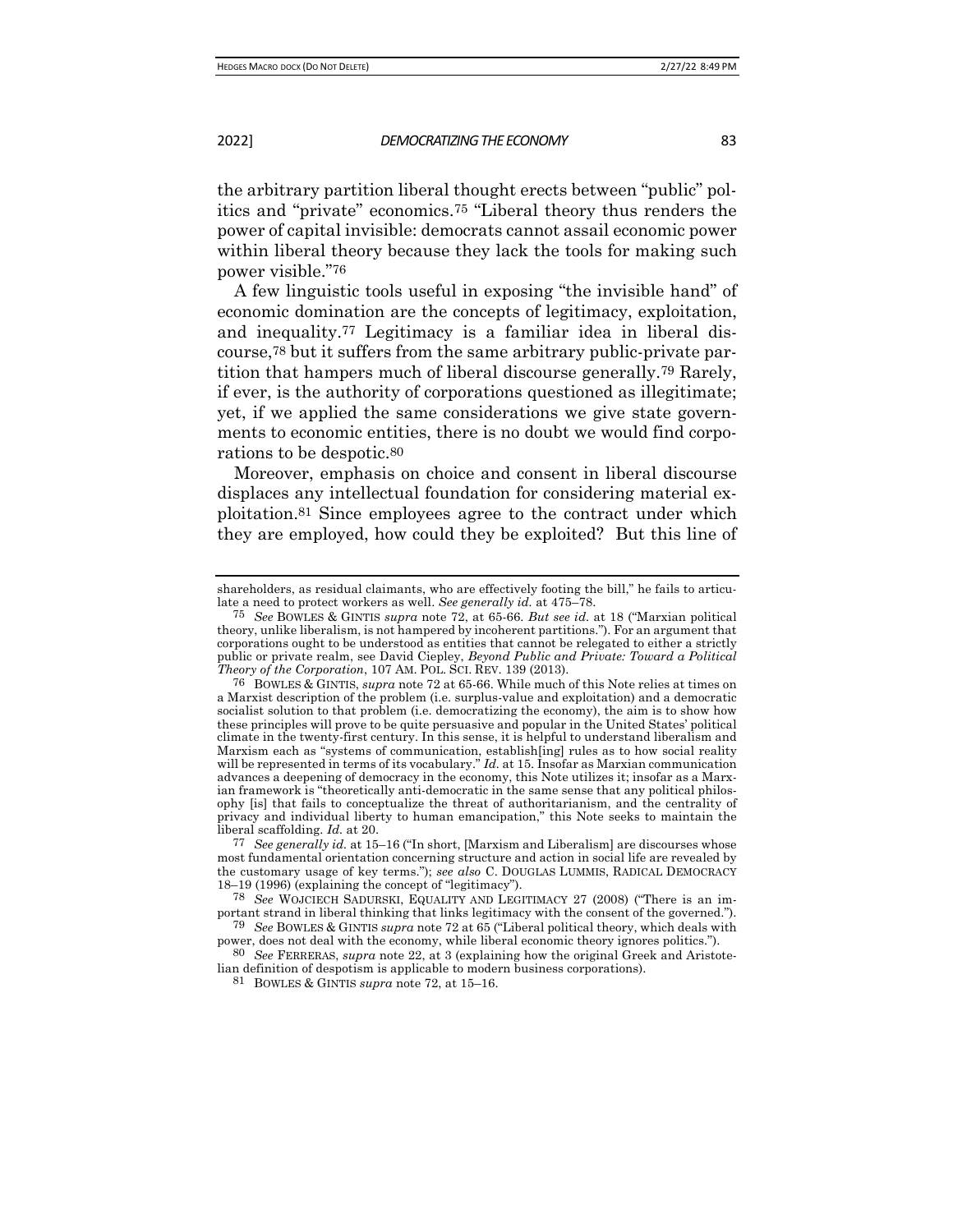thought ignores the coercive circumstances workers find themselves in when entering employment contracts, where the alternative to gainful employment is the deprivation of material needs.82

Furthermore, focusing on individuals and their nominal political equality prevents a reckoning with the massive social and economic inequality eroding our society.83 One ought to recall what Dr. Martin Luther King, Jr. said about equality near the end of his life as he led the Poor People's Campaign: "Now our struggle is for genuine equality, which means economic equality. For we know that it isn't enough to integrate lunch counters. What does it profit a man to be able to eat at an integrated lunch counter if he doesn't have enough money to buy a hamburger and a cup of coffee?"84

Thus, examining illegitimacy, exploitation, and inequality beyond what liberalism has been able to offer is necessary to demystify "the most powerful form of collective organization in contemporary capitalism—the modern business corporation . . . ."85

# *A. Illegitimacy: On Whose Behalf May the Corporation Speak?*

An uncritical assertion that corporations should be granted constitutional rights as legal persons fails to acknowledge the democratic legitimacy those rights should entail. The corporation is a legally constructed entity made up of various internal stakeholders (investors, directors, managers, and workers), the actions of whom have serious consequences in the lives of external stakeholders (neighbors, families, municipalities, and the environment).86 Thus, conceptualizing, as dominant jurisprudence has,

<sup>82</sup> *See* G. A. Cohen, *Robert Nozick and Wilt Chamberlin: How Patterns Preserve Liberty*, in JOHN ARTHUR & WILLIAM H. SHAW, JUSTICE AND ECONOMIC DISTRIBUTION at 250–60 (1978) (demonstrating the coercive nature of an unequal society by refuting Robert Nozick's defense of a libertarian society).

<sup>83</sup> *See* LUMMIS, *supra* note 77, at 18–19 ("Liberal democrats argue that there is nothing undemocratic about a big economic gap between rich and poor so long as it is guided by fair rules: equal opportunity, elections, certain guaranteed legal rights, and so forth. But wiser theorists have taught us that extreme economic inequality is not compatible with democracy.").

<sup>84</sup> Martin Luther King, Jr., Address before American Federation of State, County, and Municipal Employees (AFSCME), Memphis, Tennessee, (Mar. 18, 1968), *in* MARTIN LUTHER KING, JR., "ALL LABOR HAS DIGNITY" 378, 388 (Michael K. Honey, ed., 2011) (ebook).

<sup>85</sup> BOWLES & GINTIS, *supra* note 72, at 16.

<sup>86</sup> *See* Lenore Palladino, *Who Owns Corporations?*, 11 BOS. REV. F. 124, 126–27 (2019).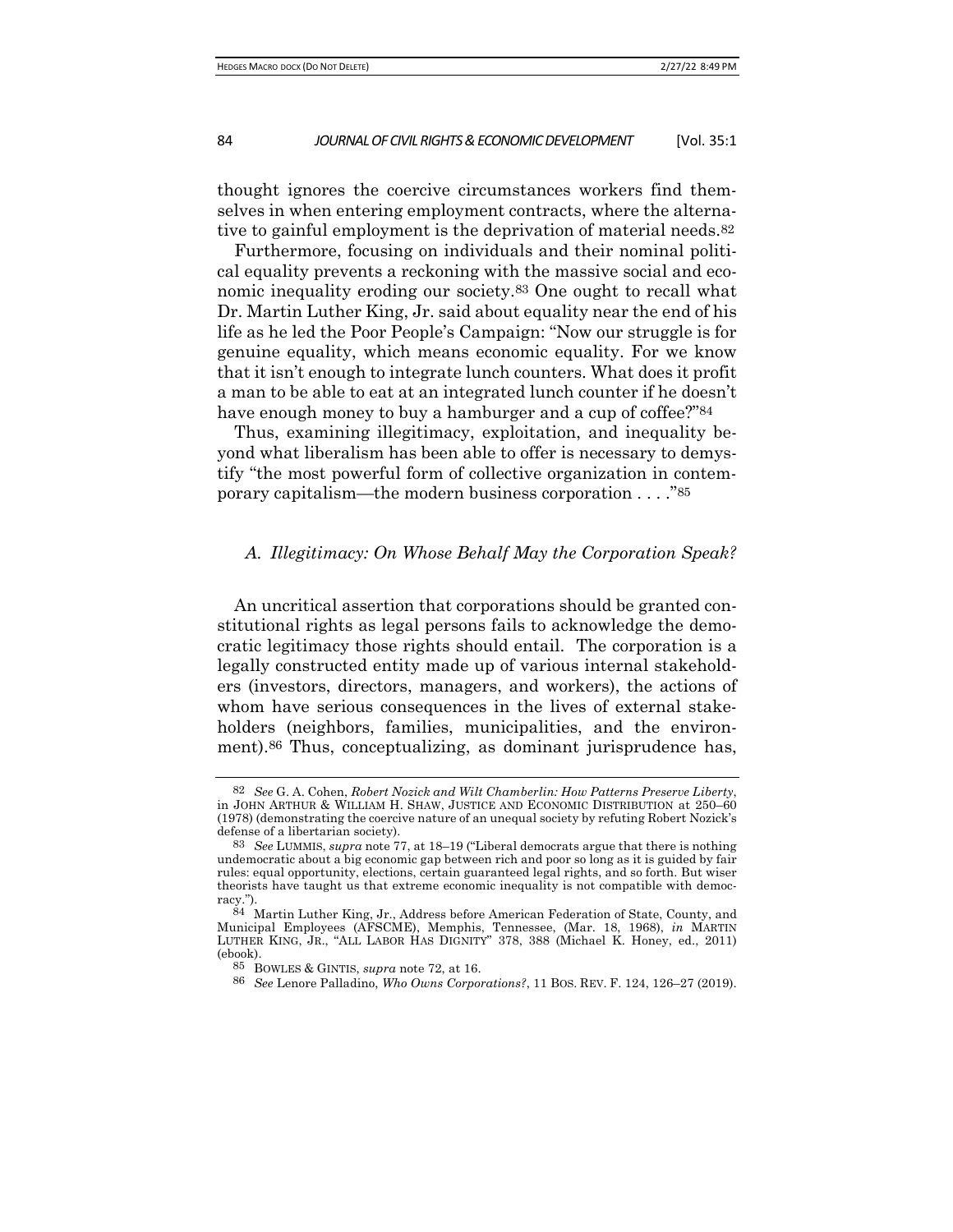the corporation as an individual is both logically fallacious and realistically absurd. The corporation is best considered a public company, or, better yet, the *public's* company.87 Few "individuals" exert as much control as corporations over the lives of everyday citizens.88 Yet, in spite of the corporation's hyper-communality, the decisions of a corporation are governed by a limited group of people, motivated by an even more limited set of concerns, namely profit.89 The lack of representation on the decision-making body of constituencies that comprise a corporate-community raises the question of whether corporations, as currently construed, are illegitimate political actors.90

One constituency of a corporation completely ignored by the Court in *Citizens United* is the labor force.91 This lack of concern for workers in *Citizens United* reveals a serious issue as to a corporation's legitimacy to "speak" politically.92 The ability to speak, and be heard when speaking, is a form of power. Thus, it is important to recognize that *Citizens United* did not merely grant speech rights, but ultimately distributed power to corporations.93

88 *See id.* at xi ("This massive concentration gives the wealthy virtual sovereignty over both our economic and political systems.").

89 *See* JAMIN B. RASKIN, OVERRULING DEMOCRACY 166 (2003) (pointing out how no corporate constituency other than shareholders has a say in the decisions made by corporations).

93 *See* andré d. p. cummings, Steven A. Ramirez, & Cheryl L. Wade, *Toward a Critical Corporate Law Pedagogy and Scholarship*, 92 WASH. UNIV. L. REV. 397, 407–18 (2014)

It is worth acknowledging here recent criticism of the confusion between the corporation and the firm. *See* FERRERAS, *supra* note 22, at 95–98. Ferreras introduces the critique of *Reductio ad Corporationem*, the idea that the corporation, as the legal structure created to facilitate capital investments, has been confused with and has erased the idea of the firm, where both labor and capital combine to accomplish some human endeavor. *Id.* While acknowledging the importance and utility of this distinction for developing a "political theory of the firm," this Note continues to conflate the corporation with the firm. This is because U.S. legal treatment of corporations has rather uncritically treated these concepts mostly the same (or has not acknowledged the firm aspect of corporations). In attempting to highlight the labor factor ignored in the treatment of corporations as political actors, this Note deliberately uses the term corporation with the intent of including the labor side of the firm in this term.

<sup>87</sup> *See* KELLY, *supra* note 32, at 145 ("The corporation is a human community, and like the larger community of which it is a part, it is best governed democratically.").

<sup>90</sup> *See* KELLY, *supra* note 32, at 72.

<sup>91</sup> While the majority opinion fails to give workers even fleeting attention, Justice Stevens mentions employees in a brief aside along with customers as those who have no input on what the corporation may say politically. *See Citizens United v. FEC*, 558 U.S. 310, 467 (2010) (Stevens, J., dissenting).

<sup>92</sup> *See* Lucian A. Bebchuk & Robert J. Jackson, Jr., *Corporate Political Speech: Who Decides?* 124 HARV. L. REV. 83 (2010). While Bebchuk and Jackson putatively seek to address this question, the authors give no consideration to the interests of workers and instead explore the divergent interests of management and shareholders. *See id.* at 90.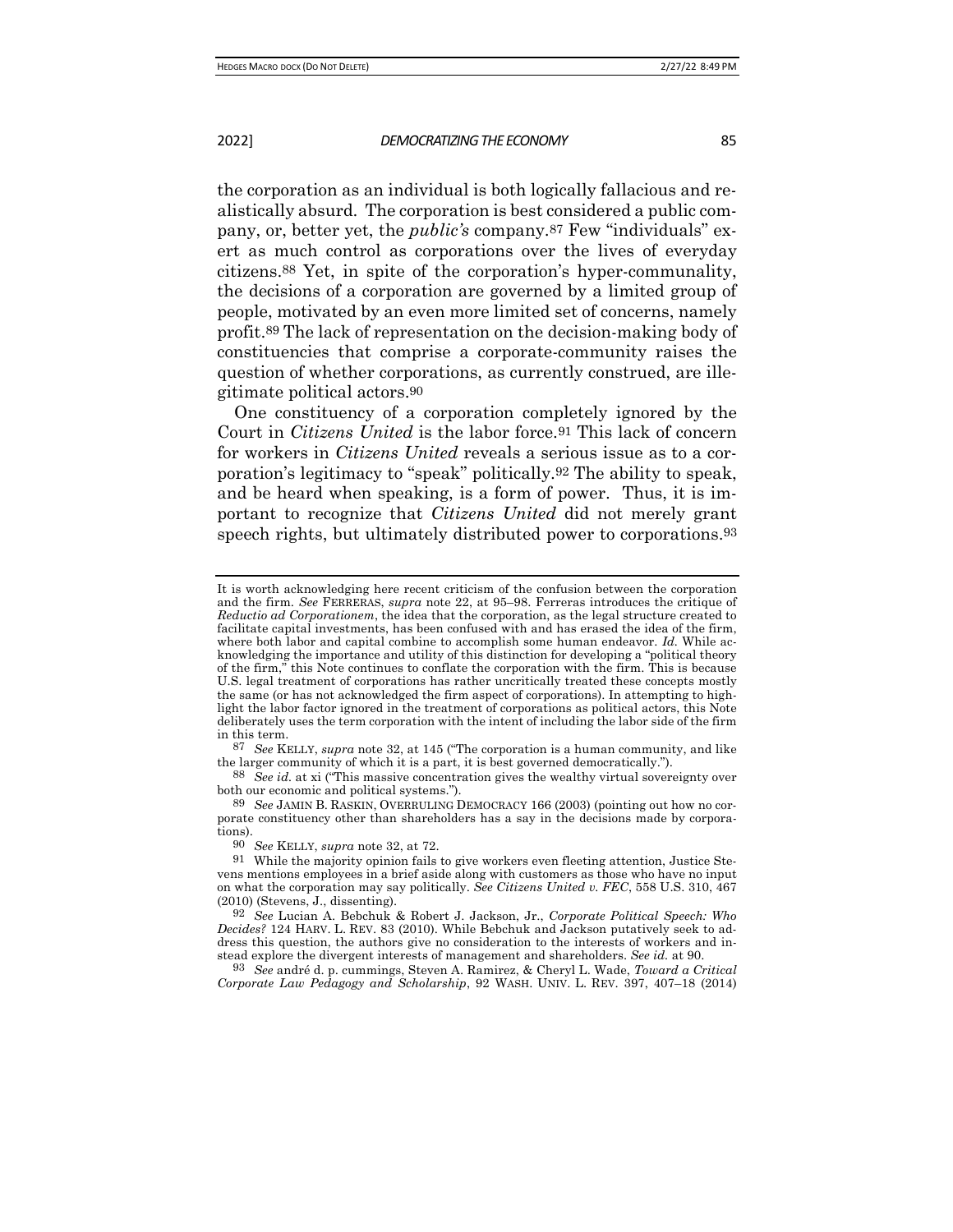The very key to claiming *Citizens United* harms democracy is in exposing its lopsided distribution of speaking power and the illegitimacy of that power.94 *Citizens United* gave substantial political power to corporations whose governing structure forsakes the input, let alone consent, of one of its most important constituencies.95

Legitimacy, however, is a keystone of Western democracy.96 Since a government acts on behalf of its citizens, democratically legitimate governments must adhere to a process by which those citizens voice their preferences.97 When people are denied access to these political procedures, the sovereign body is being undemocratic and therefore acting illegitimately.98

If the reader will allow for some indulgence in American Revolutionary folklore for analogy, let us consider the Boston Tea Party in terms of the United States' tradition of intolerance for illegitimate governance.99 The colonial era qualm with British rule was

<sup>(&</sup>quot;[*Citizens United*] represents a massive transfer of political power from ordinary citizens to the CEOs of the most colossal capital aggregations in the history of the world.").

<sup>94</sup> *See* KELLY, *supra* note 32, at 72 (quoting FRANCIS FUKUYAMA, END OF HISTORY AND THE LAST MAN 15 (Freedom Press 1st ed. 2006) (1992)) ("All regimes capable of effective action must be based on some principle of legitimacy.").

<sup>95</sup> *See* Isabelle Ferreras, *Lumping Workers in with Other Stakeholders Obscures Reality*, BOS. REV. (Oct. 2, 2019), http://bostonreview.net/forum/american-corporation-crisis%E2%80%94lets-rethink-it/isabelle-ferreras-shareholders-versus-stakeholders (arguing that workers are "labor investors" and should have equal control as capital-investors in corporations).

<sup>96</sup> *See* KELLY, *supra* note 32, at 113 (comparing the denunciation of legitimacy claimed by shareholders' "wealth privilege" to John Locke's discrediting the legitimacy claimed by royalty's "monarchical privilege"); FERRERAS, *supra* note 22, at 122 (explaining how the English Revolution's resulting bicameral representative system—the House of Lords and the House of Commons—was conditioned on democratic legitimacy via a class compromise between the landed aristocracy and the property-less commoners). Democratic legitimacy has even played an important role regarding whether a political community is "recognized" as a state at the international level. *See* Sean D. Murphy, *Democratic Legitimacy and the Recognition of States and Governments*, 48 INT'L & COMP. L.Q. 545, 580 (1999).

<sup>97</sup> *See* RONALD DWORKIN, IS DEMOCRACY POSSIBLE HERE? 97 (2006) ("A legitimate government must treat all those over whom it claims dominion not just with a measure of concern but with *equal* concern.") (emphasis in original); *see also* SADURSKI, *supra* note 78, at 42-43 (discussing how majority rule as a core feature of democratic procedure must be conditioned upon the political equality of all citizens).

<sup>98</sup> *See* KELLY, *supra* note 32, at 84 (comparing the evolution of *political* sovereignty from monarchies to truly universal suffrage, to the stunted development of *economic* sovereignty which has remained in the hands of stockholders—a financial aristocracy).

<sup>99</sup> *See* Marjorie E. Kornhauser, *Legitimacy and the Right of Revolution: The Role of Tax Protests and Anti-Tax Rhetoric in America*, 50 BUFF. L. REV. 819, 861 (2002). For the British equivalent, see FERRERAS, *supra* note 22, at 123 (describing the establishment of the House of Commons and the House of Lords as William of Orange's attempt to reconcile two legitimate claims for governing power: the people and the land).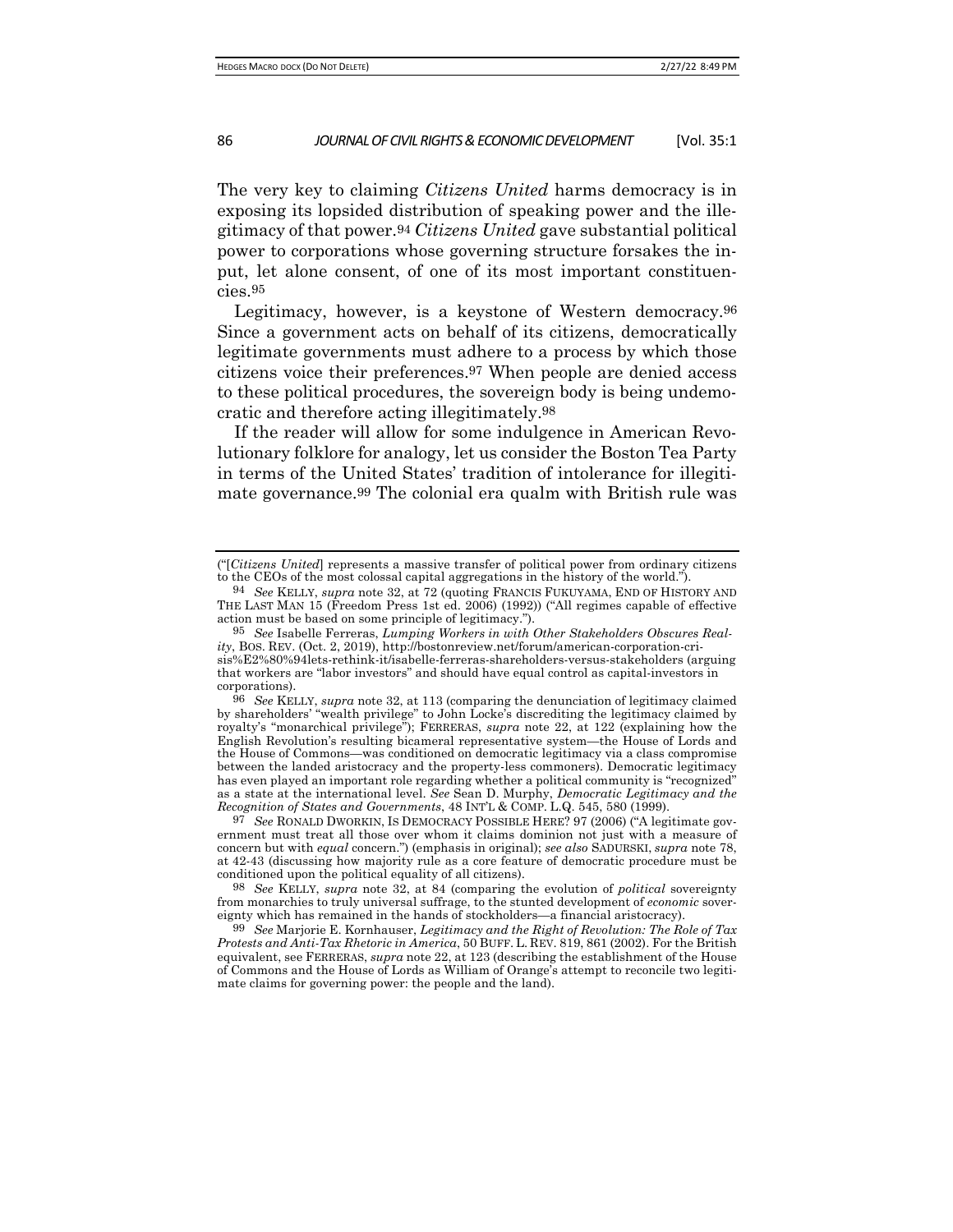popularized in the phrase "no taxation without representation."100 In the Founders' minds, the colonies' lack of political representation in British Parliament meant they did not consent to the taxes being levied against them.101 England, nevertheless, imposed these taxes, fueling the Founders' charge that the British Crown was an illegitimate sovereign and inciting the revolutionary rage that led to tea being dumped into the Boston Harbor.102

Likewise, today's workers are generating value for corporations without being represented in the decision-making process of the corporation.103 Since the Supreme Court distributed substantial political speaking power to corporations, the arbitrary division of political and economic realms upheld by liberal theory has started to crumble under the reality of *Citizens United*'s consequences.104 That which is economic can no longer pretend to be apolitical.105 Yet the Court fails to even investigate the definition of a corporation, let alone whether the corporation's speaking power is legitimate.106

The Court's silence regarding a corporation's legitimacy, though reflective of mainstream corporate theory today, ignores a public debate regarding the legitimacy of these legal entities that occurred in an earlier period of the country's history.107 The rise of the corporate instrument shifted public policy focus on legitimate public government power to the legitimacy of the (increasingly less

<sup>100</sup> Grant Dorfman, *The Founders' Legal Case: No Taxation without Representation versus Taxation No Tyranny*, 44 HOUS. L. REV. 1377, 1378 (2008).

<sup>101</sup> *See id.* at 1401.

<sup>102</sup> *See* Kornhauser, *supra* note 99, at 840. Perhaps the modern equivalent to the dramatic outrage of the Boston Tea Party would be workers hurling cushioned rolling chairs out of the windows of a corporate boardroom.

<sup>103</sup> *See* KELLY, *supra* note 32, at 153 (quoting democratic theorist Robert Dahl, "laws cannot rightfully be imposed on others by persons who are not themselves obliged to obey those laws.").

<sup>104</sup> *See* FERRERAS, *supra* note 22, at 161.

<sup>105</sup> *See id.* at 161 ("The unsteady balance once achieved by our capitalist democracies, in which democracy was assigned to the political arena and capitalism to the economy – cannot be sustained much longer.").

<sup>106</sup> Justice Stevens briefly raises this question in the dissent, "It is an interesting question 'who' is even speaking when a business corporation places an advertisement that endorses or attacks a particular candidate." *Citizens United v. FEC*, 558 U.S. 310, 467 (2010) (Stevens, J., dissenting). Stevens argues that neither consumers, employees, nor shareholders, could be said to be speaking since these constituents are removed from the day-to-day decision making. *Id.* 

<sup>107</sup> *See* JAMES WILLARD HURST, THE LEGITIMACY OF THE BUSINESS CORPORATION IN THE LAW OF THE UNITED STATES 1780–1970, at 59 (1970).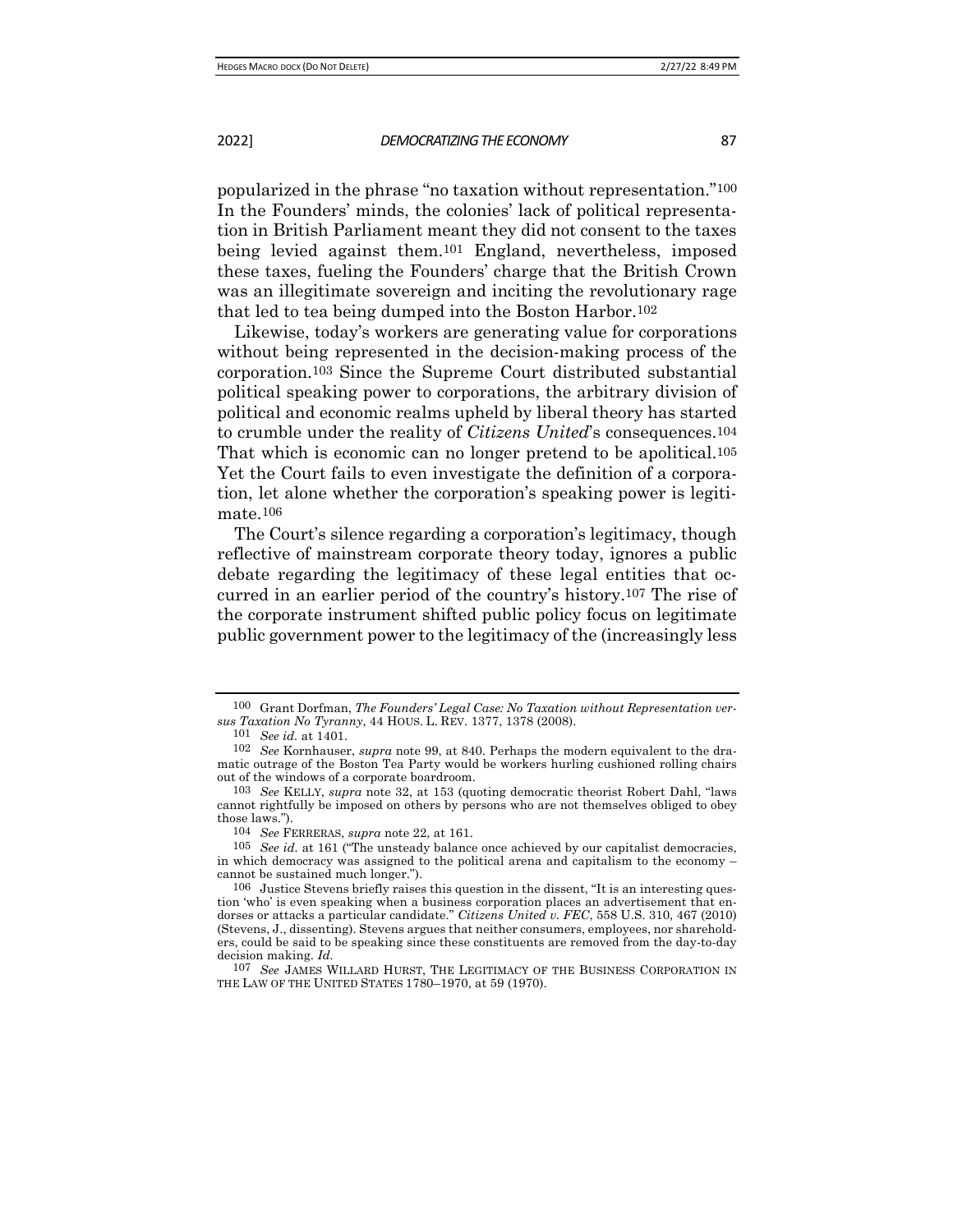private) affairs of these business enterprises.108 James Willard Hurst, who traced the history and development of public sentiment of corporate legitimacy, argues that the legitimacy of powerful institutions is directly related to the institution's social utility and social responsibility.109 The social utility of an institution establishes its legitimacy by the degree to which the public recognizes the institution as useful to an end other than its own conservation.110 Legitimacy conferred via responsibility requires that a powerful institution be "accountable to some judgement other than that of the power holders."111

Thus, from the 1880s to 1930s, the desire for economic growth legitimized the corporate form through its utility, and, in the minds of lawmakers, even justified limiting the government's ability to intervene in the corporation's affairs.112 The other avenue of legitimacy—responsibility—remained subordinated to corporate utility until the 1920s; and over the twentieth century the legislative means of enhancing the responsibility of corporations was abdicated to two self-regulating concepts for holding corporate power accountable: the market and individual self-interest.113 But this imagined balance of legitimacy imposed by the market has failed to hold.

Today, under mainstream corporate law theory, shareholders give the corporation authority to speak through its elected board of directors.114 And, according to shareholder primacy theorists, the most important purpose of a corporation is to maximize profits for its shareholders.115 Thus, under the concept of shareholder primacy, corporations have the "legitimacy" to exercise their political speaking-power because they are loosely governed by their shareholders.<sup>116</sup> Upon a critical look, however, this legitimacy begins to unravel, just as the Founding Fathers' flawed idea of legitimacy was limited to the "universality" of white male land-owner

<sup>108</sup> *See id.* at 59–60.

<sup>109</sup> *See id.* at 58.

<sup>110</sup> *See id.*

<sup>111</sup> *See id.*

<sup>112</sup> *See id.* at 62.

<sup>113</sup> *See id.* at 75-76, 82-83 (the idea being that external pressures of the market and the self-interest of profit-maximizing shareholders would keep corporate power in check).

<sup>114</sup> *See* BAINBRIDGE, *supra* note 24, at 54.

<sup>115</sup> *See* Palladino, *supra* note 86, at 124.

<sup>116</sup> *See* HURST, *supra* note 107, at 58; Palladino, *supra* note 86, at 128.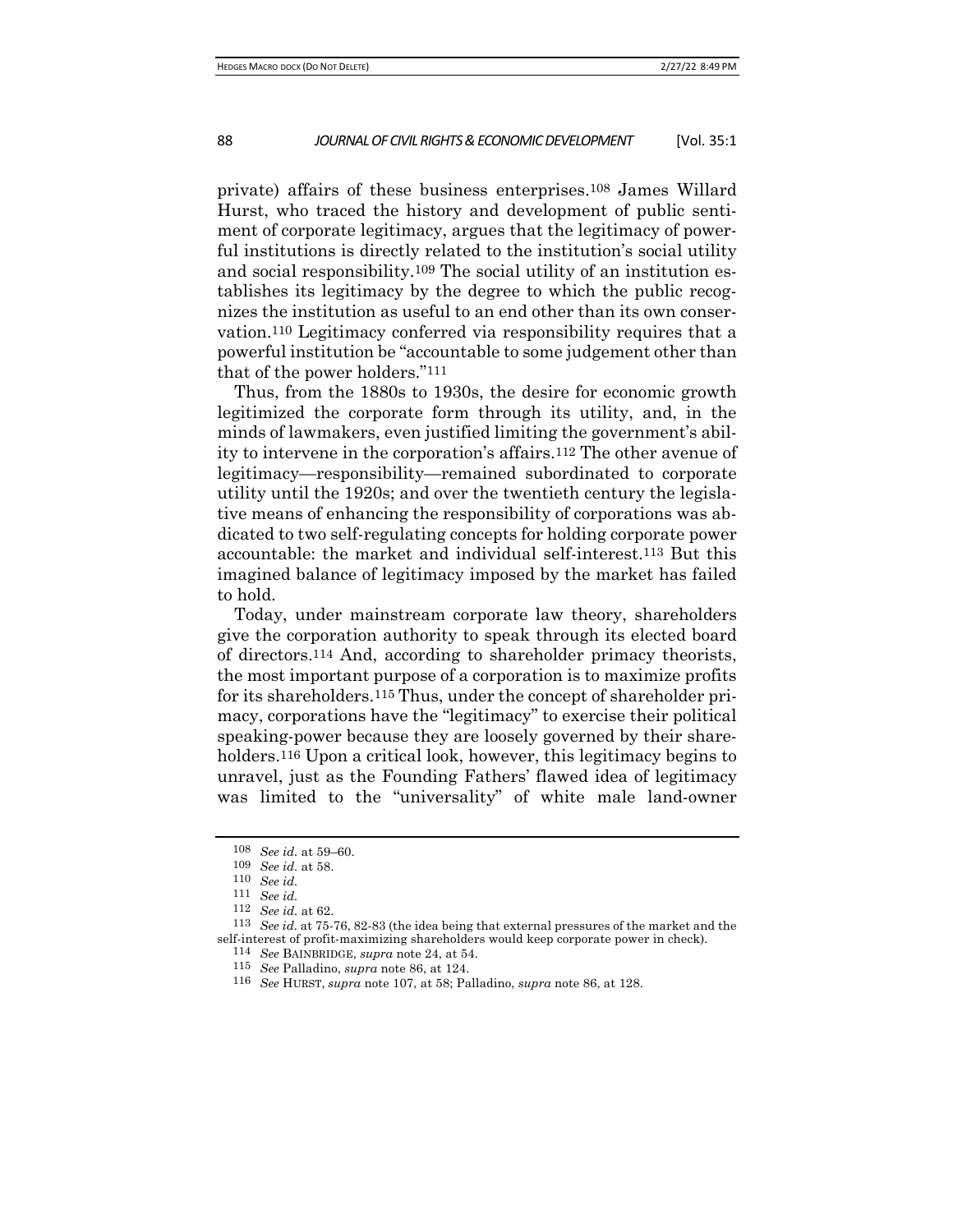suffrage.117 Why should society accept shareholders as the only necessary stakeholder whose input authorizes and legitimizes corporations to speak politically?118

Thus, the Supreme Court, by unfettering corporations' ability to exercise political speaking power, failed to address the illegitimacy of such speech under current corporate law.119 High time has come to recognize the need for corporations to become democratically legitimate institutions. Along with this recognition, a better understanding of how workers give rise to the corporation's ability to speak is essential.

### *B. Exploitation: Who Generated the Speaking Power?*

Workers are the key to a corporation's ability to turn a profit.120 When that same profit can be used to advocate for policies and political candidates detrimental to these workers' interests, there is a democratic crisis of exploitation.121 The way to resolve the issue is not by taking away the speaking power of corporations but by democratizing their governance.122

The concept of exploitation is mostly foreign in liberal discourse due to an emphasis on consent,123 but "material exploitation . . . is a matter of arithmetic, not of conviction[.]"124 This "arithmetic" of

<sup>117</sup> *See* KELLY, *supra* note 32, at 84 (explaining how "[t]he growth of democracy" went "from the king, to the aristocracy to propertied white males, to unpropertied white makes, to black males, and finally to women").

<sup>118</sup> *See id.* at 84-85 (arguing that just as political sovereignty has been extended beyond the propertied class, economic sovereignty ought to extend beyond the wealthy, citing that "[t]he wealthiest [ten] percent of households" holds a majority of corporate stock and "thus have more vot[ing]" power).

<sup>119</sup> *See* FERRERAS, *supra* note 22, at 3 (discussing how the "Supreme Court's *Citizens United* ruling declared that corporations are to be considered . . . people with the right to free speech[,]" thus the Supreme Court "cho[se] more capitalist despotism and less democracy"); *see also, generally, Citizens United v. FEC*, 558 U.S. 310 (2010).

<sup>120</sup> *See* WOLFF, *supra* note 20, at 79.

<sup>121</sup> *See id.* at 94; FERRERAS, *supra* note 22, at 13.

<sup>122</sup> *See* Greenfield, *supra* note 19.

<sup>123</sup> Though liberalism does reject an individual's ability to "consent" to slave labor, its use of consent as a way to obscure the coercive relationship between workers and their employers is an "oversimplification." David Ellerman, *The Case for Workplace Democracy*, *in* COUNCIL DEMOCRACY: TOWARDS A DEMOCRATIC SOCIALIST POLITICS 210-11 (2018).

<sup>124</sup> BOWLES & GINTIS, *supra* note 72, at 15-16.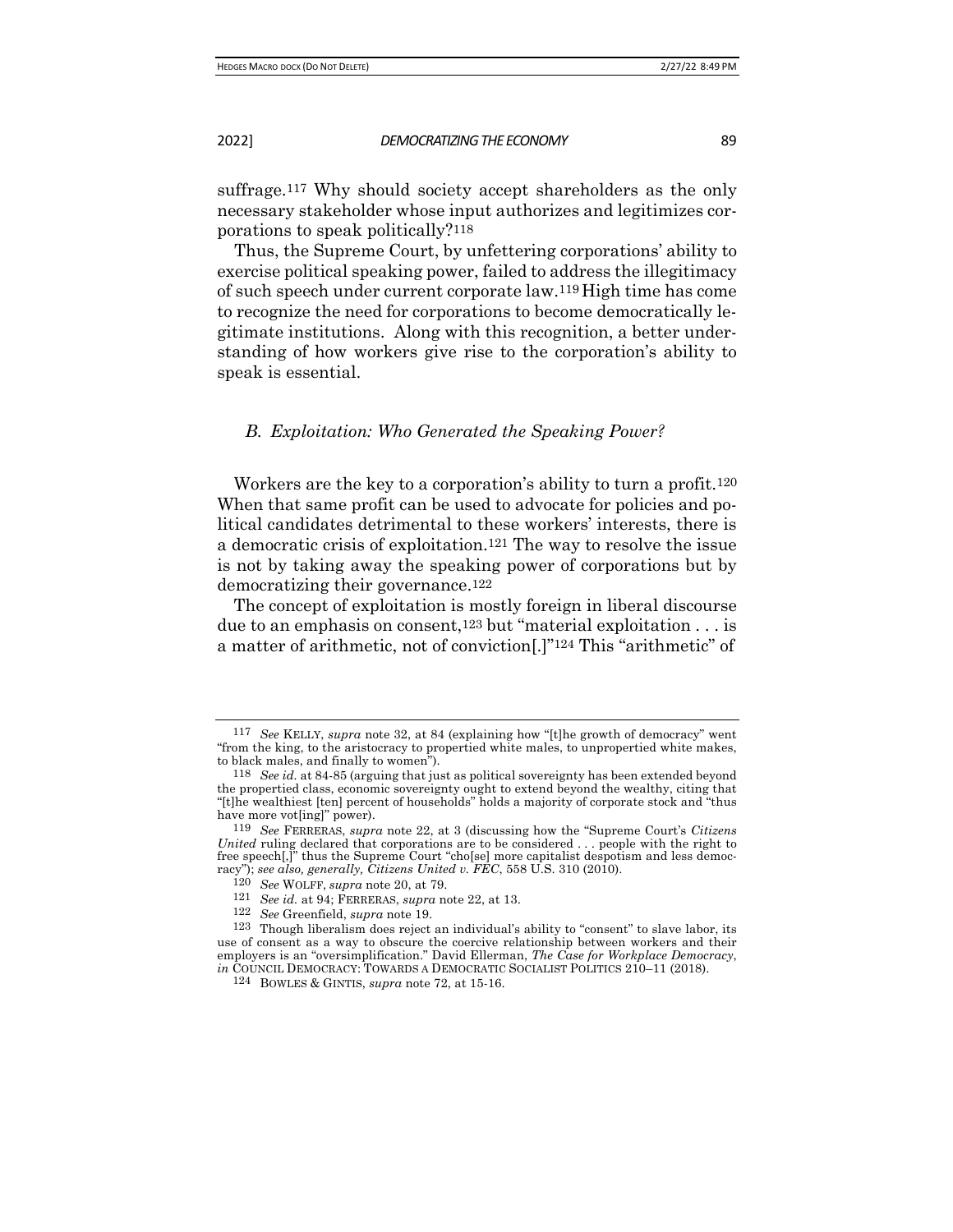exploitation is important for developing an argument for workers' rights to their workplace. A dive into Marxian political economics will help articulate this concept.

Material exploitation concerns the concept of surplus-value125 the additional value, or profit, created at the end of the production process.126 By observing the totality of the production process, or the circulation of capital, Karl Marx points out a peculiarity with the final result.127 If, in typical market conditions, exchanges are made for equivalent values, where does the capitalist's profit come from?128 After debunking a few of the notions liberal economic theory upholds as the source of this surplus-value (like buying low and selling high)129 Marx explains that, in reality, surplus-value is derived from the exploitation of human labor.130

To illustrate, when setting out a business endeavor, the capitalist uses money to buy or rent all the necessary machinery, materials, space, and labor to create a commodity.131 At the end of the business process, should not the value of the commodity simply equal the cost of all its inputs?132 Yet at the end of the process, after paying for all the costs of production and after the capitalist sells the commodities, realizing their value, the capitalist winds up with more money than they started with.133

Marx then points out that labor is the one factor of production which costs less to the capitalist than the value it produces.<sup>134</sup> If workers were wholly compensated for the corresponding value they produced, then there would be no profit at the end of the

<sup>125</sup> *See* DAVID HARVEY, A COMPANION TO MARX'S *CAPITAL* 122–25 (2010).

<sup>126</sup> *See* KARL MARX, CAPITAL: A CRITIQUE OF POLITICAL ECONOMY, VOLUME ONE 251 (Ben Fowkes trans., Penguin Books 1990) (1867).

<sup>127</sup> *See* HARVEY, *supra* note 125, at 92.

<sup>128</sup> *See id.* at 93.

<sup>129</sup> MARX, *supra* note 126, at 260–69. Though occasional exchanges by merchants do "parasitically" turn a quick profit this way, cleverly navigating prices cannot account for widespread surplus-value generation. *Id.* at 264–67. Marx notes, "The capitalist class . . . taken as a whole, cannot defraud itself." *Id.* at 266.

<sup>130</sup> *Id.* at 270. Labor, as a "special commodity" which the capitalist must purchase to produce something, has the unique quality of creating more value than it cost to purchase. *Id.*

See id. at 291.

<sup>132</sup> *See id.* at 262; HARVEY, *supra* note 125, at 122.

<sup>133</sup> *See* MARX, *supra* note 126, at 269. Marx sarcastically likens this result to larva transforming into butterflies—miraculously! *Id.* This process of exchange is labeled M-C-M'—Money for Commodity (or bundle of commodities) for more Money—where "M'=M+∆M, i.e. the original sum advanced [for production] plus an increment [or profit]." *Id.* at 251.

<sup>134</sup> *See id.* at 270; HARVEY, *supra* note 125, at 102.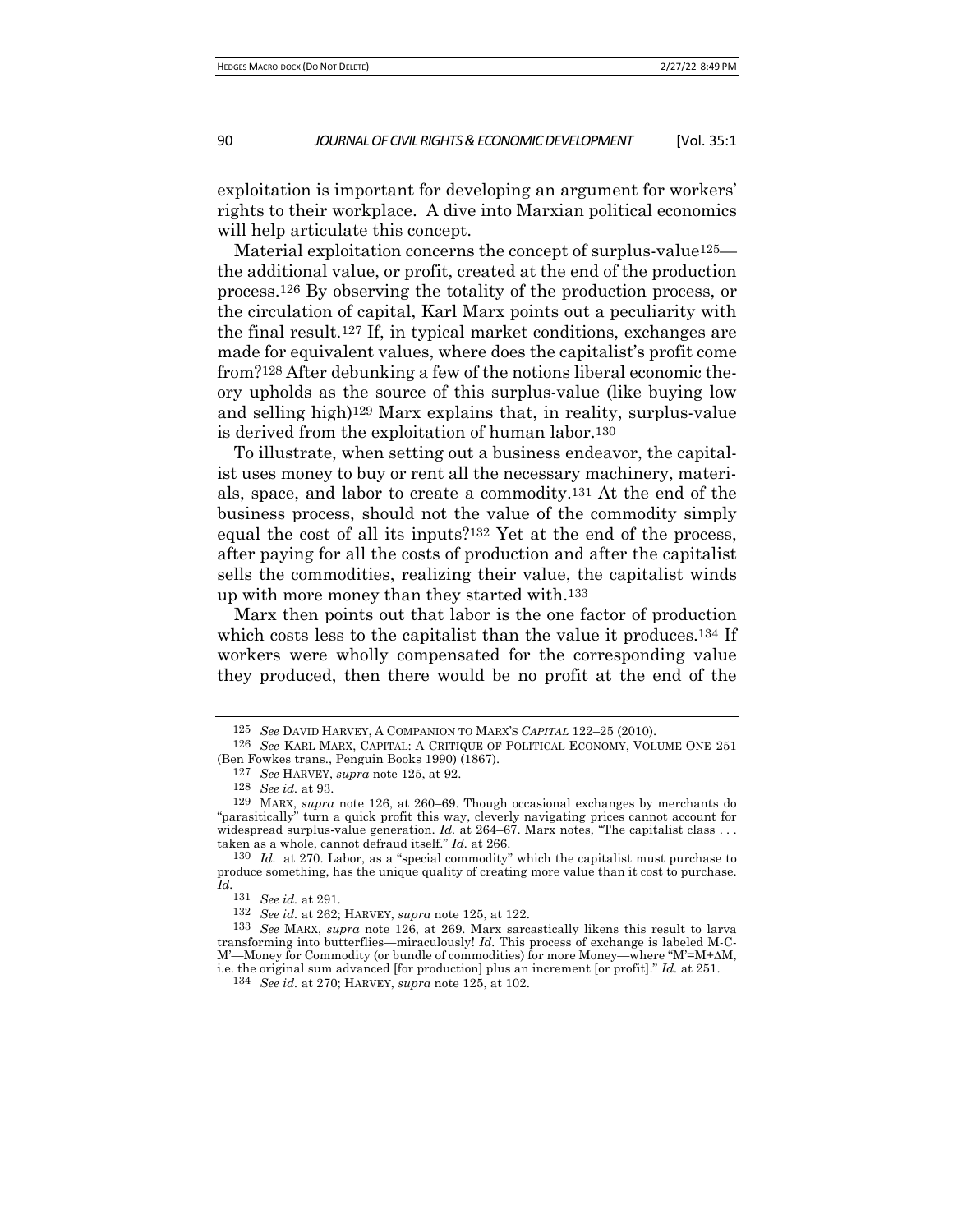process.135 So, workers produce enough value during their working day to cover the cost of their own wages, but, crucially, workers continue to labor beyond that moment, creating surplus-value.136 Thus, it is human skill, creativity, and ingenuity, that add value to the commodity during the production process, and by compensating that human input at a rate less than the value of its output, the capitalist is able to sell the commodity for more than its purchasing price.137 And so, upon sale of the commodity at that higher price, the surplus-value is realized.138

The question is, after workers have produced enough value to pay for their own wages, what happens to the additional surplusvalue they produce? The answer is that the owner of the enterprise and its inputs appropriates the surplus-value and decides whether to reinvest or keep the profits.139 It is in this way that workers are exploited, not necessarily through a system of abuse or violence, but simply by the rules of the capitalist economy.140

And so, corporations are only able to make a profit when they generate surplus-value, beyond the cost of production (including employees' wages).141 This value is generated in large part by the labor force.142 To then use the surplus created by workers for political purposes, all the while preventing those very workers—the source of the surplus—from having any say on which political

<sup>135</sup> *See* HARVEY, *supra* note 125, at 124–25 (explaining that surplus-value is created "by milking the gap between what labor gets and the value that labor makes.").

<sup>136</sup> *See* MARX, *supra* note 126, 324–25. Marx calls the amount of labor needed each day to reproduce the laborer's cost "necessary labour" and calls the amount of time worked beyond that point each day "surplus labour." *Id.*

<sup>137</sup> *See id.* at 283; HARVEY, *supra* note 125, at 132–33.

<sup>138</sup> *See* MARX, *supra* note 126, at 293.

<sup>139</sup> *See* WOLFF, *supra* note 20, at 105.

<sup>140</sup> *See id*. at 103–06. Wolff describes the "surplus-analysis" as the key differentiator between a capitalist political economy and a socialist one. Whereas the surplus, or profits, in a capitalist system are appropriated and controlled by a minority class of capitalists, a socialist system is one in which the workers themselves appropriate and distribute the surplus of their own labor. *Id.* at 105. This explanation of the difference between capitalism and socialism necessarily differs from the mainstream conception of private versus public (or government) ownership of the means of production. *See* Ilya Somin, *Perils of "Democratic Socialism"*, REASON: VOLOKH CONSPIRACY (June 5, 2019, 8:15 PM), https://reason.com/2019/06/05/perils-of-democratic-socialism-2/. If a *government* appropriates and distributes surplus in an undemocratic way (without the direct input of the workers who generated it), as many historical examples of countries who called themselves "socialist" have, Wolff argues these economies are merely *state*-capitalist nations, as opposed to *private*-capitalist nations like the United States. WOLFF, *supra* note 20, at 106-07.

<sup>141</sup> *See* HARVEY, *supra* note 125, at 123–24.

<sup>142</sup> *See* Palladino, *supra* note 86, at 126-27.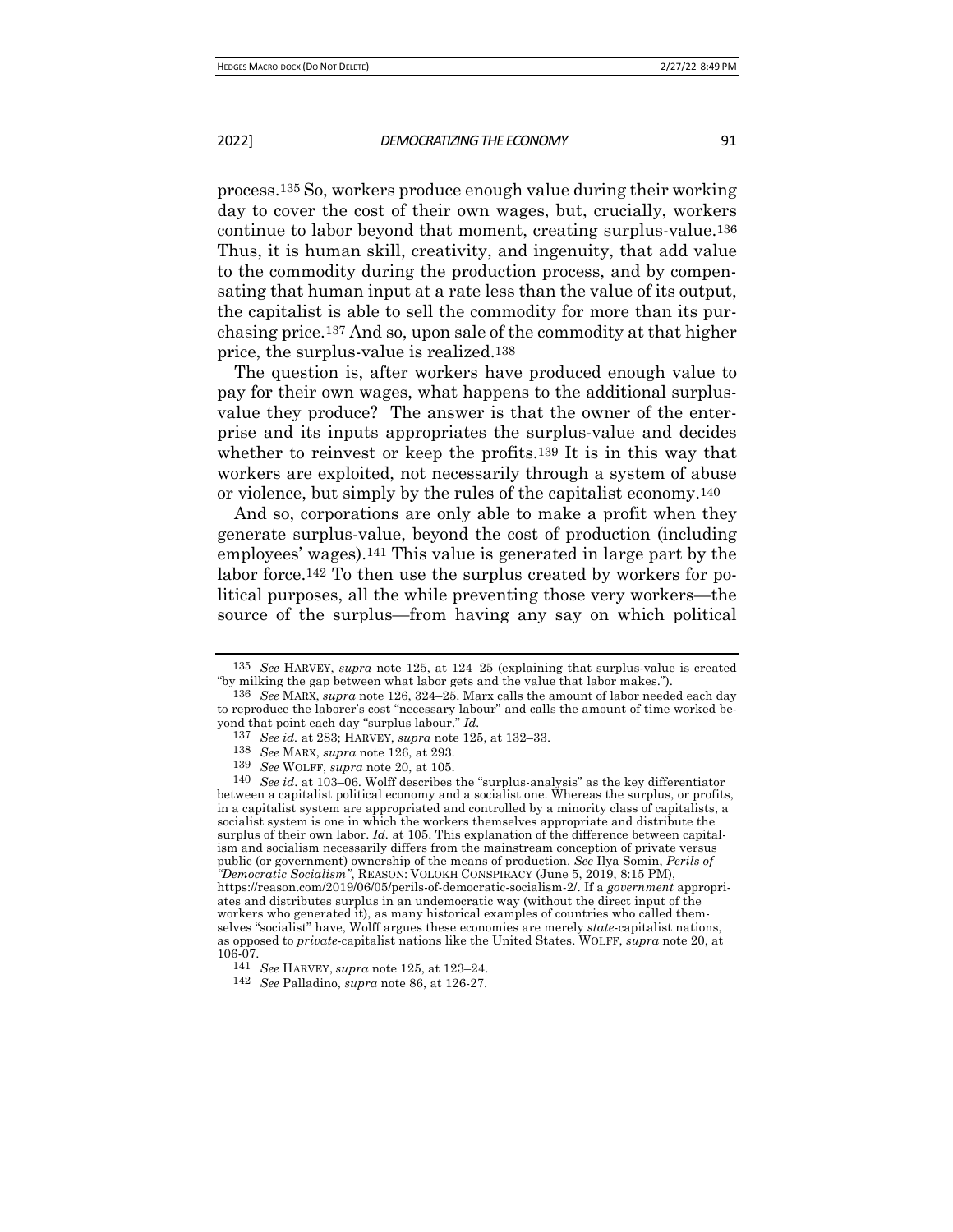causes the surplus will be spent is unfair and inherently anti-democratic, making worker exploitation even more apparent.143 However, increased worker ownership and control of corporations would mitigate the twofold quandary of exploitation: (1) appropriation—being "deprived of the fruits of one's labor,"144 and (2) distribution—the lack of control as to where the corporate surplusvalue shall go.145

As generators of a corporation's speaking power, workers ought to be given a say as to how that speech power is used. But when human labor is viewed merely as a production cost that must be reduced in order to maximize shareholder wealth, the political influence derived from workers is likely to be spent advancing shareholders', as opposed to workers', interests on issues such as wages, union rights, maximum hours, overtime pay, and other benefits.146 The idea is simple: it is unfair to bankroll political issues with money generated by another person without the consent of that person.147 This is particularly obvious when the political ideas being promoted are against that person's interest.148 And so, understanding exploitation and its product, inequality, as social harms in need of remedy gives credence to expanding the democratic power of workers. Yet, as economic inequality continues to rise, particularly along racial and gender lines, the hope of democratic power for workers becomes fainter.

146 *See id.* at 94 (arguing that the disparity of resources available for political contributions between workers and capital results in a political system highly attuned to the needs of the latter over the former). *See, e.g.,* Sara Nelson, *Amazon's Battle in Seattle Is a Fight Against Worker Power*, AM. PROSPECT (Oct. 28, 2019), https://pro-

spect.org/power/amazons-battle-in-seattle-is-a-fight-against-worker-power/ (explaining how working-class victories like the \$15 minimum wage in certain cities have invigorated corporate political spending against such efforts).

147 Some may argue that the employee contract is a form of consent to the political spending of the employer since the employee alienates their right to the product of their labor and its value. *See* KELLY, *supra* note 32, at 69–72. The prevalence of this argument necessitates a Marxian analysis for understanding surplus-value and exploitation. But even without a Marxist analysis, the leverage and relative bargaining power of the average corporation against the average worker reveals that non-union workers have little ability to negotiate for a fair contract, and the use of the value added by the employee to advocate for politicians and policies that are detrimental to the employee must be seen as an agreement reached against the coercive alternatives to acceptance for the worker (i.e. unemployment, poverty, eviction, lack of health insurance, etc.). *See* Cohen, *supra* note 82, at 257– 60.

148 *See* Nelson, *supra* note 146 (describing corporate political spending in opposition to pro-worker initiatives like an increased minimum wage).

<sup>143</sup> *See* WOLFF, *supra* note 20, at 94.

<sup>144</sup> BOWLES & GINTIS, *supra* note 72, at 16.

<sup>145</sup> *See* WOLFF, *supra* note 20, at 11–12.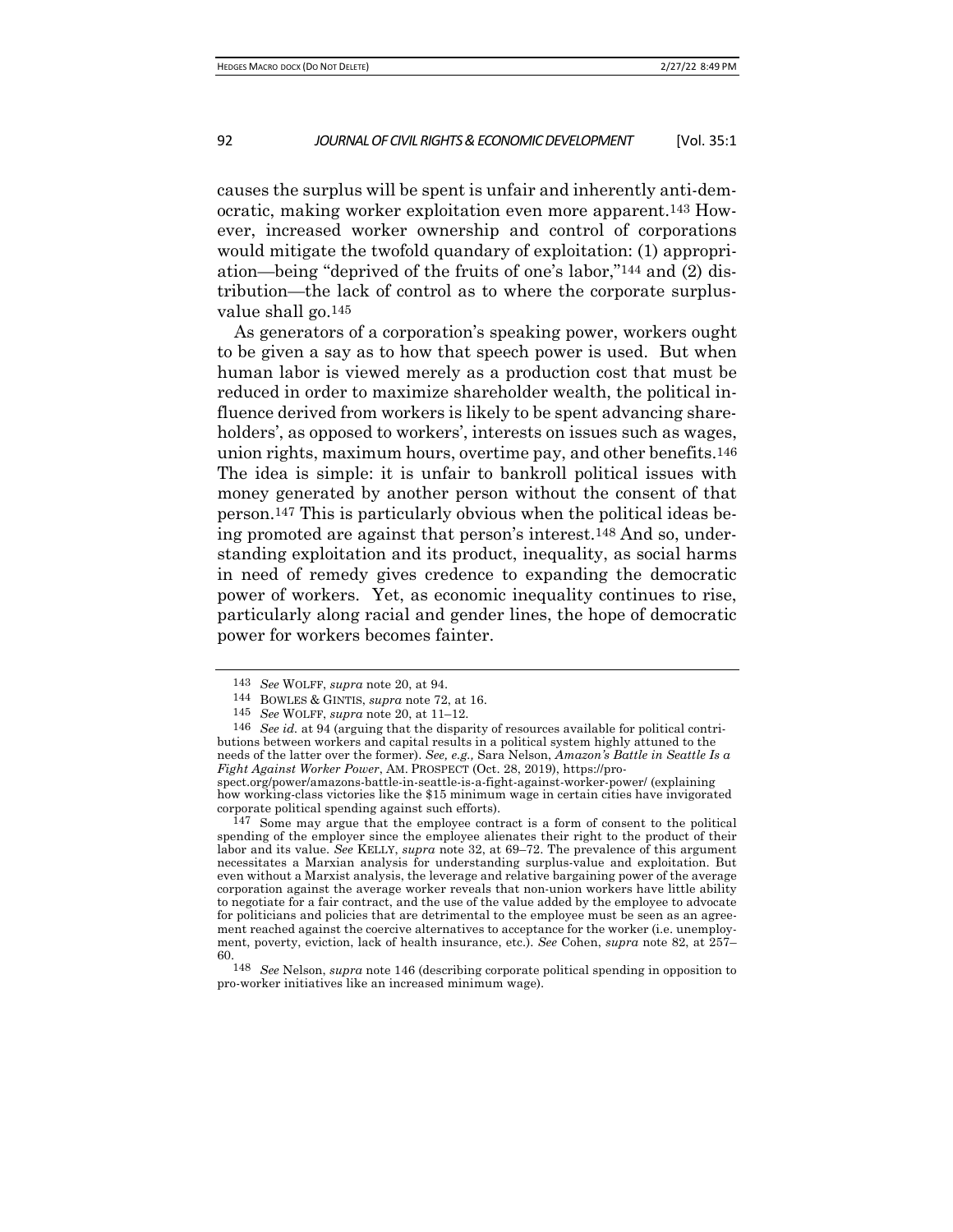# *C. Inequality: The Upward Spiral of Wealthy White Male Hegemony*

Inequality is practically baked into the corporate structure in the United States,149 and it is reaching unprecedented levels.150 The distribution of political speaking power to corporate boards and managers perpetuates these massive levels of inequality.151 For instance, the average CEO-to-worker compensation ratio is over 300-to-1.152 Regarding inequality in the ownership of corporate equity, over eighty-six percent of business equity is owned by the top ten percent of households, while the bottom half of households own less than one percent of such equity.<sup>153</sup> Moreover, racial and gender inequality remains prevalent among the power-holders of corporations.154

Concomitant with the economic inequality accelerated by the corporate squeeze for surplus-value, gender, and race inequality are entrenched by the current corporate governance structure.155

151 *See* Greenfield, *supra* note 19.

152 *See* Lawrence Mishel & Jessica Schieder, *CEO Compensation Surged in 2017*, ECON. POL'Y INST. (Aug. 16, 2018), https://www.epi.org/publication/ceo-compensationsurged-in-2017/.

155 *See* cummings, Ramirez, & Wade, *supra* note 93, at 407–17 (regarding the lack of pedagogy on white male supremacy in corporations).

<sup>149</sup> *See* PIKETTY, *supra* note 25, at 1 ("When the rate of return on capital exceeds the rate of growth of output and income . . . capitalism automatically generates arbitrary and unsustainable inequalities that radically undermine the meritocratic values on which democratic societies are based.").

<sup>150</sup> *See* Taylor Telford, *Income Inequality in America is the Highest it's Been Since Census Bureau Started Tracking it, Data Shows*, WASH. POST (Sept. 26, 2019, 3:57 PM), https://www.washingtonpost.com/business/2019/09/26/income-inequality-america-highestits-been-since-census-started-tracking-it-data-show/ (reporting on a rise in the Gini index which measures wealth inequality on a scale from zero, representing a society where every household has the same wealth as every other household, to one, where all wealth is held by one household to the exclusion of all others). When income inequality in the U.S. began being measured, the Gini index was 0.40. In 2018, the index had reached 0.49. *Id.* For context, no European country had an index higher than 0.38 in 2018. *Id.*

<sup>153</sup> *See* Palladino, *supra* note 86, at 136; FEDERAL RESERVE, DISTRIBUTIONAL FINANCIAL ACCOUNTS, *Distribution of Household Wealth in the United States Since 1989*, https://www.federalreserve.gov/releases/z1/dataviz/dfa/distribute/chart/ (select "Corporate equities and mutual funds share" in Select Wealth Component dropdown; then mark Units as "Shares (%)") (last updated Dec. 18, 2020).

<sup>154</sup> *See* cummings, Ramirez, & Wade, *supra* note 93, at 407–17 (discussing the prevalence of white male supremacy in corporations). According to a 2018 survey, women of color hold only 4.6% of corporate board seats in *Fortune 500* companies while white men hold sixty-six percent of board seats. *See* ALLIANCE FOR BOARD DIVERSITY, MISSING PIECES: THE 2018 BOARD DIVERSITY CENSUS OF WOMEN AND MINORITIES ON *FORTUNE 500* BOARDS 5, 17 (Jan. 16, 2019) (finding that although diversity on corporate boards has been increasing, progress is slow).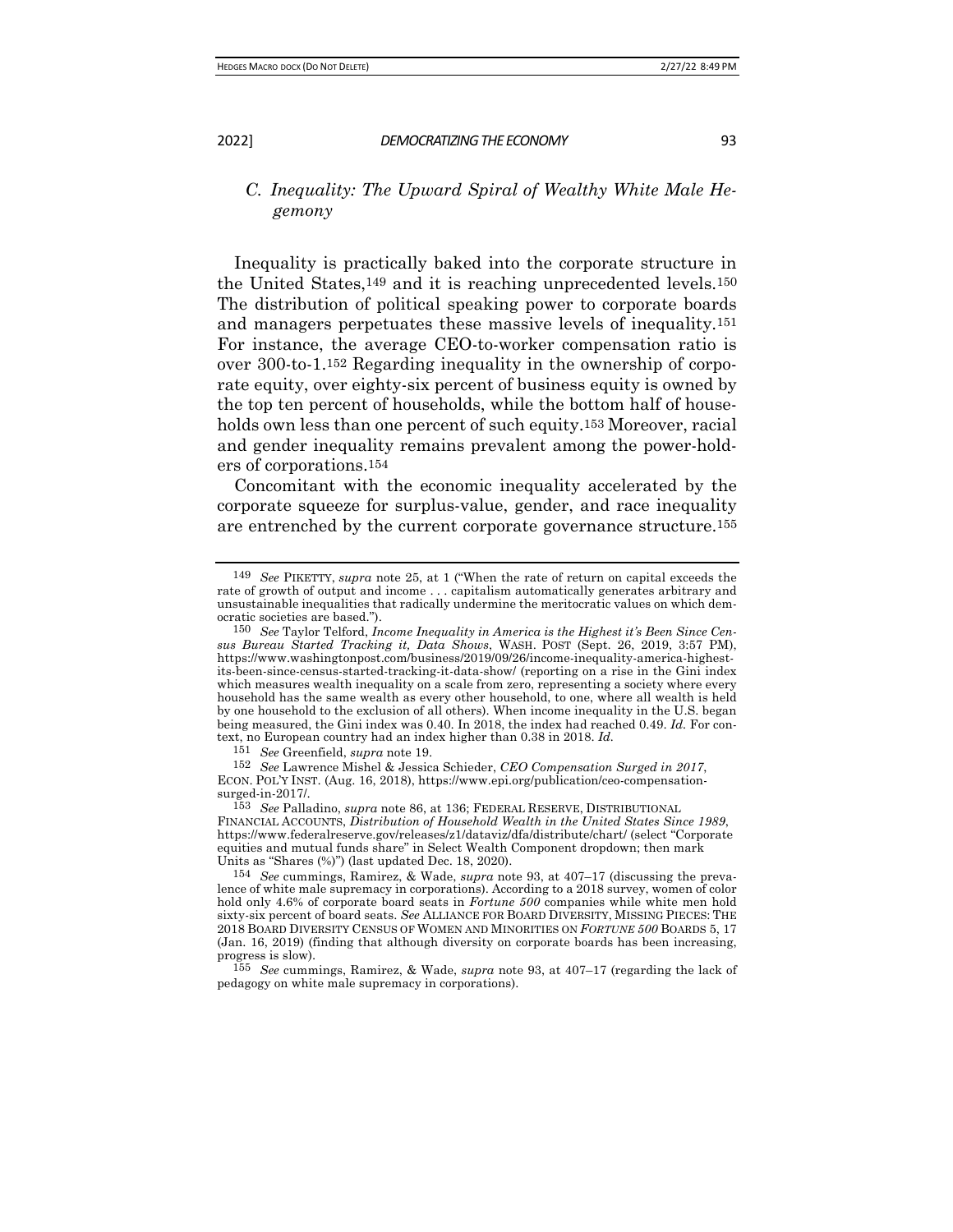The concept of shareholder primacy, "one of the key drivers of inequality in our economy," was fiercely advanced by Milton Friedman at a particular historical moment in the United States.156 Friedman published *Capitalism and Freedom* in 1962,157 amidst the emerging Black freedom struggle for civil rights, which by the end of the decade, dovetailed with the radical labor movement.158 Friedman anchored (whether or not consciously159) the hegemony of white male elites by arguing that shareholders, disproportionately represented by that demographic, and their interests are to be the ultimate concern of corporations above any other corporate constituency.160 In this way, the economic inequality advanced by shareholder primacy worsens gender and race inequities.161

Identifying who currently owns corporate equity in this country and how their ownership relates to surging inequality reveals the devastating consequences of the shareholder primacy philosophy.162 The prevalent use of stock options for upper-level and C-Suite managers has transferred enormous wealth generated by corporations to those in already highly lucrative positions.163 Moreover, "broad stock ownership across American society is a myth."164 The top tier of income earners own most of the corporate equity in the United States, thus increasing share value disproportionately benefits the wealthiest upper centile of households, driving unprecedented levels of inequality.165 This arrangement of

<sup>156</sup> *See* Lauren Jacobs, *The Racist Lie of "Takers and Makers"*, BOS. REV. (Oct. 2, 2019), http://bostonreview.net/forum/american-corporation-crisis%E2%80%94lets-rethink-it/lauren-jacobs-racist-lie-%E2%80%9Ctakers-and-makers%E2%80%9D.

<sup>157</sup> *See generally* MILTON FRIEDMAN, CAPITALISM AND FREEDOM (1962).

<sup>158</sup> *See* Palladino, *supra* note 86, at 124; Jacobs, *supra* note 156. For a history of the culmination of these two political movements in the late 1960s; *see generally* MICHAEL K. HONEY, SOUTHERN LABOR AND BLACK CIVIL RIGHTS: ORGANIZING MEMPHIS WORKERS  $(1993)$ .<br>159

<sup>159</sup> *See* John Jackson, *Milton Friedman's Economic Racism*, EVONOMICS (June 23, 2019), https://evonomics.com/milton-friedmans-economic-racism/.

<sup>160</sup> *See* Jacobs, *supra* note 156.

<sup>161</sup> *See id.*

<sup>162</sup> *See* Holmberg, *supra* note 34, at 5.

<sup>163</sup> *See* PIKETTY, *supra* note 25, at 378–81 (explaining how the rise of "supermanagers," CEOs with "skyrocketing pay packages," including stock options, accounts, in part, for the soaring wealth and income inequality in the United States).

<sup>164</sup> Holmberg, *supra* note 34, at 8–9 ("Less than [fourteen percent] of households in the United States own corporate stock directly.").

<sup>165</sup> *See* Holmberg, *supra* note 34, at 8; *see also* Thomas Piketty, Emmanuel Saez, & Gabriel Zucman, *Distributional National Accounts: Methods and Estimates for the United States*, 133 Q.J. ECON. 553, 598 (2018) (explaining that the upward spiraling of wealth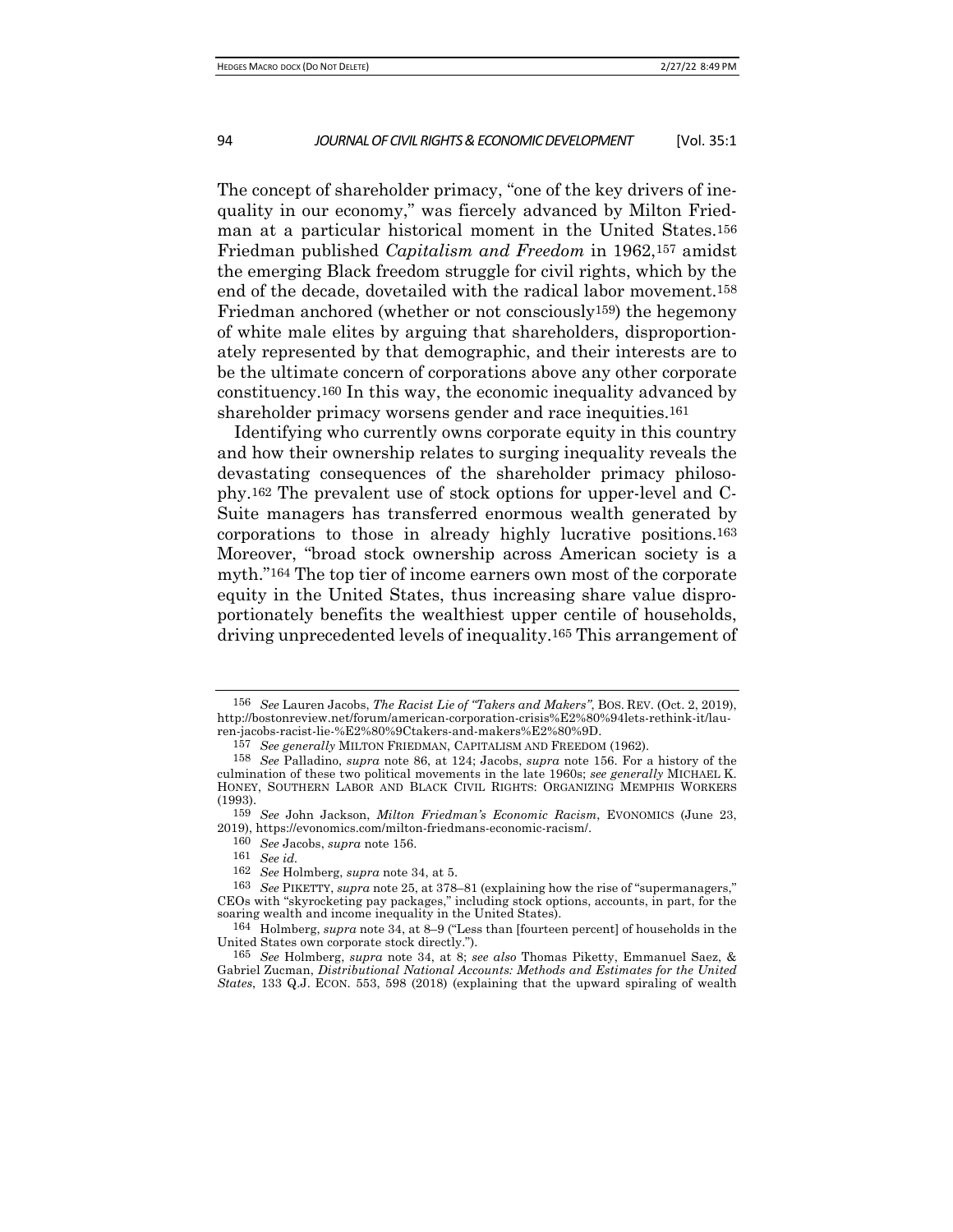share ownership also contributes to the racial wealth gap since white households are more likely to own corporate stock than Black and Latinx households.166 This upward spiral of inequality along the intersecting lines of class, race, and gender will continue unless the corporate structure is radically reconfigured to be more democratic.

# III. THE SOLUTION: WORKER DEMOCRACY IN CORPORATIONS

The three problems exacerbated by *Citizens United*—illegitimacy, exploitation, and inequality—can be mitigated through reforming corporations to be more democratic.167 Specifically, such reforms should mandate worker share ownership and increased worker control on corporate boards.168 These reforms (1) will counter the anti-democratic tendencies promoted by *Citizens United* illegitimacy, exploitation, and inequality—and (2) are politically viable, salient, and mobilizing.169

inequality "leads to an increase in capital income concentration, which itself reinforces wealth inequality as top capital incomes are saved at a high rate").

<sup>166</sup> *See* Holmberg, *supra* note 34, at 9 ("While [sixty] percent of white households have retirement accounts and/or own some stock, only [thirty-four] percent of black households and [thirty] percent of Latinx households do . . . .").

<sup>167</sup> This Note's analysis is largely missing consideration of other "external" stakeholders of corporations, such as consumers, communities, and the environment, and instead focuses on deepening democracy for a neglected internal stakeholder—the worker. *See*  KELLY, *supra* note 32, at 150 ("All stakeholders do indeed deserve consideration. But that doesn't mean all deserve internal standing."). Although the political power of corporations has sometimes dire consequences for external constituents, it is beyond the scope of this Note to articulate reforms that address these concerns. But, for an analysis arguing for additional constituents, *see* Greenfield, *supra* note 19. For a justification of this limited focus on workers, *see* KELLY, *supra* note 32, at 149–50 (arguing that external stakeholders may be better protected via government regulation imposed on corporations from the outside, while democratic reforms for workers can be achieved through reforms to corporate governance laws).

<sup>168</sup> *See* Palladino, *supra* note 86, at 126-27; Ferreras, *supra* note 95.

<sup>169</sup> Corporations are incorporated in the state of their choice and are thereafter governed by the corporate laws of that state. *See* Palladino, *supra* note 86, at 133-34. The state in which most corporations (six out of every ten) are incorporated is Delaware. *See* KENT GREENFIELD, THE FAILURE OF CORPORATE LAW 2 (2006). Implementing the following reforms to corporate law would likely necessitate requiring federal charterships, since enacting worker-friendly reforms which shareholders oppose in any one state would merely drive corporations to seek a chartership in a different state with its preferred corporate laws. This results in a classic federalism problem of a "race to the bottom" among the states, who compete for corporate charterships by catering to shareholders, often at the expense of other stakeholders—although shareholder primacists actually find this feature of corporate law to be a "race to the top." *See* Kent Greenfield, *Democracy and the Dominance of Delaware in Corporate Law*, 67 DUKE J. L. & CONTEMPORARY PROBLEMS 135-45 (2004).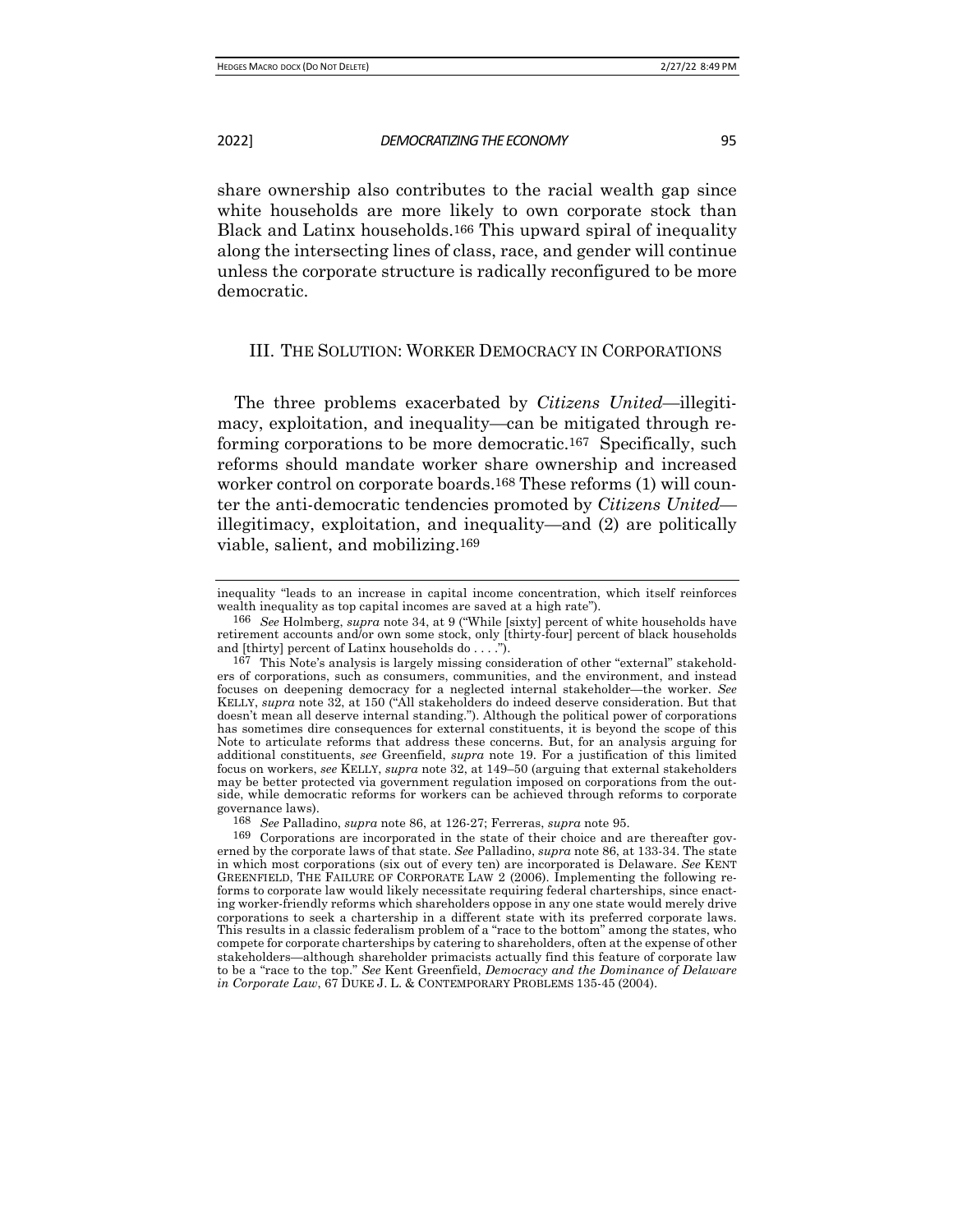#### *A. Worker Ownership Funds*

One effective way to mitigate the illegitimate, exploitative, and unequal relationship between owners of capital and those who must sell their labor to survive would be to require corporations to create an ownership fund specifically for workers.170 The fund could be created by diluting the existing shareholders' ownership of a corporation, incrementally siphoning a percentage of corporate equity into a collective trust held for workers.171 One policy proposal offered by Senator Bernie Sanders during his 2020 presidential bid would add two percent of corporate equity to the Worker Ownership Fund each year for ten years until workers controlled twenty percent of their corporation's equity.172 A policy analyst explained that this proposal would "shift at least \$7.1 trillion of corporate equity," of the \$35.6 trillion currently existing in the U.S., "into worker funds by gradually diluting the value of previously-issued corporate stock."173

These Worker Ownership Funds would create both "distributional and control rights," meaning workers would be rewarded with a share of the corporate surplus and be able to exercise the voting and other decision-making rights of shareholders.174 Crucially, unlike typical shareholder investments, individual employees would not be able to transfer or alienate their portion of corporate equity.175 Thus, the benefits and control of the workerownership fund would remain with the current employees of the corporation in perpetuity,176 so as not to wind up back in the hands of capitalists.177

176 *See id.*

<sup>170</sup> *See* Matthew Lawrence, *Owning the Future*, INST. FOR PUB. POL'Y RES. (Jan. 19, 2018), https://www.ippr.org/blog/owning-the-future.

<sup>171</sup> *See* Palladino, *supra* note 86, at 135-36.

<sup>172</sup> *Corporate Accountability and Democracy*, BERNIESANDERS.COM: ISSUES,

https://berniesanders.com/issues/corporate-accountability-and-democracy/ (last visited Dec. 4, 2020).

<sup>173</sup> Matt Bruenig, *Bernie Wants You to Own More of the Means of Production*, JACOBIN (Oct. 14, 2019), https://www.jacobinmag.com/2019/10/bernie-wants-you-to-ownmore-of-the-means-of-production.

<sup>174</sup> Lawrence, *supra* note 170.

<sup>175</sup> *See* Palladino, *supra* note 86, at 137.

<sup>177</sup> *See* MATTHEW LAWRENCE ET AL., CO-OPERATIVES UNLEASHED: DOUBLING THE SIZE OF THE UK'S CO-OPERATIVE SECTOR 42 (2018) (discussing how Employee Stock Ownership Plans (ESOPs) have often done just this due to their ability to be bought and sold).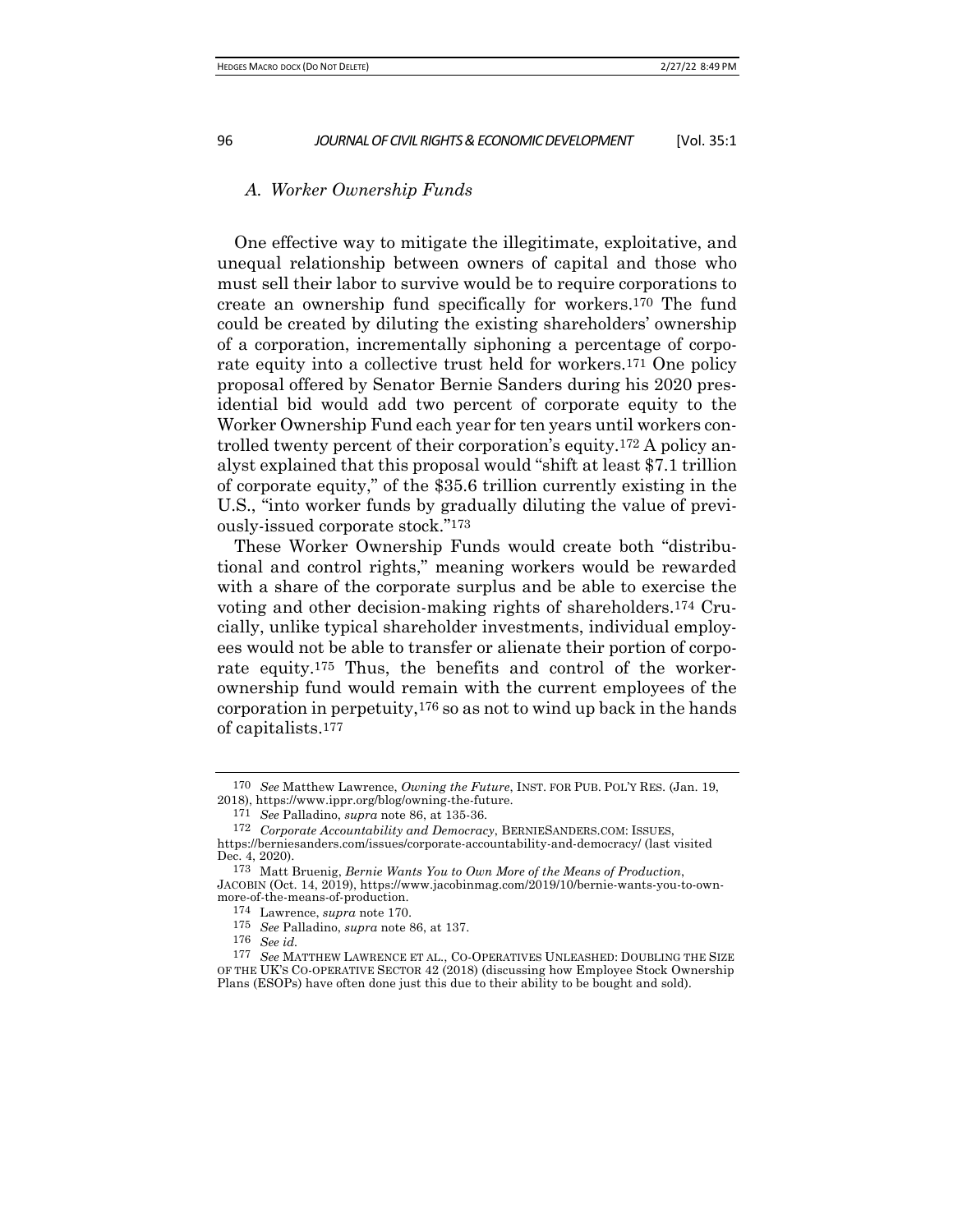In measuring the effectiveness increased worker ownership and worker control of corporations would have on legitimizing the corporation as a political actor, one should look to Hurst's utility and responsibility factors for legitimacy.178 Worker ownership funds would legitimize corporations via social utility because workers who know that increased productivity has the potential to result in economic gains would be incentivized to work more efficiently and productively.179 Also, granting voting rights to workers as shareholders would legitimize corporations by making them more accountable to workers' interests.

The concept of exploitation entails the relationship between workers and the value they produce.180 Currently, shareholders, as residual claimants, expect to be the primary beneficiaries of the surplus-value generated by workers.181 So, regarding the appropriation aspect of exploitation, Worker Ownership Funds would return to workers some of the value they produced.182 This surplus would be redistributed to workers when dividends are granted.183 In a very real way, Worker Ownership Funds grant workers a degree of ownership over the means of production.184

Worker Ownership Funds would also reduce inequality in several ways. Worker Ownership Funds would provide the ability to build wealth for those employed in low-wage and insecure jobs at

<sup>178</sup> HURST, *supra* note 107, at 58.

<sup>179</sup> *See* Palladino, *supra* note 32 (explaining how such funds would help ensure that "the workers who created the profits will not be left in the dust" when corporate directors decide on actions like the distribution of dividends).

<sup>180</sup> *See* WOLFF, *supra* note 20, at 11–12 (defining exploitation as "the production of a surplus appropriated and distributed by those other than its producers").

<sup>181</sup> *See* Ciepley, *supra* note 75, at 146.

<sup>182</sup> *See* Peter Gowan & Mathew Lawrence, *Democratic Ownership Funds: Creating Shared Wealth and Power*, COMMON WEALTH (June 12, 2019), https://www.commonwealth.co.uk/Democratic-ownership-funds-creating-shared-wealth-and-power.html.

<sup>183</sup> *See* Palladino, *supra* note 32 ("Granting employees an equity 'stake and a say' in the companies that they work for means that when corporate executives decide on the level of dividends to be paid to shareholders, the workers who created the profits will not be left in the dust.").

<sup>184</sup> *See* Bruenig, *supra* note 173 (outlining Sen. Bernie Sanders' plan to create Worker Ownership Funds). Moreover, this "backend" payment of surplus-value through dividends accounts for the variation in profit from year to year by giving workers a portion at the end of the business process rather than issuing higher wages on the front-end, which would require predicting the corporation's profitability for the future term. This back-end arrangement also incentivizes productivity since workers would know their increased efficiency will be materially rewarded. However, in crafting legislation to enact these funds, it will be crucial to prevent corporations from simply reducing wages either to maintain a level of profitability for shareholders' despite their diluted ownership or by treating the workers' dividends as a portion of their compensation.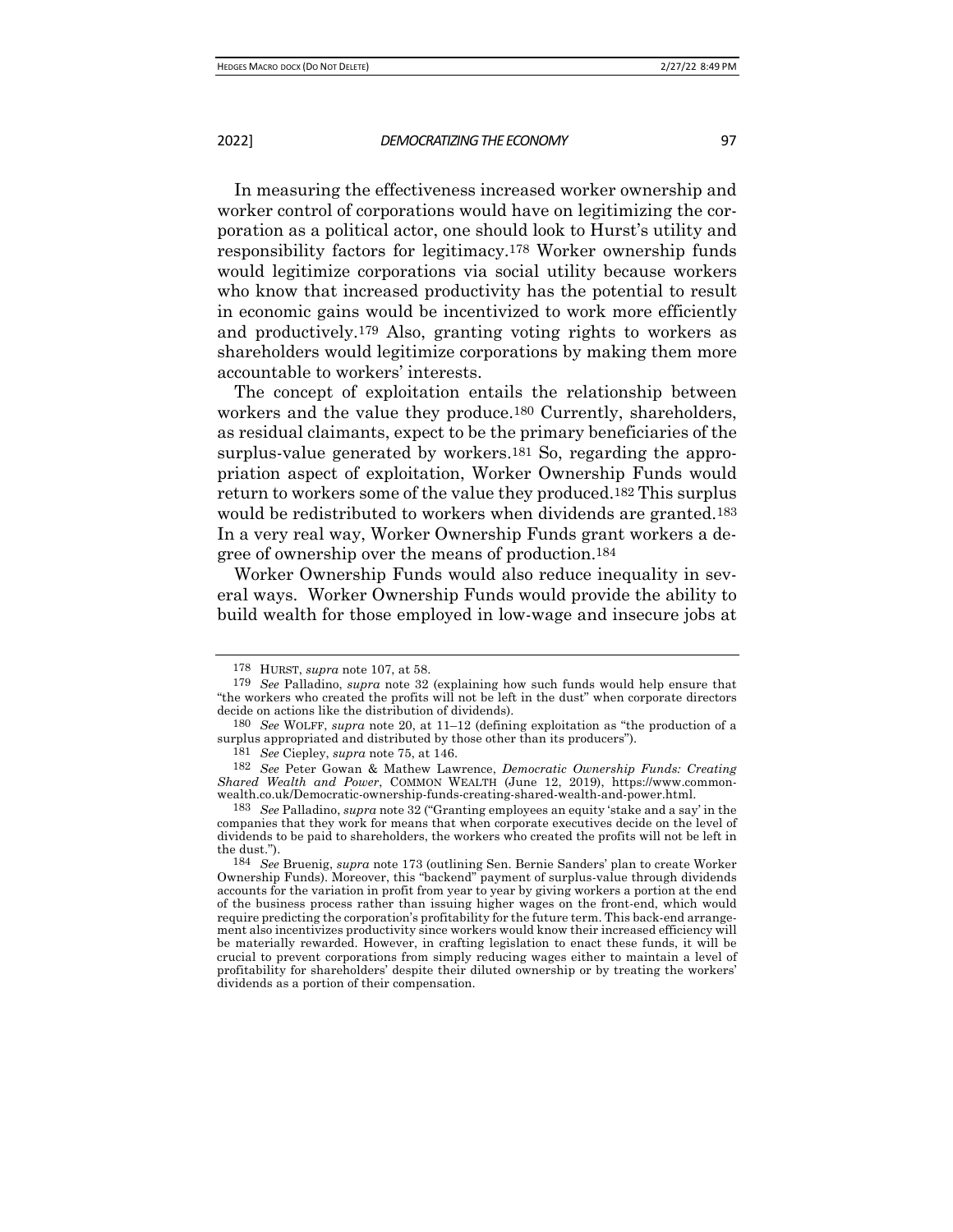corporations, positions disproportionately held by people of color.185 Encouragingly, research from Rutgers suggests that worker ownership plans reduce the gender and racial wealth gap.186 The study interviewed workers who participated in Employee Stock Ownership Plans (ESOPs) at their jobs,187 a voluntary retirement savings program similar to Worker Ownership Funds. The women of color interviewed for the study had accumulated much more wealth through ESOPs than their demographic's average nationally.188 In terms of household wealth, Latinx households with ESOPs had built almost twelve times as much wealth as Latinx households nationally, while Black households with ESOPs had three times as much wealth as Black households nationally.189 But while access to the Worker Ownership Fund, unlike ESOPs, would be tied to maintaining employment with the corporation, and the primary financial benefit would come in the form of dividend payouts rather than a stock asset that could be bought and sold, these dividends could provide additional disposable income for working-class families to invest in other forms of asset building.

Though the estimated payouts for Worker Ownership Funds vary significantly across economic sectors,190 these Ownership Funds would also grant workers the voting rights enjoyed by shareholders.191 By owning part of the corporation, workers would be given the ability to engage in the decision-making process in the same way shareholders do.192 These include some of the most important decisions affecting workers' lives, such as "mergers and

<sup>185</sup> INSTITUTE FOR THE STUDY OF EMPLOYEE OWNERSHIP AND PROFIT SHARING, BUILDING THE ASSETS OF LOW AND MODERATE INCOME WORKERS AND THEIR FAMILIES: THE ROLE OF EMPLOYEE OWNERSHIP 21 (Mar. 2019), https://smlr.rutgers.edu/sites/default/files/rutgerskelloggreport\_april2019.pdf ("[W]hite men are overrepresented in jobs with the highest levels of authority, earnings, and job training while black and Latina women are often concentrated in low-wage, low-prestige jobs that lack benefits.") (citations omitted); Holmberg, *supra* note 34, at 9.

<sup>186</sup> *See* INSTITUTE FOR THE STUDY OF EMPLOYEE OWNERSHIP AND PROFIT SHARING, *SUPRA* NOTE 185, at 21.

<sup>187</sup> *Id.* at 2.

<sup>188</sup> *Id.* at 21.

<sup>189</sup> *Id.*

<sup>190</sup> *See* Palladino, *supra* note 32 (estimating, for instance, had these funds been in place, an Apple employee would have enjoyed \$10,405 in stock payouts, while a Wal-Mart employee's payout would have been \$400).

<sup>191</sup> *See id.*

<sup>192</sup> *See* Palladino, *supra* note 86, at 139.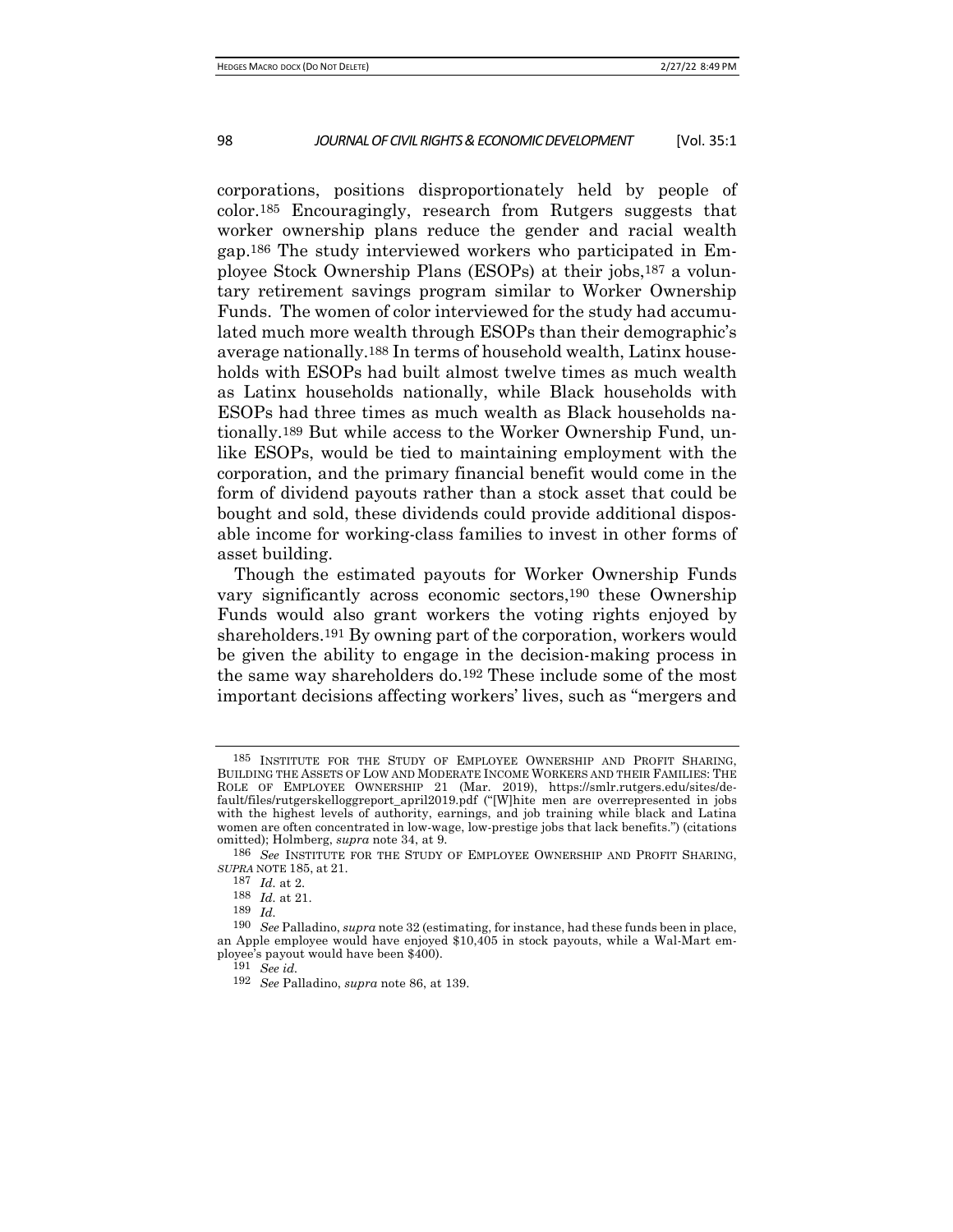acquisitions, liquidation, and electing the board of directors."193 Those confronting the real-world consequences of the corporation's decisions, like losing their job, would finally have an avenue for participating in that decision. Coupled with economic bicameralism, as outlined below, Worker Ownership Funds would redistrib-

## *B. Worker Decision-Making Via Economic Bicameralism*

ute a degree of control to workers, doing much to make corpora-

While Worker Ownership Funds would provide an avenue for workers to participate in corporate governance, the most ambitious funds, which advocate for only twenty percent of corporate equity, would leave workers with a minority of the voting share.195 So, giving workers more control regarding the strategic decisions of the firm on the corporate board would give workplace democracy more bite.196 While this control could take a number of different forms, a structure developed by Isabelle Ferreras, which she has termed "economic bicameralism," presents an attractively simple and fair way to extend democratic agency to workers.197

An economic bicameral corporate structure would mean two separate governing bodies in the corporation represent capital

tions democratic political actors.194

<sup>193</sup> *Id.*

<sup>194</sup> *See* Lawrence, *supra* note 170.

<sup>195</sup> *See Corporate Accountability and Democracy*, *supra* note 172.

<sup>196</sup> *See* Ferreras, *supra* note 95.

<sup>197</sup> *See* "A Reader's Guide for Reflection and Debate about Economic Bicameralism," *in* FERRERAS, *supra* note 22, at 171–88. *But see* "Conventional Account of Why Multi-Stakeholder Governance Cannot Work" *in* Yosifon, *supra* note 55, at 1238–39 (discussing how shareholder primacist scholars criticize an economic bicameral model because (1) board consideration of workers' in addition to shareholders' interests would either paralyze the board or allow malfeasance by claiming it was in the interest of one of the constituencies, and (2) worker representation on corporate boards would lead to representatives seeking to maximize the interests of their constituency at the expense of other representative's constituencies). For a recent example of an attempt by corporate management to voluntarily consider interests beyond the shareholders, see Business Roundtable, *Statement on the Purpose of a Corporation* (Aug. 19, 2019), https://opportunity.businessroundtable.org/wp-content/uploads/2019/09/BRT-Statement-on-the-Purpose-of-a-Corporation-with-Signatures-1.pdf (updating its "Statement on the Purpose of a Corporation" to espouse an equal consideration for and commitment to "stakeholders": customers, employees, suppliers, and communities, in addition to shareholders). *But see* Ferreras, *supra* note 95 (expressing serious doubt that Business Roundtable's nice words would actually benefit the worker-corporation relationship).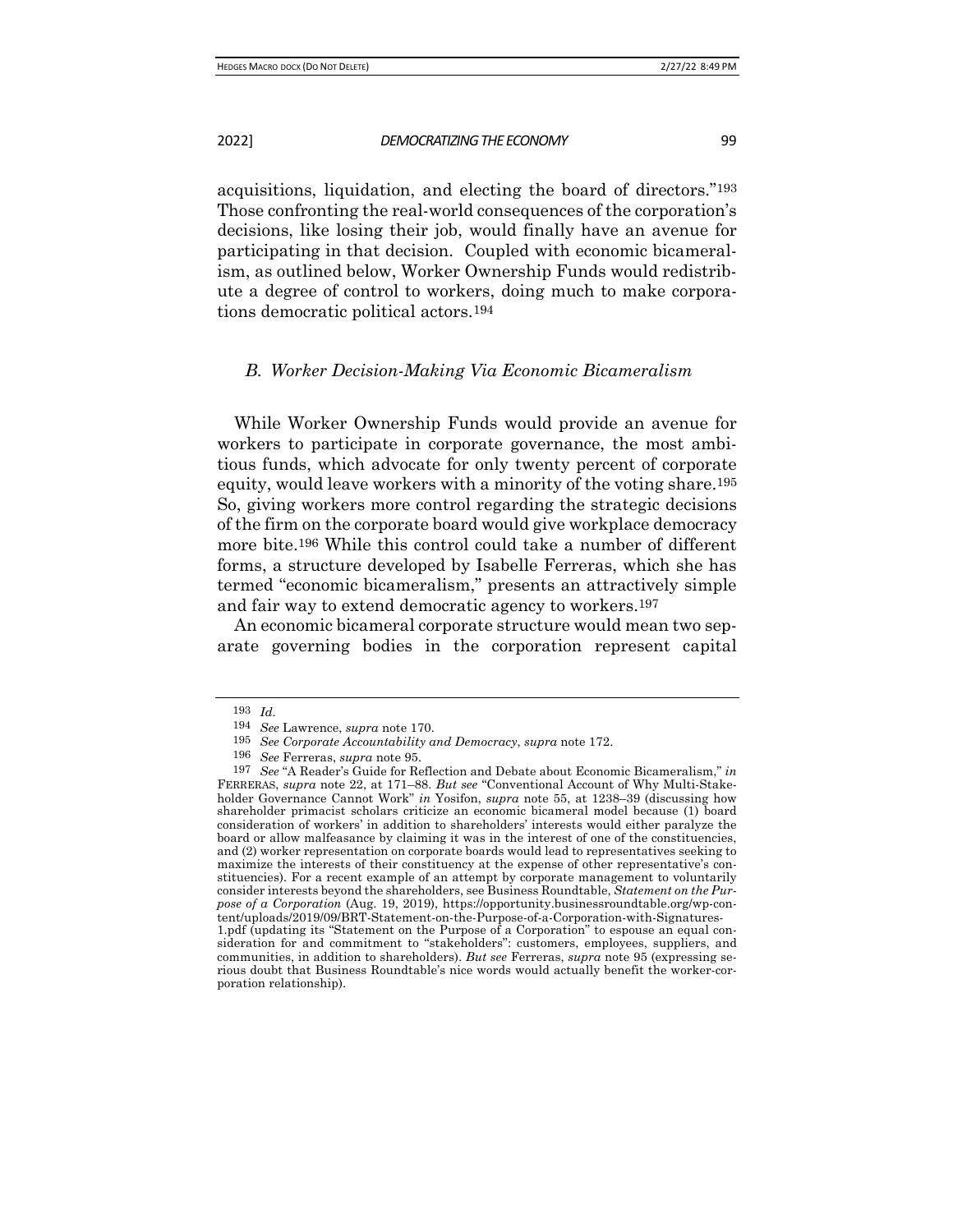investors and labor investors respectively.198 This would meaningfully involve workers in corporate governance.<sup>199</sup> Economic bicameralism would make corporations accountable to two equal representative bodies. One body—a House of Capital-Investor Representatives—would be elected via a vote from shareholders, just as current boards of directors are elected.200 The other body a Labor-Investors House of Representatives—would be elected by and accountable to workers.201 Then the corporation would be steered by an executive committee that would receive its direction from decisions passed by both houses.202 Like legislative bicameralism, each house would have veto power over a decision proposed by the other house.203 Thus, strategic, firm-wide decisions would require buy-in from both labor and capital representatives.

Economic bicameralism would legitimize corporations by giving the otherwise voiceless labor constituency an equal seat at the decision-making table.204 Through the bicameral system, corporations would offer the legitimizing utility of learning by providing more responsibility to workers regarding strategic decisions of the corporation, thereby both increasing workers' knowledge and awareness of corporate information and utilizing the unique knowledge and expertise already possessed by workers.205 Corporations would also clearly be legitimized via increased responsibility in an economic bicameral system because they would become accountable to workers' interests.206

This increased accountability would also coincide with increased control for workers. Workers are exploited not only by the appropriation of the profits they produce but also by their complete lack of agency as to how those profits will be used.207 This distributional aspect of exploitation would be mitigated through a corporate structure like economic bicameralism that increases worker

<sup>198</sup> *See* FERRERAS, *supra* note 22, at 140–41.

<sup>199</sup> *See* KELLY, *supra* note 32, at 156; *see also* FERRERAS, *supra* note 22, at 140.

<sup>200</sup> FERRERAS, *supra* note 22, at 140–41.

<sup>201</sup> *Id.*

<sup>202</sup> *Id.* at 146.

<sup>203</sup> *Id.* at 141.

<sup>204</sup> *Id.* at 140.

<sup>205</sup> *See* HURST, *supra* note 107, at 58.

<sup>206</sup> *Id.*

<sup>207</sup> *See* WOLFF, *supra* note 20, at 11–12.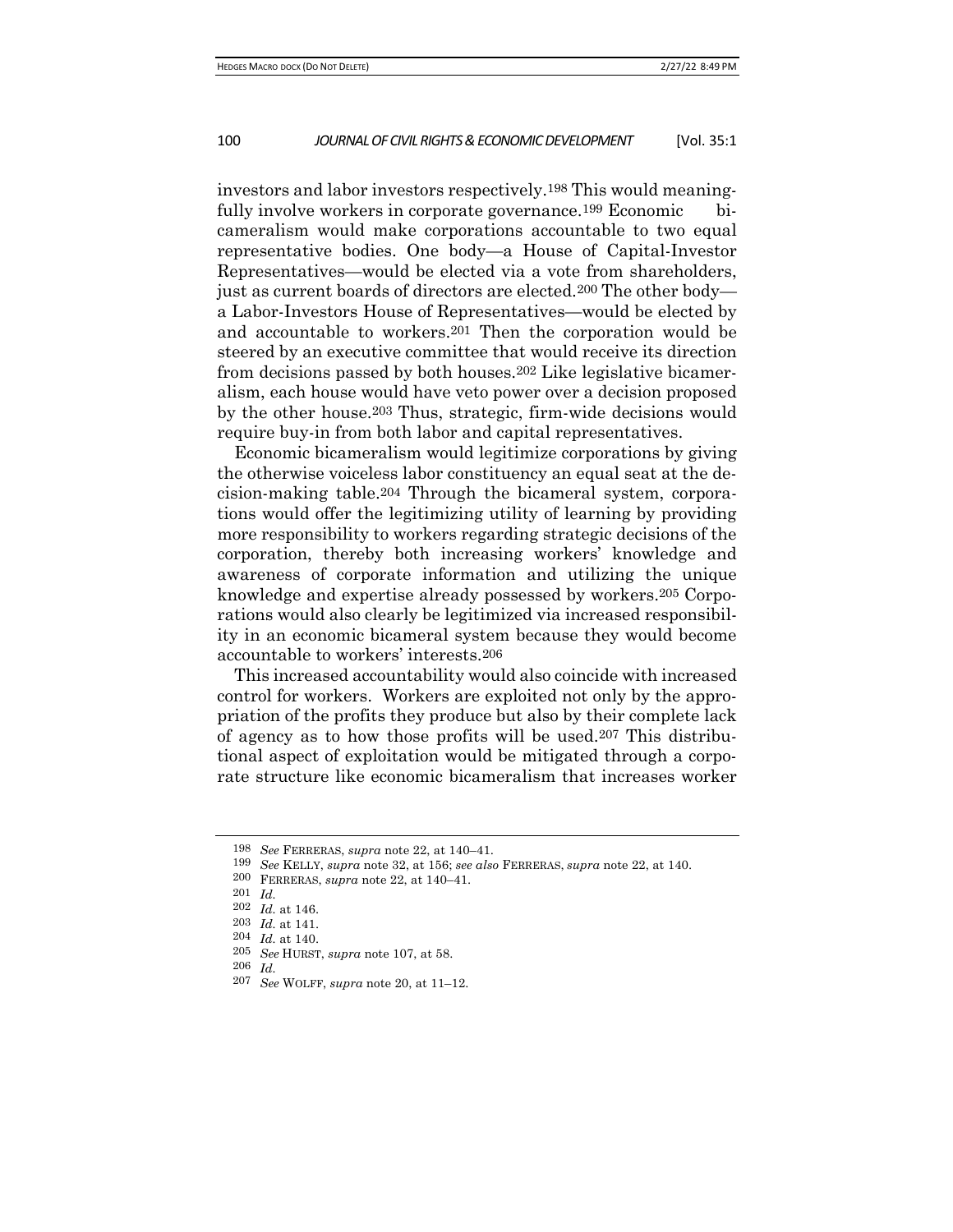control over strategic decision-making.208 In a bicameral corporate government, labor representatives and capital representatives would need to reach a mutually agreeable decision regarding the corporate surplus.209 For instance, rather than the corporate surplus going to fund, say, rivals to politicians who increased the minimum wage in a city where the company employs a lot of workers,210 management would have to satisfy both investors and workers when determining whether or not the corporation should participate as a political actor and what political causes it ought to advance.

Also, as a much-needed blow to shareholder primacy, increased worker control would fundamentally change the incentives at corporations, making corporations consider the interests of workers, rather than seeing workers merely as a production cost that needs to be minimized.211 Thus, workers having democratic agency regarding the use of the value they produce would displace the exploitative relationship between workers who invest their labor in the corporation and shareholders who invest capital.212

Economic bicameralism also has the potential to reduce inequality in a number of ways. First, workers would have a say in the compensation of top managers at the corporation.213 This is important because unprecedented levels of executive compensation have been linked to rising economic inequality in the United States since the 1970s.214 Workers would likely be interested in reining in the over 300-to-1 income ratio of the average CEO to the average worker.215

Second, those labor-board members representing labor

<sup>208</sup> *See* FERRERAS, *supra* note 22, at 73, 75–76.

<sup>209</sup> *See id.* at 130–31.

<sup>210</sup> *See* Goyette, *supra* note 3 (describing how in 2015 Seattle became the first major city in the country to adopt a \$15 minimum wage thanks to city councilmembers whose reelection Amazon opposed in 2019).

<sup>211</sup> *See* Anne Price, *Don't Fixate on the Racial Wealth Gap: Focus on Undoing Its Root Causes*, ROOSEVELT INST. 26 (Feb. 2020) ("There are a set of enabling goods and services that are so critical for life, liberty, and self-determination that their production and distribution should not be vulnerable to the rationing and pricing that come about from firms trying to maximize profits for their shareholders."); *see also* HARVEY, *supra* note 125, at 132.

<sup>212</sup> *See* WOLFF, *supra* note 20, at 11–12.

<sup>213</sup> *See* KELLY, *supra* note 32, at 156.

<sup>214</sup> *See* PIKETTY, *supra* note 25, at 374–81 (explaining that the top ten percent of wealth holders claimed a larger portion of total incomes as remuneration for upper-level management employees outpaced average wage growth).

<sup>215</sup> *See* Mishel & Schieder, *supra* note 152, at 1, 3-4.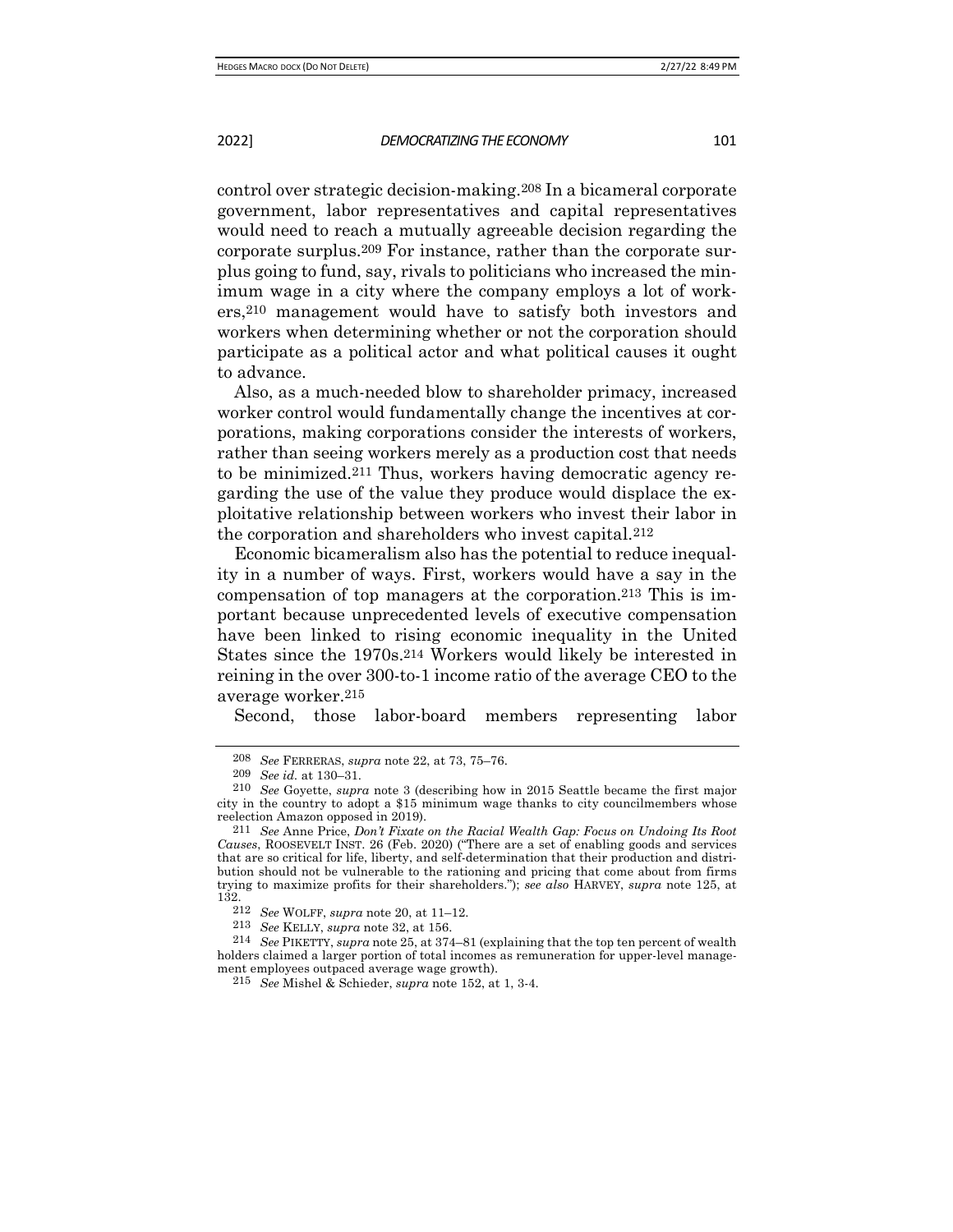investors, a much more diverse group than capital investors, would likely accelerate increasing the gender and racial diversity of corporate directors, which has otherwise seen snail's-pace progress in recent years among unicameral boards elected by shareholders.216

Third, given the deficiency of democratic engagement among working-class citizens, economic bicameralism would counter political inequality in the United States.217 By providing an avenue for democratic participation in the workplace, those who have determined that the political process fails to represent their interests would find their "hunger for democracy" being fulfilled in their economic lives.218

Thus, Worker Ownership Funds and Economic Bicameralism would do much to address the democratic crises that *Citizens United* unleashed. However, diminishing the illegitimacy, exploitation, and inequality of corporate political power is easier said than done. Fortunately, the glimmer of a viable path toward enacting these vital measures has emerged in recent years, thanks in large part to *Citizens United* itself.

# IV. THE SMALL DOLLAR REVOLUTION: POLITICAL VIABILITY OF CORPORATE REFORM

Intuitively, these democratizing reforms would seem doomed to fail in a post-*Citizens United* political landscape. How could the political needs of the working class be heard over the blaring agenda of well-resourced corporations? But actually, the moment may be ripening for radical corporate reforms as the political winds seem to be filling the sails of democratic socialism in parts of the United States.219

<sup>216</sup> *See* ALLIANCE FOR BOARD DIVERSITY, *supra* note 154, at 17 (noting that in 2018 women of color held only 4.6% of corporate board seats on *Fortune 500* companies while white men held sixty-six percent of board seats).

<sup>217</sup> *See* Solt, *supra* note 63, at 48, 57.

<sup>218</sup> *See* FERRERAS, *supra* note 22, at 160.

<sup>219</sup> *See, e.g.,* Peter Lucas, *Zohran Mamdani's New York State Assembly Victory Shows What Winning Socialist Campaigns Can Look Like*, JACOBIN (July 27, 2020), https://jacobinmag.com/2020/07/zohran-mamdani-dsa-new-york-socialism (emphasizing how Zohran Mamdani, the victorious socialist candidate in the New York State Assembly race, refused corporate donations while his opponent raked in corporate donations to the tune of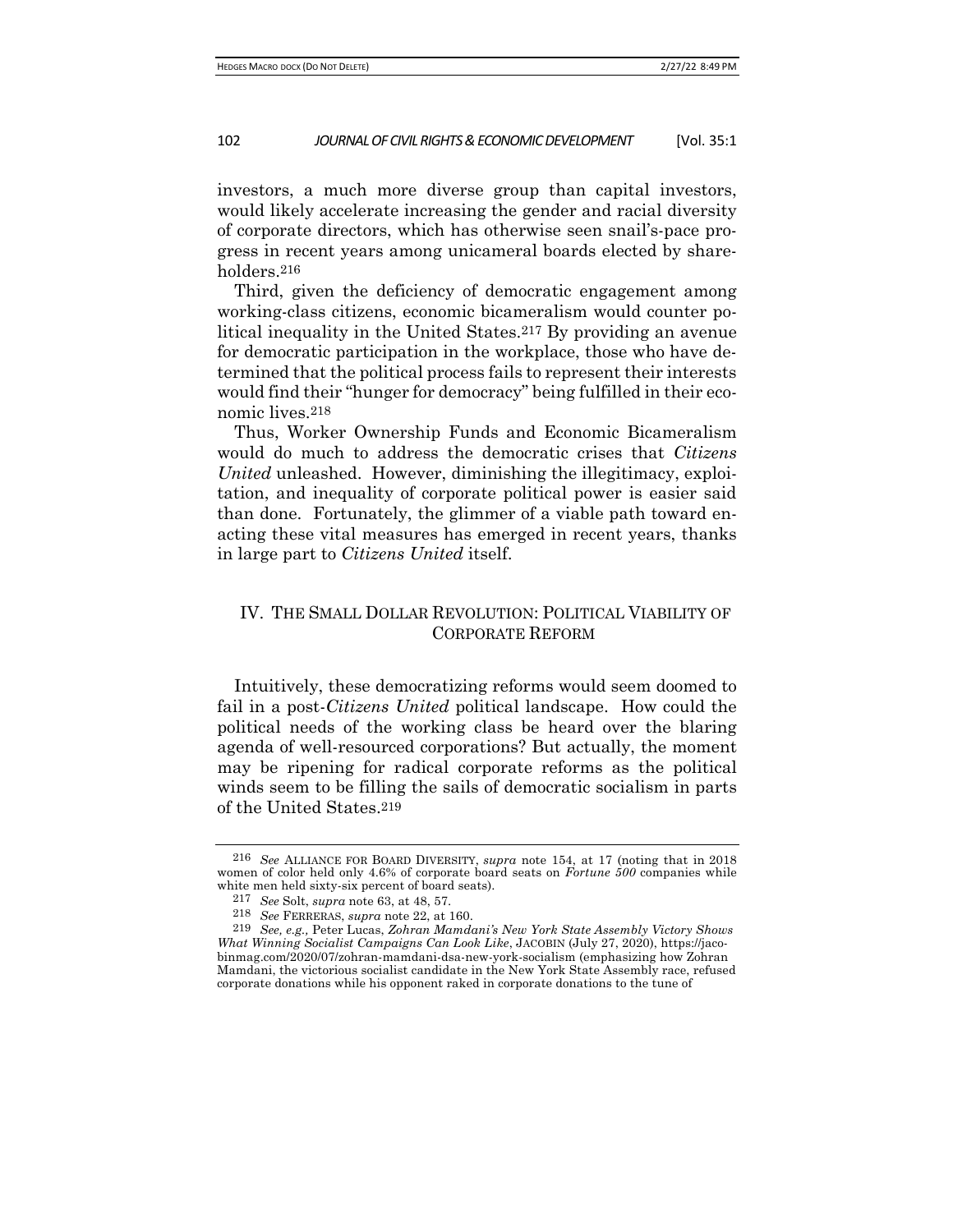Yet the ability of unaccountable corporate entities to dictate our political system has been detrimental to democracy. Corporations are controlled by a small portion of the general population,220 and historically, democratic participation in our country is notably weak when compared to other similar countries.221 Studies show that an unequal distribution of power contributes to low political participation.222 Disproportionately, the working class is less likely to engage in the political process in our Country.223 Correcting this lopsided political engagement is crucial because addressing pressing issues of the twenty-first century, like climate catastrophe, will require political engagement from a larger portion of the population.224 Meanwhile, the anti-democracy of *Citizens United* is a direct impediment to that increased participation.

Highlighting *Citizens United*'s most unpopular anti-democratic consequences is an effective way to engage otherwise disinterested or disillusioned populations in the political process by appealing to people's "hunger for democracy."225 Should this appeal translate into elected legislative power, democratizing corporations is a compelling way to tackle the root issue accelerated by *Citizens United*: concentrated power.226 There is an advantage to circumventing

226 If corporations were democratically controlled, there would be less of an issue with allowing corporations to participate in our political system. *See* Greenfield, *supra* note 19;

<sup>\$230,000);</sup> *see also* Daniel Berti, *Marine Vet, Lyft Driver, Socialist: Del. Lee Cart Confounds his Critics*, PRINCE WILLIAM TIMES (Feb. 18, 2020), https://www.princewilliamtimes.com/news/marine-vet-lyft-driver-socialist-del-lee-carter-confounds-his-critics/article\_4ecb5880-323a-11ea-8eb5-5ba353e2dcb3.html (describing how a socialist Virginia state delegate defeated a six-term Republican incumbent in 2017 and fended off challenges from Republican and Democratic rivals to win reelection in 2019).

<sup>220</sup> *See* Greenfield, *supra* note 19 ("[*Citizens United*] poses a major problem for our democracy because corporations amplify the voices of a tiny number of the financial and managerial elite—the notorious [one] percent.").

<sup>221</sup> *See* DeSilver, *supra* note 60.

<sup>222</sup> *See* Solt, *supra* note 63, at 48 (conducting an empirical study across five Western democratic countries showing that the degree of one's political interest, the frequency of their political discussions, and the rate of their electoral participation correlated with income inequality—the more unequal the country the less politically engaged the non-affluent were).

<sup>223</sup> *See id.* at 54.

<sup>224</sup> *See* Naomi Klein, *Don't Look Away Now, the Climate Crisis Needs You*, GUARDIAN (Mar. 6, 2015, 7:25 PM), https://www.theguardian.com/environment/2015/mar/06/dontlook-away-now-the-climate-crisis-needs-you (explaining that the scope of the climate crisis requires a global effort of massive political-economic transformation which can only be brought about through a mandate delivered by an equally massive political movement).

<sup>225</sup> *See* FERRERAS, *supra* note 22, at 159–60 (tracing recent global democratic uprisings such as Occupy Wall Street, Black Lives Matter, and the Arab Spring, as manifestations of an expectation of democratic justice).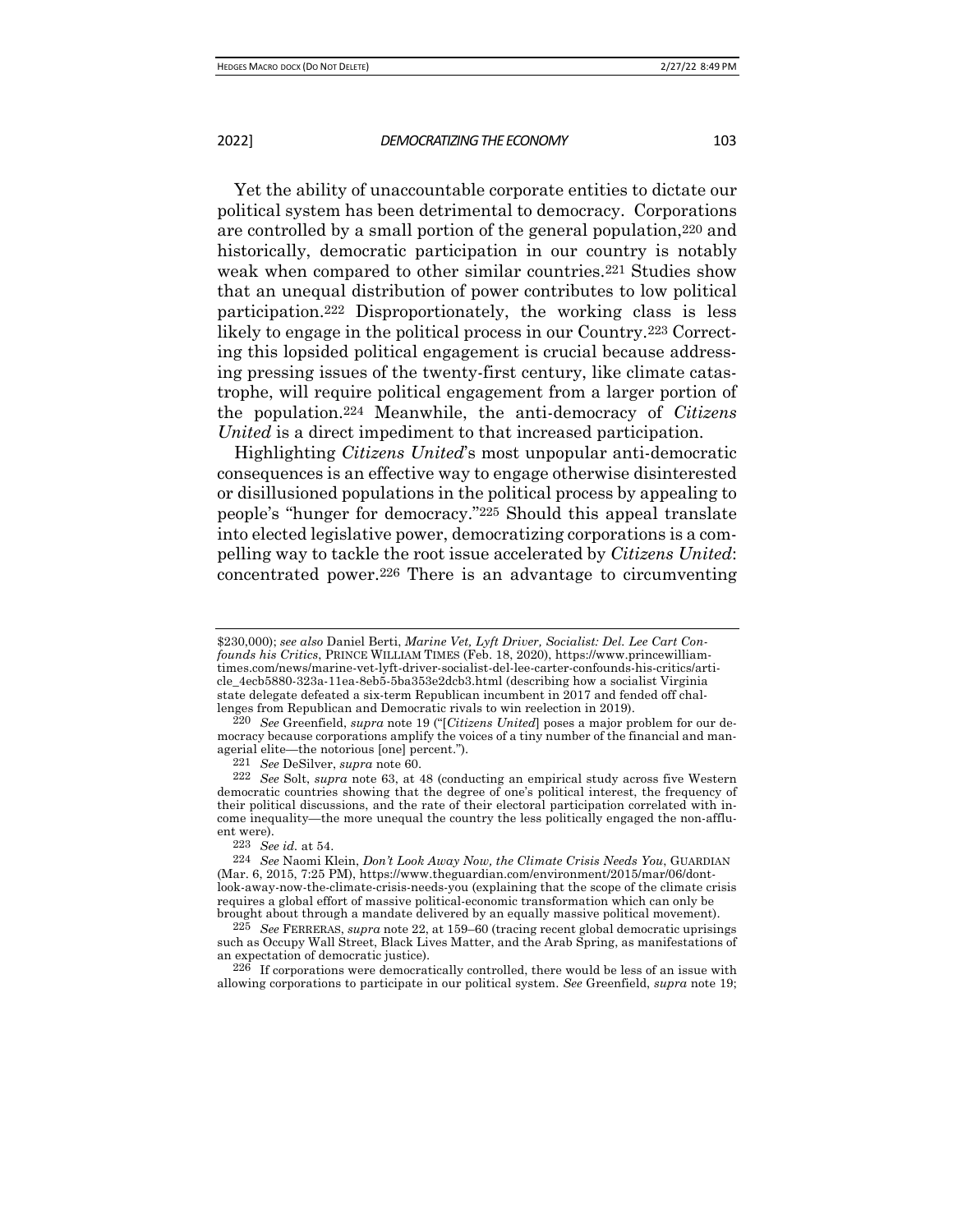*Citizens United* in this way. Seeking to overturn the decision or pass a constitutional amendment against corporate personhood is a much harder political battle, implicating an attack on free speech, and misses an opportunity to win a more compelling political argument about deepening our commitment to democracy.227 As Peter Bachrach pointed out in 1982, "[w]ithin the context of American experience . . . our history shows that democracy, taken seriously, disrupts the existing distribution of power."228

The first step in taking democracy seriously is to highlight just how anti-democratic corporate dominance of our politics is. Luckily, rejecting corporate donations and directly antagonizing corporate political influence has come to be an effective campaign strategy in recent years.229 *Citizens United* has played an enormous role in popularizing corporate antagonism in the political sphere.230 The case name itself has become synonymous with outsized corporate dominance in our politics.231 The "small-dollar revolution" has turned anti-corporate frustration into significant power building.232 Sen. Bernie Sanders's ultimately unsuccessful 2020 run for president proved as much by out-fundraising every other Democratic primary candidate through grassroots donations

228 Peter Bachrach, *Class Struggle and Democracy*, 2 DEMOCRACY 29, 34 (Oct. 1982).

*see also* Palladino, *supra* note 86, at 134 (explaining a way to pass radical corporate reforms via federal charters).

<sup>227</sup> *See* Greenfield, *supra* note 19 (highlighting the anti-democratic nature of corporations being the heart of why *Citizens United* is so problematic); s*ee also* MARTIN H. REDISH, MONEY TALKS: SPEECH, ECONOMIC POWER, AND THE VALUES OF DEMOCRACY 8 (2001). Redish makes compelling free speech arguments in favor of corporate political participation but fails to reckon with the source and legitimacy of that speech. Thus, conservative arguments like Redish's only hold water against restrictions on corporate speech but do not address proposals for more democracy within the corporation.

<sup>229</sup> *See* Kotch, *supra* note 28 (describing how candidates touted their independence from corporate money to raise small-dollar donations in the 2018 mid-term elections).

<sup>230</sup> *See* Mimi Murray Digby Marziani, *Growing Backlash Against '*Citizens United*'*, BRENNAN CTR. FOR JUST. (Jan. 24, 2012), https://www.brennancenter.org/our-work/research-reports/growing-backlash-against-citizens-united; s*ee also* Ian Vandewalker, *The 2018 Small Donor Boom Was Drowned Out by Big Donors, Thanks to Citizens United*, BRENNAN CTR. FOR JUST. (Jan. 10, 2020), https://www.brennancenter.org/our-work/analysis-opinion/2018-small-donor-boom-was-drowned-out-big-donors-thanks-citizens-united. Though Vandewalker sees no end in sight for the wealthy's domination of politics, the "small donor boom" indicates that more individuals are becoming personally invested in the political process thanks to backlash from *Citizens United*. *See id.*

<sup>231</sup> *See* Nicandro Iannaci, *Six Years Later,* Citizens United *Still Looms Large*, CONST. DAILY (Jan. 21, 2016), https://constitutioncenter.org/blog/five-years-later-citizens-unitedstill-looms-large.

<sup>232</sup> *See* Eliza Newlin Carney, *Campaign Finance Reforms May Never Pass, But the Low-Dollar Revolution Has Already Begun*, AM. PROSPECT (Feb. 28, 2019), https://prospect.org/power/campaign-reforms-may-never-pass-low-dollar-revolution-already-begun/.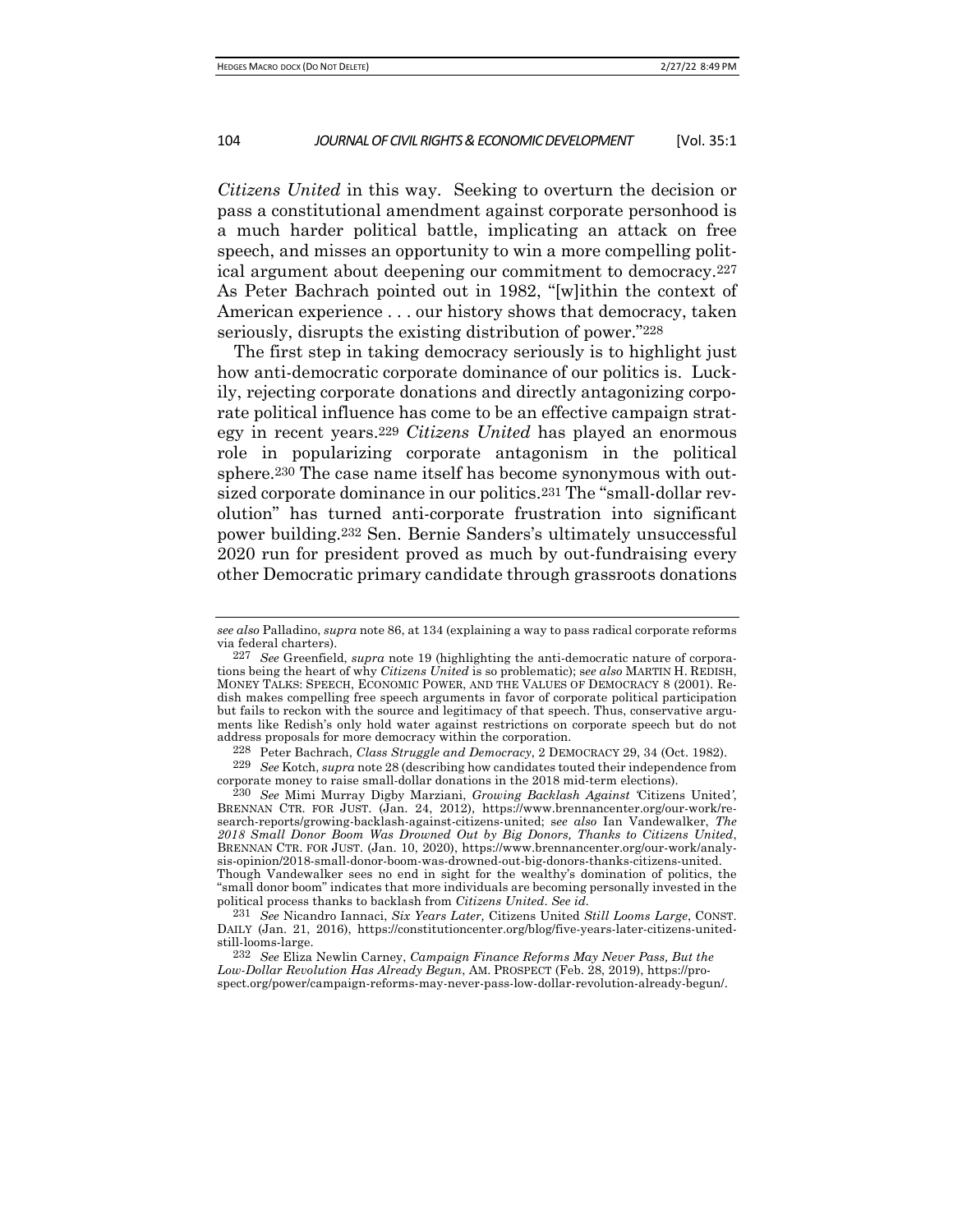while articulating class antagonism against corporate interests.<sup>233</sup> Sanders rejected corporate and Super PAC donations,234 while rivals for the party's nomination backtracked on such commitments.235

This style of politics is being replicated through "insurgent" campaigns across the country, with considerable success.236 One such insurgent candidate, Alexandria Ocasio-Cortez, won an improbable primary election against a powerful incumbent Democrat in New York thanks, in part, to a flood of small-dollar donations from across the country.237 Since first winning office in 2018, Congresswoman Ocasio-Cortez, without any corporate-backers, has continued to show fundraising prowess through small-dollar donations, outraising every other House Democrat in the third quarter of 2019.238 With the unpopularity of *Citizens United* and its resulting corporate influence over politics, candidates who expressly reject corporate cash may continue to build momentum to achieve political power.239

<sup>233</sup> *See* Tim Dickinson, *Bernie Sanders Outraises Billionaire-Backed Competition*, ROLLING STONE (Jan. 2, 2020, 4:48 P.M.), https://www.rollingstone.com/politics/politicsnews/bernie-sanders-no-billionaire-wins-money-chase-933125/. It is also worth noting that the Senator has been highly critical of *Citizens United* for years. *See* Natasha Bach, *Bernie Sanders:* Citizens United *Is Creating An 'Oligarchic Form Of Society'*, HUFFINGTON POST (March 27, 2014, 6:04 PM), https://www.huffpost.com/entry/bernie-sanders-oligarchy\_n\_5045041.

<sup>234</sup> *See* Cara Korte, *Bernie Sanders Knocks Rivals for Taking Donations from Billionaires*, CBS NEWS (Dec. 16, 2019, 1:04 PM), https://www.cbsnews.com/news/bernie-sandersknocks-rivals-for-taking-donations-from-billionaires/.

<sup>235</sup> *See* Shane Goldmacher, *Biden Campaign Drops Opposition to Super PAC Support*, N.Y. TIMES (Oct. 24, 2019), https://www.nytimes.com/2019/10/24/us/politics/joe-biden-super-pac.html.

<sup>236</sup> *See* Kotch, *supra* note 28 (listing each Democrat who relied on small-dollar donations to outraise and defeat their incumbent Republican opponent in the 2018 mid-term elections).

<sup>237</sup> *See* RYAN GRIM, WE GOT PEOPLE: FROM JESSE JACKSON TO ALEXANDRIA OCASIO-CORTEZ, THE END OF BIG MONEY AND THE RISE OF A MOVEMENT 356 (2019); Karl Evers-Hillstrom, *Ocasio-Cortez Enters the House with Highest Portion of Small Contributions*, OPENSECRETS (Dec. 17, 2018), https://www.opensecrets.org/news/2018/12/ocasio-cortezenters-the-house-as-most-popular-member-with-small-donors/ (showing that sixty-two percent of Ocasio-Cortez's fundraising came from small-dollar donations of less than \$200).

<sup>238</sup> *See* Jake Johnson, *Without Dialing for Dollars or Lobbyist Meetings, Ocasio-Cortez Raised More Money Than Any Other House Democrat in Third Quarter*, COMMON DREAMS (Nov. 27, 2019), https://www.commondreams.org/news/2019/11/27/without-dialing-dollarsor-lobbyist-meetings-ocasio-cortez-raised-more-money-any.

<sup>239</sup> *See* Stohr, *supra* note 18; Kotch, *supra* note 28.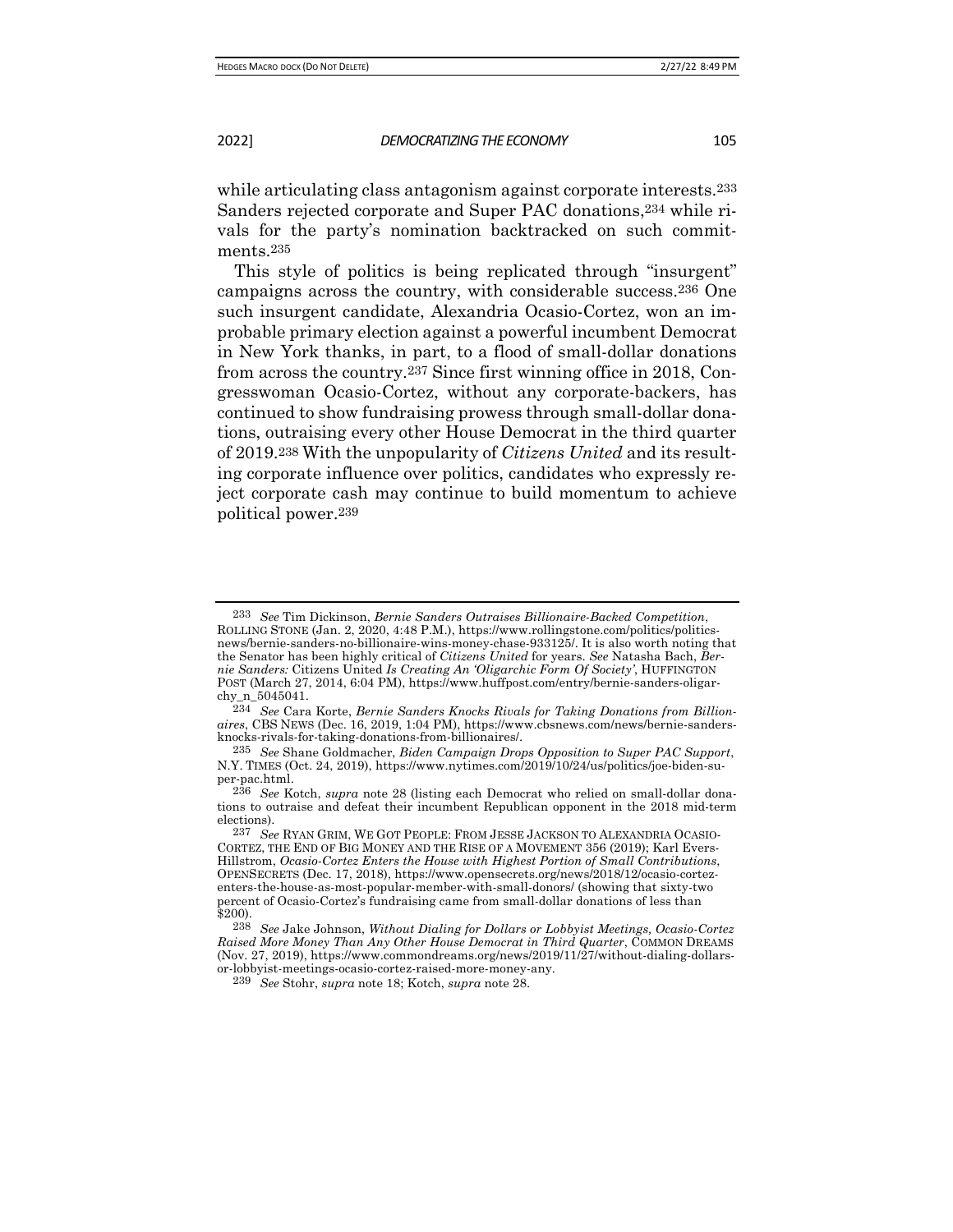Once in power, and not beholden to corporate interests, these lawmakers could conceivably address corporate political dominance via their electoral mandate.240 The most effective way to address the power imbalance would be to leave *Citizens United* alone altogether and work instead to make corporations more democratic.241 Congressional lawmakers could federalize corporate charterships and thereby mandate the two corporate reforms discussed here—increasing worker ownership and worker control.242

But David G. Yosifon believed that the very power distributed to corporate boards by *Citizens United* would in all likelihood prevent reform efforts.243 Writing in 2011, Yosifon acknowledged that sweeping regulations were likely not politically salient at that time.244 Instead, he argued that some future "hot moment" of political focus on corporations would be needed to carry these reforms out.245

There is evidence that the "hot moment" is nearing, if not already upon us.246 Business Roundtable's new purpose statement may be evidence that CEOs recognize as much and are attempting

<sup>240</sup> *See* Navin Nayak, *Progressive Democrats Have a Solution for America's Distrust of Politicians: Stop Accepting Corporate PAC Money*, NBC NEWS (Oct. 30, 2018, 5:21 AM), https://www.nbcnews.com/think/opinion/progressive-democrats-have-solution-america-sdistrust-politicians-stop-accepting-ncna925806.

<sup>241</sup> *See* Greenfield, *supra* note 19*.*

<sup>242</sup> *See* Palladino, *supra* note 86, at 134 (citing Sen. Elizabeth Warren's *Accountable Capitalism Act* for proposing this course of action). Demands for federal incorporation in the United States, though mostly forgotten, are nothing new. Federal incorporation gained serious consideration from Presidents Theodore Roosevelt, Taft, and Wilson, who recognized that individualized state charterships (like we have now) incentivize a "race to the bottom" of low standards for corporations. *See* Wiley B. Rutledge, Jr., *Significant Trends in Modern Incorporation Statutes*, 22 WASH. U. L. Q. 305, 340 n.155 (1937). Efforts to pass federal incorporation statutes in congress, and thus leverage chartership to regulate business behavior, have essentially vanished following the 1930s. *See* HURST, *supra* note 107, at 75.

<sup>243</sup> Yosifon, *supra* note 55, at 1237–38.

<sup>244</sup> *Id.*

<sup>245</sup> *Id.*

<sup>246</sup> *See* Lauren Gambino, *'Not the Billionaires': Why Small-Dollar Donors are Democrats' New Powerhouse*, GUARDIAN (Mar. 10, 2019, 1:00 PM), https://www.theguardian.com/us-news/2019/mar/10/democrats-small-dollar-donors-essential-bernie-sanders ("Though some critics say the pledges are largely symbolic—corporate-PAC donations account for only a small percentage of total contributions for incumbents and even less for first-time candidates—they tap into the growing public frustration over the role of big money in politics since the supreme court's 2010 *Citizens United* decision opened the door for limitless spending on elections.").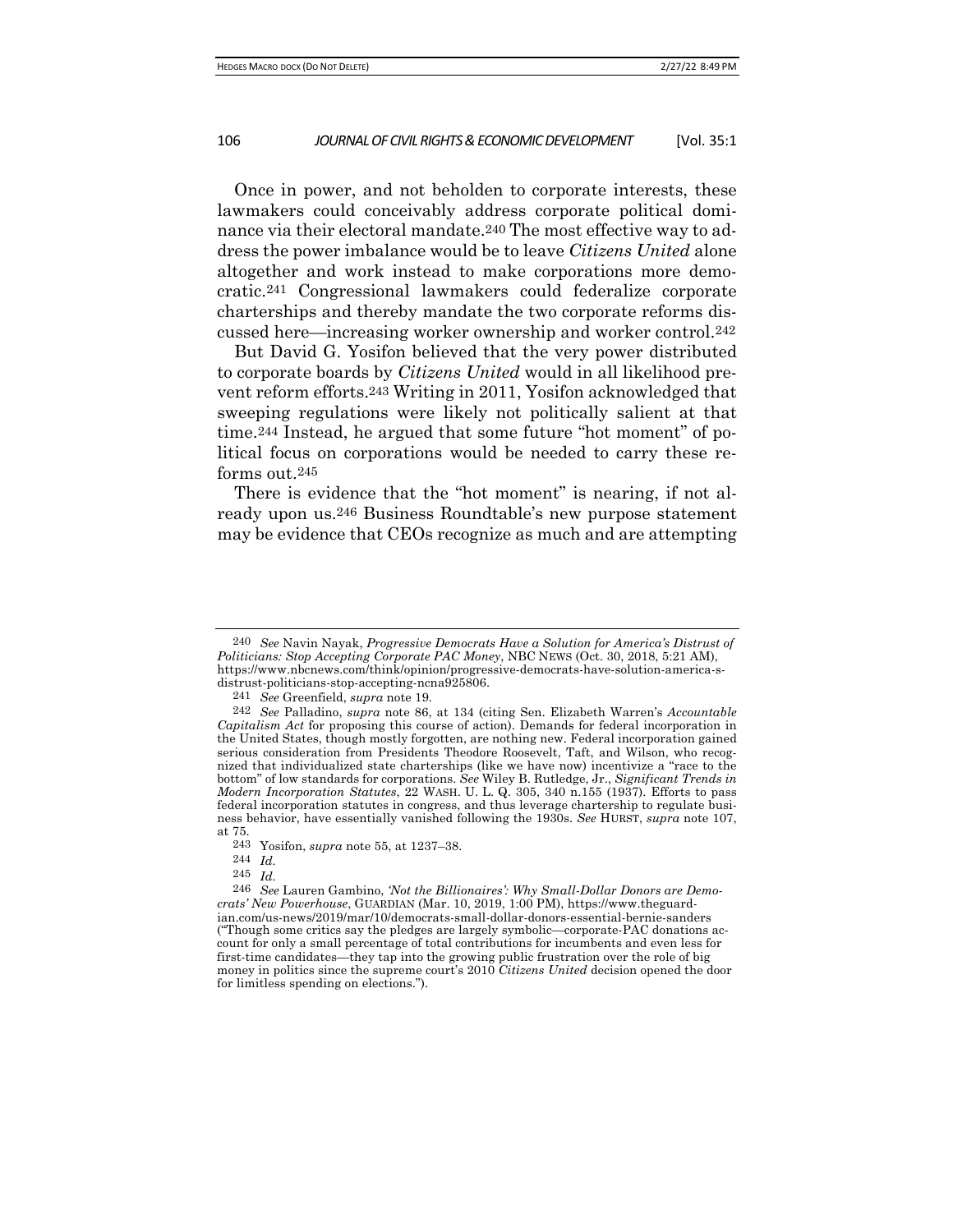to preemptively dissuade the heat.247 In fact, one CEO admitted that the new statement was necessary because "people are asking fundamental questions about how well capitalism is serving society."248

Understanding not just how well capitalism is working, but precisely who in society is being served by the capitalist status quo, is essential in seeking to mobilize a popular front to change it. While the lopsided percentages of corporate equity ownership along class lines is a disturbing symbol of the inequality inherent in our capitalist system, these percentages also indicate that those on the "bottom" have much to gain and little to lose from pursuing radical corporate reforms.249 In a sense, the bottom half of households would have 0.8% of corporate equity "to lose" with the prospect of gaining twenty percent in return.250 While the upper- and uppermiddle classes, who are much more invested in corporate equity, would conceivably fight tooth and nail to maintain the shareholder primacy and distribution of corporate surplus so beneficial to them, the electoral numbers are only on their side if working-class voters remain politically divided and discouraged from participating in the political process.251 Thus, a major party re-alignment along class lines seems to be an important precursor to the kind of electoral mandate necessary to enact radical corporate reforms.252 That re-alignment may be on the horizon.253

247 *See* Business Roundtable, *supra* note 197; Alan Murray, *America's CEOs Seek a New Purpose for the Corporation*, FORTUNE (Aug. 19, 2019, 4:30 AM), https://fortune.com/longform/business-roundtable-ceos-corporations-purpose/ (making a statement that corporations are going to extend consideration beyond merely that of shareholders to other corporate constituents).

<sup>248</sup> Murray, *supra* note 247.

<sup>249</sup> *See* Holmberg, *supra* note 34; Palladino, *supra* note 86, at 136; FEDERAL RESERVE, *SUPRA* NOTE 153 (showing that the bottom fifty percent of wealth-holders in the United States own only 0.6.% of corporate equity).

<sup>250</sup> *See* Gowan & Lawrence, *supra* note 182.

<sup>251</sup> *See* Dustin Guastella, *White-Collar Populism*, 35 JACOBIN 42, 44 (2019) (describing the professionalization of American politics over the twentieth century and how well-intentioned efforts to "clean up" politics had the effect of lowering [working-class] participation, ". . . by helping discourage participation in elections, the professionals increased their power as a constituency while weakening that of the working class").

<sup>252</sup> *See* Matt Karp, *Is This the Future Liberals Want?*, 35 JACOBIN 52, 63 (2019) ("[W]hat is required to challenge the power of the ultrarich [is] a politics that does not treat lowerincome voters as a kind of passive supplement for professional liberals, but one that can put the new working class itself at the center of the action.").

<sup>253</sup> *See* Ryan Grim, *A New Electorate: Can the Bernie Sanders Campaign Alter the Course of the Democratic Party?*, INTERCEPT (Jan. 3, 2020, 4:00 AM), https://theintercept.com/2020/01/03/bernie-sanders-democratic-party-2020-presidential-election (describing the ways in which Bernie Sanders 2020 presidential campaign focused on organizing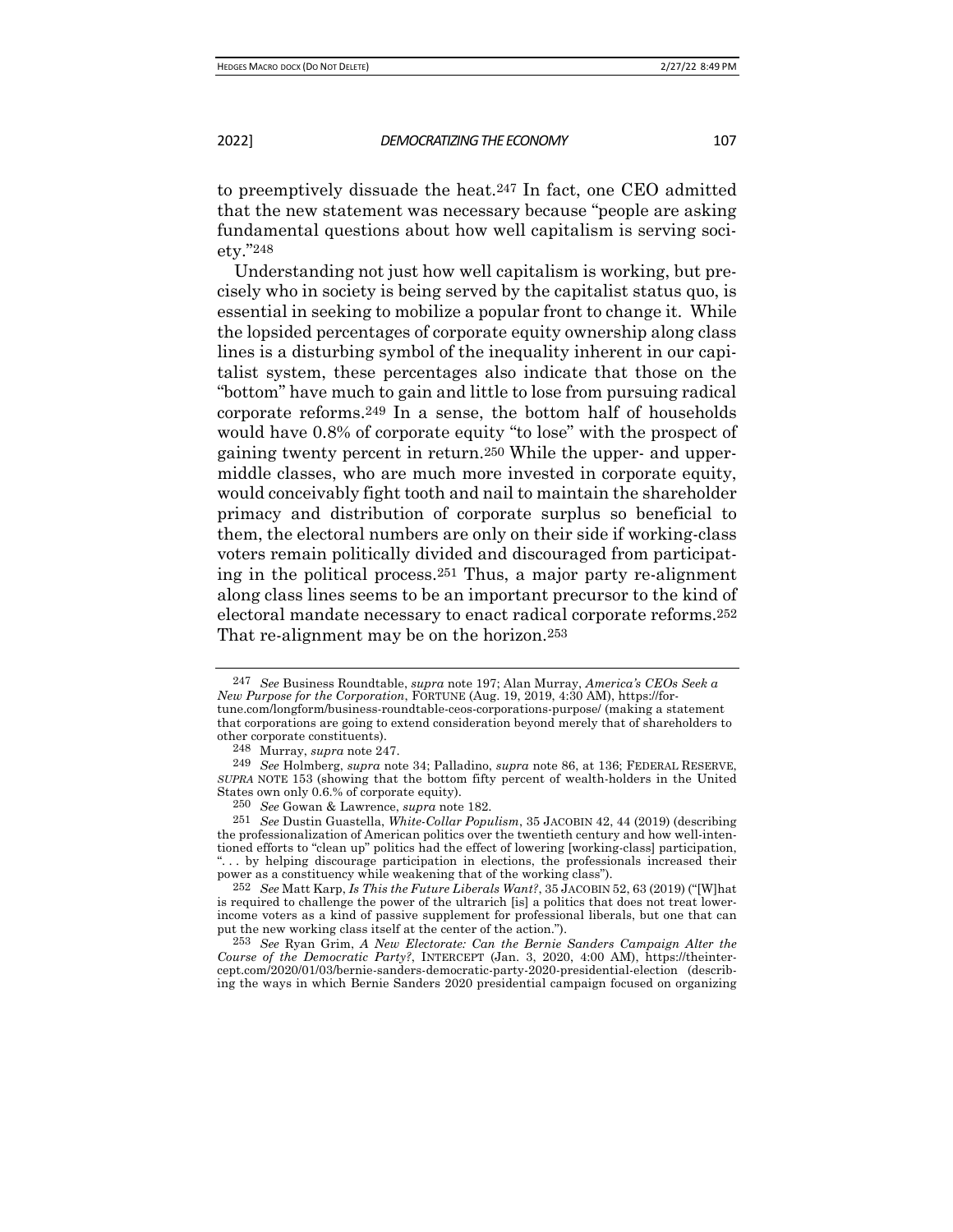Altogether, public distaste for corporate political domination and influence is growing.254 The consequences of *Citizens United* have turbo-charged this distaste.255 Politicians leaning into this frustration have discovered an effective way to fundraise and win elections through grassroots movement building.256 Once actual political power is achieved via the "small-dollar revolution," this power can and should translate into legislative reforms of corporate governance.

#### **CONCLUSION**

In sum, *Citizens United*, as a widely unpopular Supreme Court decision, has become a rhetorical symbol for the outsized, unaccountable role corporations play in American politics. Thus, *Citizens United* has been, and should continue to be, milked for all its anti-corporate mobilizing worth. However, those wisely criticizing the case ought not dwell on the issues of free speech and stripping corporations of their constitutional personhood but get right to the heart of the problem—the power imbalance between labor and capital. The blatant illegitimacy, hyper-exploitation, and soaring inequality created via the increased political speaking power of corporations following *Citizens United* must be brought to light. By exposing these lesser-discussed problems accelerated by *Citizens United*, those who hope to redistribute corporate power for workers can use an anti-corporate electoral mandate as a vehicle to enact transformative corporate reforms, essentially democratizing the economy.

working-class voters, staking success on the possibility of turning out low-propensity voters in high numbers).

<sup>254</sup> *See* Gambino, *supra* note 246 (showing that pledges against corporate PAC money resonate with those frustrated with big money in politics).

<sup>255</sup> *See id.* (describing how candidates are moving away from the traditional fundraising tactics of lobbyist meetings and expensive fundraising events which gave groups with the resources outsized access to and influence on politicians).

<sup>256</sup> *See id.*; Kotch, *supra* note 28 (describing candidates raising money through ads touting their independence from corporate PAC money).